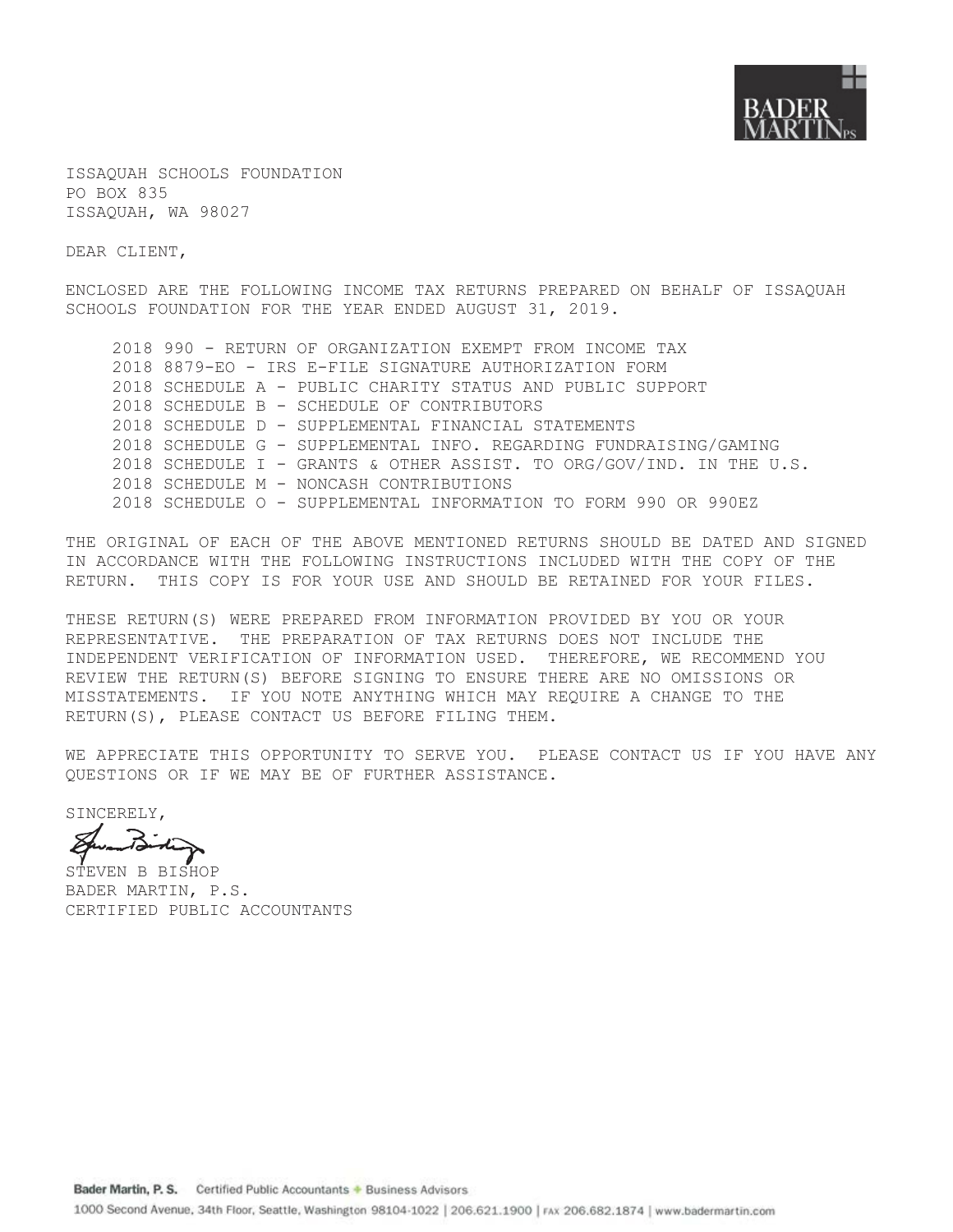# ISSAQUAH SCHOOLS FOUNDATION INSTRUCTIONS FOR FILING FORM 8879-EO IRS E-FILE SIGNATURE AUTHORIZATION FOR FORM 990 FOR THE YEAR ENDED AUGUST 31, 2019

THE ORIGINAL IRS E-FILE SIGNATURE AUTHORIZATION FORM SHOULD BE SIGNED (USE FULL NAME) AND DATED BY AN AUTHORIZED OFFICER OF THE ORGANIZATION.

RETURN YOUR SIGNED IRS E-FILE SIGNATURE AUTHORIZATION FORM 8879-EO TO:

> BADER MARTIN, P.S. 1000 2ND AVE 34TH FLOOR SEATTLE WA 98104-1022

OR FAX TO: 206-682-1874 ATTN: E-FILE

OR EMAIL TO: 8879@BADERMARTIN.COM

THERE IS NO TAX DUE WITH THE FILING OF THIS RETURN.

DO NOT SEPARATELY FILE FORM 990 WITH THE INTERNAL REVENUE SERVICE. DOING SO WILL DELAY THE PROCESSING OF YOUR RETURN. WE MUST RECEIVE YOUR SIGNED FORM BEFORE WE CAN ELECTRONICALLY TRANSMIT YOUR RETURN, WHICH IS DUE ON OR BEFORE JULY 15, 2020. WE WOULD APPRECIATE YOU RETURNING THIS FORM AS SOON AS POSSIBLE AS THIS WILL EXPEDITE THE PROCESSING OF YOUR RETURN. THE INTERNAL REVENUE SERVICE WILL NOTIFY US WHEN YOUR RETURN IS ACCEPTED. YOUR RETURN IS NOT CONSIDERED FILED UNTIL THE INTERNAL REVENUE SERVICE CONFIRMS THEIR ACCEPTANCE, WHICH MAY OCCUR AFTER THE DUE DATE OF YOUR RETURN.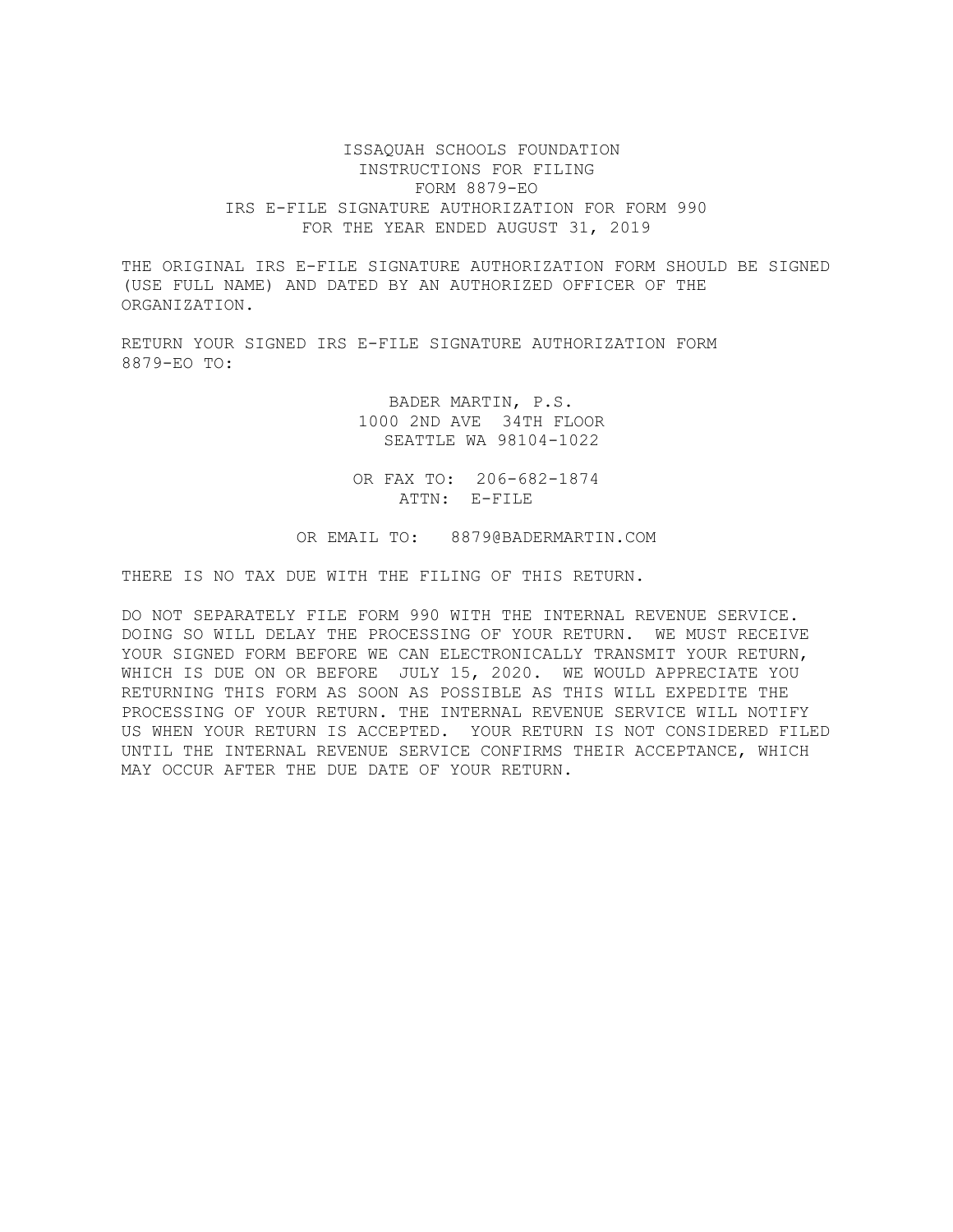# **Application for Automatic Extension of Time To File an Exempt Organization Return** (Rev. January 2019) OMB No. 1545-1709

**EXEMPL OF GET APPLY THE APPLY THE APPLY THE APPLY THE APPLY THE APPLY THE APPLY THE APPLY THE APPLY THE APPLY THE APPLY THE APPLY THE APPLY THE APPLY THE APPLY THE APPLY THE APPLY THE APPLY THE APPLY THE APPLY THE APPLY T** ▶ Go to www.irs.gov/Form8868 for the latest information.

**Electronic filing** *(e-file)***.** You can electronically file Form 8868 to request a 6-month automatic extension of time to file any of the forms listed below with the exception of Form 8870, Information Return for Transfers Associated With Certain Personal Benefit Contracts, for which an extension request must be sent to the IRS in paper format (see instructions). For more details on the electronic filing of this form, visit *www.irs.gov/e-file-providers/e-file-for-charities-and-non-profits.*

## **Automatic 6-Month Extension of Time.** Only submit original (no copies needed).

All corporations required to file an income tax return other than Form 990-T (including 1120-C filers), partnerships, REMICs, and trusts must use Form 7004 to request an extension of time to file income tax returns.

|                             |                                                                                          | Enter filer's identifying number, see instructions |  |  |  |  |  |
|-----------------------------|------------------------------------------------------------------------------------------|----------------------------------------------------|--|--|--|--|--|
| Type or                     | Name of exempt organization or other filer, see instructions.<br>COPY                    | Employer identification number (EIN) or            |  |  |  |  |  |
| print                       | ISSAOUAH SCHOOLS FOUNDATION                                                              | 94-3050254                                         |  |  |  |  |  |
| File by the                 | Number, street, and room or suite no. If a P.O. box, see instructions.                   | Social security number (SSN)                       |  |  |  |  |  |
| due date for<br>filing your | PO BOX 835                                                                               |                                                    |  |  |  |  |  |
| return. See                 | City, town or post office, state, and ZIP code. For a foreign address, see instructions. |                                                    |  |  |  |  |  |
| instructions.               | ISSAOUAH, WA 98027                                                                       |                                                    |  |  |  |  |  |
|                             |                                                                                          |                                                    |  |  |  |  |  |

| <b>Application</b>                                                                                                                                 | Return | <b>Application</b>                | Return                  |  |  |  |  |
|----------------------------------------------------------------------------------------------------------------------------------------------------|--------|-----------------------------------|-------------------------|--|--|--|--|
| <b>Is For</b>                                                                                                                                      | Code   | <b>Is For</b><br>Code             |                         |  |  |  |  |
| Form 990 or Form 990-EZ                                                                                                                            | 01     | Form 990-T (corporation)<br>07    |                         |  |  |  |  |
| Form 990-BL                                                                                                                                        | 02     | Form 1041-A                       | 08                      |  |  |  |  |
| Form 4720 (individual)                                                                                                                             | 03     | Form 4720 (other than individual) | 09                      |  |  |  |  |
| Form 990-PF                                                                                                                                        | 04     | Form 5227                         | 10                      |  |  |  |  |
| Form 990-T (sec. 401(a) or 408(a) trust)                                                                                                           | 05     | Form 6069                         | 11                      |  |  |  |  |
| Form 990-T (trust other than above)                                                                                                                | 06     | Form 8870                         | 12                      |  |  |  |  |
| • The books are in the care of $\triangleright$ PO BOX 835 ISSAQUAH WA 98027<br>Telephone No. ▶ 425 391-8557                                       |        | Fax No. $\blacktriangleright$     |                         |  |  |  |  |
| • If the organization does not have an office or place of business in the United States, check this box                                            |        |                                   |                         |  |  |  |  |
| • If this is for a Group Return, enter the organization's four digit Group Exemption Number (GEN)                                                  |        |                                   | . If this is            |  |  |  |  |
| for the whole group, check this box $\Box$ . If it is for part of the group, check this box $\Box$                                                 |        |                                   | and attach              |  |  |  |  |
| a list with the names and EINs of all members the extension is for.                                                                                |        |                                   |                         |  |  |  |  |
| 1 I request an automatic 6-month extension of time until ______________07/15, 2020, to file the exempt organization return                         |        |                                   |                         |  |  |  |  |
| for the organization named above. The extension is for the organization's return for:                                                              |        |                                   |                         |  |  |  |  |
| Χ                                                                                                                                                  |        |                                   |                         |  |  |  |  |
| If the tax year entered in line 1 is for less than 12 months, check reason: $\Box$ Initial return<br>$\mathbf{2}$<br>Change in accounting period   |        | Final return                      |                         |  |  |  |  |
| 3a If this application is for Forms 990-BL, 990-PF, 990-T, 4720, or 6069, enter the tentative tax, less any                                        |        |                                   |                         |  |  |  |  |
| nonrefundable credits. See instructions.                                                                                                           |        |                                   | 0.<br>3a S              |  |  |  |  |
| <b>b</b> If this application is for Forms 990-PF, 990-T, 4720, or 6069, enter any refundable credits and                                           |        |                                   |                         |  |  |  |  |
| estimated tax payments made. Include any prior year overpayment allowed as a credit.                                                               |        |                                   | $0$ .<br>$3b$ \$        |  |  |  |  |
| c Balance due. Subtract line 3b from line 3a. Include your payment with this form, if required, by using EFTPS                                     |        |                                   |                         |  |  |  |  |
| (Electronic Federal Tax Payment System). See instructions.                                                                                         |        |                                   | 0.<br>3c S              |  |  |  |  |
| Caution: If you are going to make an electronic funds withdrawal (direct debit) with this Form 8868, see Form 8453-EO and Form 8879-EO for payment |        |                                   |                         |  |  |  |  |
| instructions.                                                                                                                                      |        |                                   |                         |  |  |  |  |
| For Privacy Act and Paperwork Reduction Act Notice, see instructions.                                                                              |        |                                   | Form 8868 (Rev. 1-2019) |  |  |  |  |

JSA 8F8054 2.000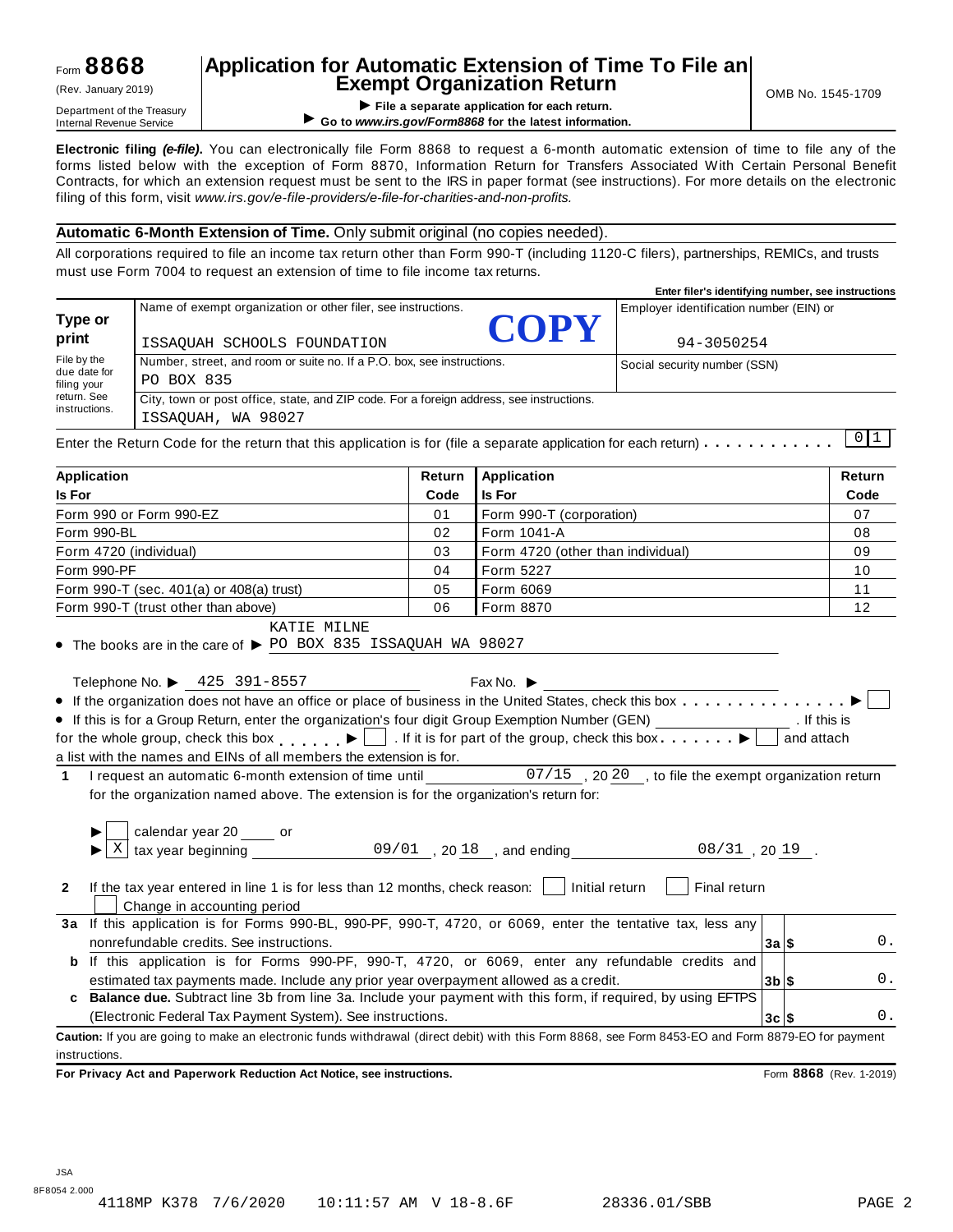| Form | 90                                                            |
|------|---------------------------------------------------------------|
|      | Department of the Treasury<br><b>Internal Revenue Service</b> |

A For the 2018 calendar year, or tax year beginning

# **Return of Organization Exempt From Income Tax**

**Under section 501(c), 527, or 4947(a)(1) of the Internal Revenue Code (except private foundations)** Form **990** À¾µ¼

▶ **Do** not enter Social Security numbers on this form as it may be made public.<br>▶ Information about Form 990 and its instructions is at www.irs.gov/form990.

| mpers on this form as it may be made public.<br>d its instructions is at www.irs.gov/form990. | <b>UNGLI LOT UNITS</b><br><b>Inspection</b> |  |  |  |  |
|-----------------------------------------------------------------------------------------------|---------------------------------------------|--|--|--|--|
| $09/01$ , 2018, and ending                                                                    | $08/31$ , 20 19                             |  |  |  |  |
| <b>COPY</b>                                                                                   | <b>Employer identification number</b>       |  |  |  |  |

|                                        | <b>B</b> Check if applicable: |                                                                                                                     |                                                                          | C Name of organization                                                                                                                                                                                                                                                                                                   |            |                      |                                                                    |                 |            |     | D Employer identification number                       |                                        |                                            |                     |                 |  |
|----------------------------------------|-------------------------------|---------------------------------------------------------------------------------------------------------------------|--------------------------------------------------------------------------|--------------------------------------------------------------------------------------------------------------------------------------------------------------------------------------------------------------------------------------------------------------------------------------------------------------------------|------------|----------------------|--------------------------------------------------------------------|-----------------|------------|-----|--------------------------------------------------------|----------------------------------------|--------------------------------------------|---------------------|-----------------|--|
|                                        |                               |                                                                                                                     |                                                                          | ISSAQUAH SCHOOLS FOUNDATION                                                                                                                                                                                                                                                                                              |            |                      |                                                                    |                 |            |     |                                                        |                                        |                                            |                     |                 |  |
|                                        | Address<br>change             |                                                                                                                     |                                                                          | Doing Business As                                                                                                                                                                                                                                                                                                        |            |                      |                                                                    |                 |            |     | 94-3050254                                             |                                        |                                            |                     |                 |  |
|                                        |                               | Name change                                                                                                         |                                                                          | Number and street (or P.O. box if mail is not delivered to street address)                                                                                                                                                                                                                                               |            |                      |                                                                    |                 | Room/suite |     |                                                        | E Telephone number<br>$(425)$ 391-8557 |                                            |                     |                 |  |
|                                        |                               | Initial return                                                                                                      |                                                                          | PO BOX 835                                                                                                                                                                                                                                                                                                               |            |                      |                                                                    |                 |            |     |                                                        |                                        |                                            |                     |                 |  |
|                                        |                               | Terminated                                                                                                          |                                                                          | City or town, state or province, country, and ZIP or foreign postal code                                                                                                                                                                                                                                                 |            |                      |                                                                    |                 |            |     |                                                        |                                        |                                            |                     |                 |  |
|                                        | Amended<br>return             |                                                                                                                     |                                                                          | ISSAQUAH, WA 98027                                                                                                                                                                                                                                                                                                       |            |                      |                                                                    |                 |            |     | 1,505,916.<br><b>G</b> Gross receipts \$               |                                        |                                            |                     |                 |  |
|                                        | pending                       | Application                                                                                                         |                                                                          | <b>F</b> Name and address of principal officer:                                                                                                                                                                                                                                                                          |            |                      | MICHAEL J. GLEASON                                                 |                 |            |     | H(a) Is this a group return for<br>subordinates?       |                                        |                                            | <b>Yes</b>          | $X \mid No$     |  |
|                                        |                               |                                                                                                                     |                                                                          | PO BOX 835, ISSAQUAH, WA 98027                                                                                                                                                                                                                                                                                           |            |                      |                                                                    |                 |            |     | H(b) Are all subordinates included?                    |                                        |                                            | <b>Yes</b>          | No              |  |
|                                        |                               | Tax-exempt status:                                                                                                  |                                                                          | $X  _{501(c)(3)}$                                                                                                                                                                                                                                                                                                        | $501(c)$ ( | $\rightarrow$        | (insert no.)                                                       | $4947(a)(1)$ or |            | 527 |                                                        |                                        | If "No," attach a list. (see instructions) |                     |                 |  |
|                                        |                               |                                                                                                                     |                                                                          | Website: $\blacktriangleright$ WWW.ISFDN.ORG                                                                                                                                                                                                                                                                             |            |                      |                                                                    |                 |            |     | $H(c)$ Group exemption number $\triangleright$         |                                        |                                            |                     |                 |  |
| κ                                      |                               |                                                                                                                     |                                                                          | Form of organization: $\mid X \mid$ Corporation                                                                                                                                                                                                                                                                          | Trust      | Association          | Other $\blacktriangleright$                                        |                 |            |     | L Year of formation: $1987$ M State of legal domicile: |                                        |                                            |                     | WA              |  |
|                                        | Part I                        |                                                                                                                     | <b>Summary</b>                                                           |                                                                                                                                                                                                                                                                                                                          |            |                      |                                                                    |                 |            |     |                                                        |                                        |                                            |                     |                 |  |
|                                        | 1                             |                                                                                                                     |                                                                          | Briefly describe the organization's mission or most significant activities: THE ISSAQUAH SCOOLS FOUNDATION, IN                                                                                                                                                                                                           |            |                      |                                                                    |                 |            |     |                                                        |                                        |                                            |                     |                 |  |
|                                        |                               |                                                                                                                     |                                                                          | PARTNERSHIP WITH THE ISSAQUAH SCHOOL DISTRICT, DRIVES RESOURCES TO                                                                                                                                                                                                                                                       |            |                      |                                                                    |                 |            |     |                                                        |                                        |                                            |                     |                 |  |
| Governance                             |                               |                                                                                                                     |                                                                          | HELP STUDENTS REACH THE PROMISE OF THEIR POTENTIAL.                                                                                                                                                                                                                                                                      |            |                      |                                                                    |                 |            |     |                                                        |                                        |                                            |                     |                 |  |
|                                        | 2                             |                                                                                                                     |                                                                          | Check this box $\blacktriangleright$   if the organization discontinued its operations or disposed of more than 25% of its net assets.                                                                                                                                                                                   |            |                      |                                                                    |                 |            |     |                                                        |                                        |                                            |                     |                 |  |
|                                        | 3                             |                                                                                                                     |                                                                          | Number of voting members of the governing body (Part VI, line 1a)                                                                                                                                                                                                                                                        |            |                      |                                                                    |                 |            |     |                                                        | 3                                      |                                            |                     | 26.             |  |
|                                        | 4                             |                                                                                                                     |                                                                          | Number of independent voting members of the governing body (Part VI, line 1b)                                                                                                                                                                                                                                            |            |                      |                                                                    |                 |            |     |                                                        | $\overline{\mathbf{4}}$                |                                            |                     | 26.             |  |
|                                        | 5                             |                                                                                                                     |                                                                          | Total number of individuals employed in calendar year 2018 (Part V, line 2a)<br>The 2a)                                                                                                                                                                                                                                  |            |                      |                                                                    |                 |            |     |                                                        | 5                                      |                                            |                     | 20.             |  |
| Activities &                           | 6                             |                                                                                                                     |                                                                          |                                                                                                                                                                                                                                                                                                                          |            |                      |                                                                    |                 |            |     |                                                        | 6                                      |                                            |                     | 531.            |  |
|                                        |                               |                                                                                                                     |                                                                          |                                                                                                                                                                                                                                                                                                                          |            |                      |                                                                    |                 |            |     |                                                        | 7a                                     |                                            |                     | 0.              |  |
|                                        |                               |                                                                                                                     |                                                                          | b Net unrelated business taxable income from Form 990-T, line 34                                                                                                                                                                                                                                                         |            |                      |                                                                    |                 |            |     |                                                        | 7b                                     |                                            |                     | 0.              |  |
|                                        |                               |                                                                                                                     |                                                                          |                                                                                                                                                                                                                                                                                                                          |            |                      |                                                                    |                 |            |     | <b>Prior Year</b>                                      |                                        |                                            | <b>Current Year</b> |                 |  |
|                                        | 8                             |                                                                                                                     |                                                                          |                                                                                                                                                                                                                                                                                                                          |            |                      |                                                                    |                 |            |     | 1,596,660.                                             |                                        |                                            | 1,587,652.          |                 |  |
| Revenue                                | 9                             | Contributions and grants (Part VIII, line 1h) [19] Contributions and grants (Part VIII, line 1h)<br><b>COPY FOR</b> |                                                                          |                                                                                                                                                                                                                                                                                                                          |            |                      |                                                                    |                 |            | 0.  |                                                        |                                        |                                            | $0$ .               |                 |  |
|                                        | 10                            |                                                                                                                     | Investment income (Part VIII, column (A), lines 3, 4, and 7d)            |                                                                                                                                                                                                                                                                                                                          |            |                      |                                                                    |                 |            |     |                                                        |                                        | 6,349.                                     |                     |                 |  |
|                                        |                               |                                                                                                                     | Other revenue (Part VIII, column (A), lines 5, 6d, 8c, 9c, 10c, and 11e) |                                                                                                                                                                                                                                                                                                                          |            |                      |                                                                    |                 |            |     |                                                        | 440.<br>$-79,972.$                     | $-88,085.$                                 |                     |                 |  |
|                                        | 11                            | Total revenue - add lines 8 through 11 (must equal Part VIII, column (A), line 12)                                  |                                                                          |                                                                                                                                                                                                                                                                                                                          |            |                      |                                                                    |                 |            |     | 1,517,128.                                             | 1,505,916.                             |                                            |                     |                 |  |
|                                        | 12                            |                                                                                                                     |                                                                          |                                                                                                                                                                                                                                                                                                                          |            |                      |                                                                    |                 |            |     | 535,421.                                               |                                        |                                            | 545,032.            |                 |  |
|                                        | 13                            |                                                                                                                     |                                                                          |                                                                                                                                                                                                                                                                                                                          |            |                      |                                                                    |                 |            |     |                                                        | $\Omega$ .                             |                                            |                     | 0.              |  |
|                                        | 14                            |                                                                                                                     |                                                                          | Benefits paid to or for members (Part IX, column (A), line 4)                                                                                                                                                                                                                                                            |            |                      |                                                                    |                 |            |     |                                                        | 555,074.                               | 556,649.                                   |                     |                 |  |
| Expenses                               | 15                            |                                                                                                                     |                                                                          | Salaries, other compensation, employee benefits (Part IX, column (A), lines 5-10)                                                                                                                                                                                                                                        |            |                      |                                                                    |                 |            |     |                                                        | $\Omega$                               |                                            |                     | $\Omega$ .      |  |
|                                        |                               |                                                                                                                     |                                                                          |                                                                                                                                                                                                                                                                                                                          |            |                      |                                                                    | 214,783.        |            |     |                                                        |                                        |                                            |                     |                 |  |
|                                        |                               |                                                                                                                     |                                                                          | <b>b</b> Total fundraising expenses (Part IX, column (D), line 25) $\blacktriangleright$                                                                                                                                                                                                                                 |            |                      |                                                                    |                 |            |     |                                                        | 418,224.                               | 343,282.                                   |                     |                 |  |
|                                        | 17                            |                                                                                                                     |                                                                          | Other expenses (Part IX, column (A), lines 11a-11d, 11f-24e)                                                                                                                                                                                                                                                             |            |                      |                                                                    |                 |            |     |                                                        |                                        |                                            |                     |                 |  |
|                                        | 18                            |                                                                                                                     |                                                                          | Total expenses. Add lines 13-17 (must equal Part IX, column (A), line 25)                                                                                                                                                                                                                                                |            |                      |                                                                    |                 |            |     | 1,508,719.                                             |                                        |                                            | 1,444,963.          |                 |  |
|                                        | 19                            |                                                                                                                     |                                                                          |                                                                                                                                                                                                                                                                                                                          |            |                      |                                                                    |                 |            |     |                                                        | 8,409.                                 |                                            |                     | 60,953.         |  |
| <b>Net Assets or<br/>Fund Balances</b> |                               |                                                                                                                     |                                                                          |                                                                                                                                                                                                                                                                                                                          |            |                      |                                                                    |                 |            |     | <b>Beginning of Current Year</b>                       |                                        |                                            | End of Year         |                 |  |
|                                        | 20                            |                                                                                                                     |                                                                          | Total assets (Part X, line 16)                                                                                                                                                                                                                                                                                           | <u>.</u>   |                      |                                                                    |                 |            |     | 1,710,843.                                             |                                        |                                            | 1,740,990.          |                 |  |
|                                        | 21                            |                                                                                                                     |                                                                          | Total liabilities (Part X, line 26)<br>1                                                                                                                                                                                                                                                                                 |            |                      |                                                                    |                 |            |     |                                                        | 205,919.                               |                                            | 163,989.            |                 |  |
|                                        | 22                            |                                                                                                                     |                                                                          | Net assets or fund balances. Subtract line 21 from line 20                                                                                                                                                                                                                                                               |            |                      |                                                                    |                 |            |     | 1,504,924.                                             |                                        |                                            | 1,577,001.          |                 |  |
|                                        | Part II                       |                                                                                                                     |                                                                          | <b>Signature Block</b>                                                                                                                                                                                                                                                                                                   |            |                      |                                                                    |                 |            |     |                                                        |                                        |                                            |                     |                 |  |
|                                        |                               |                                                                                                                     |                                                                          | Under penalties of perjury, I declare that I have examined this return, including accompanying schedules and statements, and to the best of my knowledge and belief, it is<br>true, correct, and complete. Declaration of preparer (other than officer) is based on all information of which preparer has any knowledge. |            |                      |                                                                    |                 |            |     |                                                        |                                        |                                            |                     |                 |  |
|                                        |                               |                                                                                                                     |                                                                          |                                                                                                                                                                                                                                                                                                                          |            |                      |                                                                    |                 |            |     |                                                        |                                        |                                            |                     |                 |  |
| Sign                                   |                               |                                                                                                                     |                                                                          | Signature of officer                                                                                                                                                                                                                                                                                                     |            |                      |                                                                    |                 |            |     |                                                        | 06/15/2020                             |                                            |                     |                 |  |
| <b>Here</b>                            |                               |                                                                                                                     |                                                                          |                                                                                                                                                                                                                                                                                                                          |            |                      |                                                                    |                 |            |     | Date                                                   |                                        |                                            |                     |                 |  |
|                                        |                               |                                                                                                                     |                                                                          | MICHAEL J. GLEASON                                                                                                                                                                                                                                                                                                       |            |                      |                                                                    | TREASURER       |            |     |                                                        |                                        |                                            |                     |                 |  |
|                                        |                               |                                                                                                                     |                                                                          | Type or print name and title                                                                                                                                                                                                                                                                                             |            |                      |                                                                    |                 |            |     |                                                        |                                        |                                            |                     |                 |  |
| Paid                                   |                               |                                                                                                                     |                                                                          | Print/Type preparer's name                                                                                                                                                                                                                                                                                               |            | Preparer's signature |                                                                    |                 | Date       |     | Check                                                  | if                                     | <b>PTIN</b>                                |                     |                 |  |
|                                        | Preparer                      |                                                                                                                     |                                                                          | STEVEN B BISHOP                                                                                                                                                                                                                                                                                                          |            |                      |                                                                    |                 |            |     | self-employed                                          |                                        | P00045374                                  |                     |                 |  |
|                                        | Use Only                      |                                                                                                                     | Firm's name                                                              | BADER MARTIN, P.S.                                                                                                                                                                                                                                                                                                       |            |                      |                                                                    |                 |            |     | Firm's $EIN$                                           |                                        | 91-1501421                                 |                     |                 |  |
|                                        |                               |                                                                                                                     |                                                                          | Firm's address > 1000 2ND AVE 34TH FLOOR SEATTLE, WA 98104-1022                                                                                                                                                                                                                                                          |            |                      |                                                                    |                 |            |     | Phone no.                                              |                                        | $206 - 621 - 1900$                         |                     |                 |  |
|                                        |                               |                                                                                                                     |                                                                          | May the IRS discuss this return with the preparer shown above? (see instructions)                                                                                                                                                                                                                                        |            |                      |                                                                    |                 |            |     |                                                        |                                        | Χ<br>Yes                                   |                     | No              |  |
|                                        |                               |                                                                                                                     |                                                                          |                                                                                                                                                                                                                                                                                                                          |            |                      | For Paperwork Reduction Act Notice, see the separate instructions. |                 |            |     |                                                        |                                        |                                            |                     | Form 990 (2018) |  |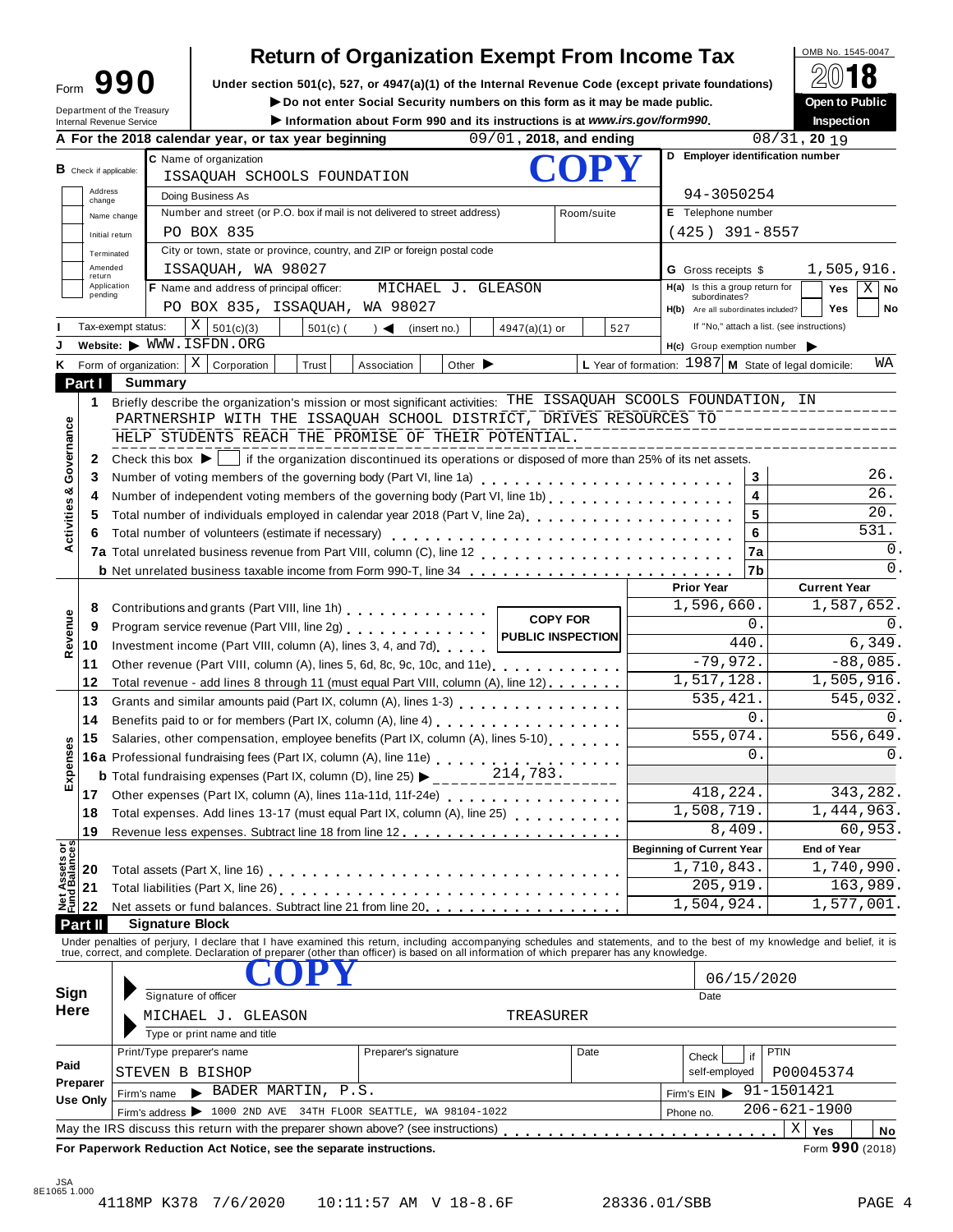ISSAQUAH SCHOOLS FOUNDATION 94-3050254

| Form 990 (2018) |                                                                                                                                                                                                                                                                                                                                                                                                      | Page 2                                                               |
|-----------------|------------------------------------------------------------------------------------------------------------------------------------------------------------------------------------------------------------------------------------------------------------------------------------------------------------------------------------------------------------------------------------------------------|----------------------------------------------------------------------|
| Part III        | <b>Statement of Program Service Accomplishments</b>                                                                                                                                                                                                                                                                                                                                                  | $\mathbf{X}$                                                         |
|                 | 1 Briefly describe the organization's mission:                                                                                                                                                                                                                                                                                                                                                       |                                                                      |
|                 | THE ISSAQUAH SCHOOLS FOUNDATION, IN PARTNERSHIP WITH THE ISSAQUAH                                                                                                                                                                                                                                                                                                                                    |                                                                      |
|                 | SCHOOL DISTRICT, DRIVES RESOURCES TO HELP STUDENTS REACH THE PROMISE                                                                                                                                                                                                                                                                                                                                 |                                                                      |
|                 | OF THEIR POTENTIAL.                                                                                                                                                                                                                                                                                                                                                                                  |                                                                      |
| 3               | 2 Did the organization undertake any significant program services during the year which were not listed on the<br>If "Yes," describe these new services on Schedule O.<br>Did the organization cease conducting, or make significant changes in how it conducts, any program                                                                                                                         | $X \mid Y$ es<br>No<br>$\left\lceil x \right\rceil$ No<br><b>Yes</b> |
|                 | If "Yes," describe these changes on Schedule O.<br>4 Describe the organization's program service accomplishments for each of its three largest program services, as measured by<br>expenses. Section $501(c)(3)$ and $501(c)(4)$ organizations are required to report the amount of grants and allocations to others,<br>the total expenses, and revenue, if any, for each program service reported. |                                                                      |
| 4a (Code:       | $(1.5)$ (Expenses \$93,188. including grants of \$58,032. ) (Revenue \$<br>SEE SCHEDULE O                                                                                                                                                                                                                                                                                                            |                                                                      |
|                 |                                                                                                                                                                                                                                                                                                                                                                                                      |                                                                      |
|                 | 4b (Code: ) (Expenses \$ including grants of \$ ) (Revenue \$                                                                                                                                                                                                                                                                                                                                        |                                                                      |
|                 | 4c (Code: ) (Expenses \$ including grants of \$ ) (Revenue \$                                                                                                                                                                                                                                                                                                                                        |                                                                      |
|                 |                                                                                                                                                                                                                                                                                                                                                                                                      |                                                                      |
| (Expenses \$    | 4d Other program services (Describe in Schedule O.)<br>including grants of \$<br>) (Revenue \$                                                                                                                                                                                                                                                                                                       |                                                                      |
| <b>JSA</b>      | 993,188.<br>4e Total program service expenses                                                                                                                                                                                                                                                                                                                                                        | Form 990 (2018)                                                      |
| 8E1020 1.000    | 4118MP K378 7/6/2020<br>10:11:57 AM V 18-8.6F<br>28336.01/SBB                                                                                                                                                                                                                                                                                                                                        | PAGE 5                                                               |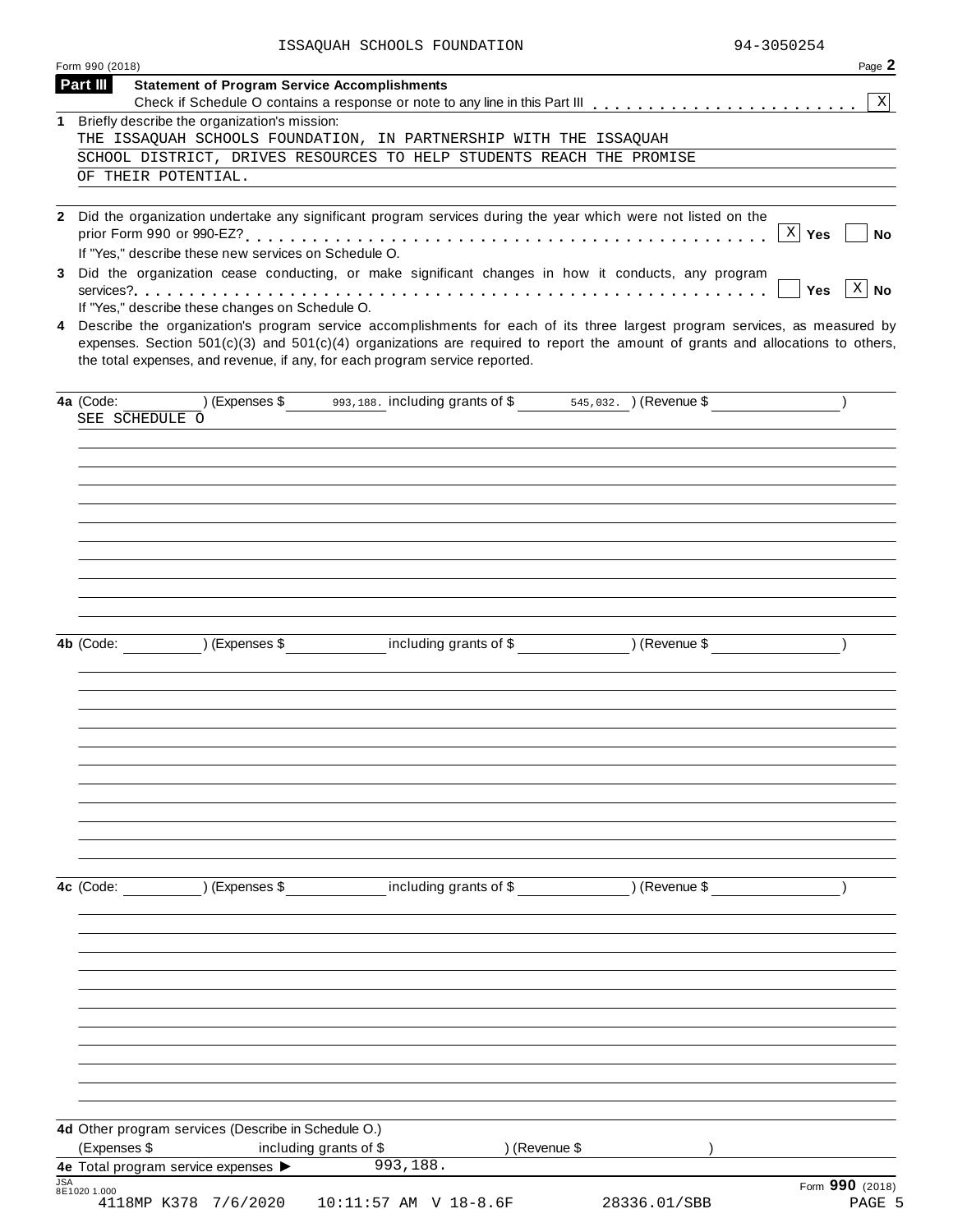ISSAQUAH SCHOOLS FOUNDATION 94-3050254

| Part IV      | <b>Checklist of Required Schedules</b>                                                                                  |                 |             |    |
|--------------|-------------------------------------------------------------------------------------------------------------------------|-----------------|-------------|----|
|              |                                                                                                                         |                 | Yes         | No |
| 1            | Is the organization described in section $501(c)(3)$ or $4947(a)(1)$ (other than a private foundation)? If "Yes,"       |                 |             |    |
|              |                                                                                                                         | 1               | Χ           |    |
| $\mathbf{2}$ | Is the organization required to complete Schedule B, Schedule of Contributors (see instructions)?                       | $\mathbf{2}$    | $\mathbf X$ |    |
| 3            | Did the organization engage in direct or indirect political campaign activities on behalf of or in opposition to        |                 |             |    |
|              | candidates for public office? If "Yes," complete Schedule C, Part I.                                                    | 3               |             | Χ  |
| 4            | Section 501(c)(3) organizations. Did the organization engage in lobbying activities, or have a section 501(h)           |                 |             |    |
|              |                                                                                                                         | 4               |             | X  |
| 5            | Is the organization a section $501(c)(4)$ , $501(c)(5)$ , or $501(c)(6)$ organization that receives membership dues,    |                 |             |    |
|              | assessments, or similar amounts as defined in Revenue Procedure 98-19? If "Yes," complete Schedule C, Part III          | 5               |             |    |
| 6            | Did the organization maintain any donor advised funds or any similar funds or accounts for which donors                 |                 |             |    |
|              | have the right to provide advice on the distribution or investment of amounts in such funds or accounts? If             |                 |             | X  |
|              |                                                                                                                         | 6               |             |    |
| 7            | Did the organization receive or hold a conservation easement, including easements to preserve open space,               |                 |             | Χ  |
|              | the environment, historic land areas, or historic structures? If "Yes," complete Schedule D, Part II.                   | $\overline{7}$  |             |    |
| 8            | Did the organization maintain collections of works of art, historical treasures, or other similar assets? If "Yes,"     |                 |             | Χ  |
|              | Did the organization report an amount in Part X, line 21, for escrow or custodial account liability, serve as a         | 8               |             |    |
| 9            | custodian for amounts not listed in Part X; or provide credit counseling, debt management, credit repair, or            |                 |             |    |
|              |                                                                                                                         | 9               |             | X  |
| 10           | Did the organization, directly or through a related organization, hold assets in temporarily restricted                 |                 |             |    |
|              | endowments, permanent endowments, or quasi-endowments? If "Yes," complete Schedule D, Part V.                           | 10              | Χ           |    |
| 11           | If the organization's answer to any of the following questions is "Yes," then complete Schedule D, Parts VI,            |                 |             |    |
|              | VII, VIII, IX, or X as applicable.                                                                                      |                 |             |    |
|              | a Did the organization report an amount for land, buildings, and equipment in Part X, line 10? If "Yes,"                |                 |             |    |
|              |                                                                                                                         | 11a             | Χ           |    |
|              | <b>b</b> Did the organization report an amount for investments-other securities in Part X, line 12 that is 5% or more   |                 |             |    |
|              |                                                                                                                         | 11 <sub>b</sub> |             | Χ  |
|              | c Did the organization report an amount for investments-program related in Part X, line 13 that is 5% or more           |                 |             |    |
|              |                                                                                                                         | 11c             |             | Χ  |
|              | d Did the organization report an amount for other assets in Part X, line 15 that is 5% or more of its total assets      |                 |             |    |
|              | reported in Part X, line 16? If "Yes," complete Schedule D, Part IX.                                                    | 11d             |             | Χ  |
|              | e Did the organization report an amount for other liabilities in Part X, line 25? If "Yes," complete Schedule D, Part X | 11e             |             | X  |
| f            | Did the organization's separate or consolidated financial statements for the tax year include a footnote that addresses |                 |             |    |
|              | the organization's liability for uncertain tax positions under FIN 48 (ASC 740)? If "Yes," complete Schedule D, Part X  | 11f             | Χ           |    |
|              | 12a Did the organization obtain separate, independent audited financial statements for the tax year? If "Yes," complete |                 |             |    |
|              |                                                                                                                         | 12a             | Χ           |    |
|              | <b>b</b> Was the organization included in consolidated, independent audited financial statements for the tax year? If   |                 |             |    |
|              | "Yes," and if the organization answered "No" to line 12a, then completing Schedule D, Parts XI and XII is optional      | 12 <sub>b</sub> |             | Χ  |
| 13           | Is the organization a school described in section $170(b)(1)(A)(ii)?$ If "Yes," complete Schedule E.                    | 13              |             | Χ  |
|              | 14a Did the organization maintain an office, employees, or agents outside of the United States?                         | 14a             |             | Χ  |
|              | <b>b</b> Did the organization have aggregate revenues or expenses of more than \$10,000 from grantmaking,               |                 |             |    |
|              | fundraising, business, investment, and program service activities outside the United States, or aggregate               |                 |             |    |
|              | foreign investments valued at \$100,000 or more? If "Yes," complete Schedule F, Parts I and IV                          | 14b             |             | Χ  |
| 15           | Did the organization report on Part IX, column (A), line 3, more than \$5,000 of grants or other assistance to or       |                 |             |    |
|              |                                                                                                                         | 15              |             | Χ  |
| 16           | Did the organization report on Part IX, column (A), line 3, more than \$5,000 of aggregate grants or other              |                 |             |    |
|              | assistance to or for foreign individuals? If "Yes," complete Schedule F, Parts III and IV                               | 16              |             | Χ  |
| 17           | Did the organization report a total of more than \$15,000 of expenses for professional fundraising services on          |                 |             |    |
|              | Part IX, column (A), lines 6 and 11e? If "Yes," complete Schedule G, Part I (see instructions)                          | 17              |             | Χ  |
| 18           | Did the organization report more than \$15,000 total of fundraising event gross income and contributions on             |                 |             |    |
|              |                                                                                                                         | 18              | Χ           |    |
| 19           | Did the organization report more than \$15,000 of gross income from gaming activities on Part VIII, line 9a?            |                 |             |    |
|              |                                                                                                                         | 19              |             | Χ  |
|              | 20a Did the organization operate one or more hospital facilities? If "Yes," complete Schedule H                         | 20a             |             | X  |
|              | <b>b</b> If "Yes" to line 20a, did the organization attach a copy of its audited financial statements to this return?   | 20 <sub>b</sub> |             |    |
| 21           | Did the organization report more than \$5,000 of grants or other assistance to any domestic organization or             |                 |             |    |
|              | domestic government on Part IX, column (A), line 1? If "Yes," complete Schedule I, Parts I and II                       | 21              | Χ           |    |

4118MP K378 7/6/2020 10:11:57 AM V 18-8.6F 28336.01/SBB PAGE 6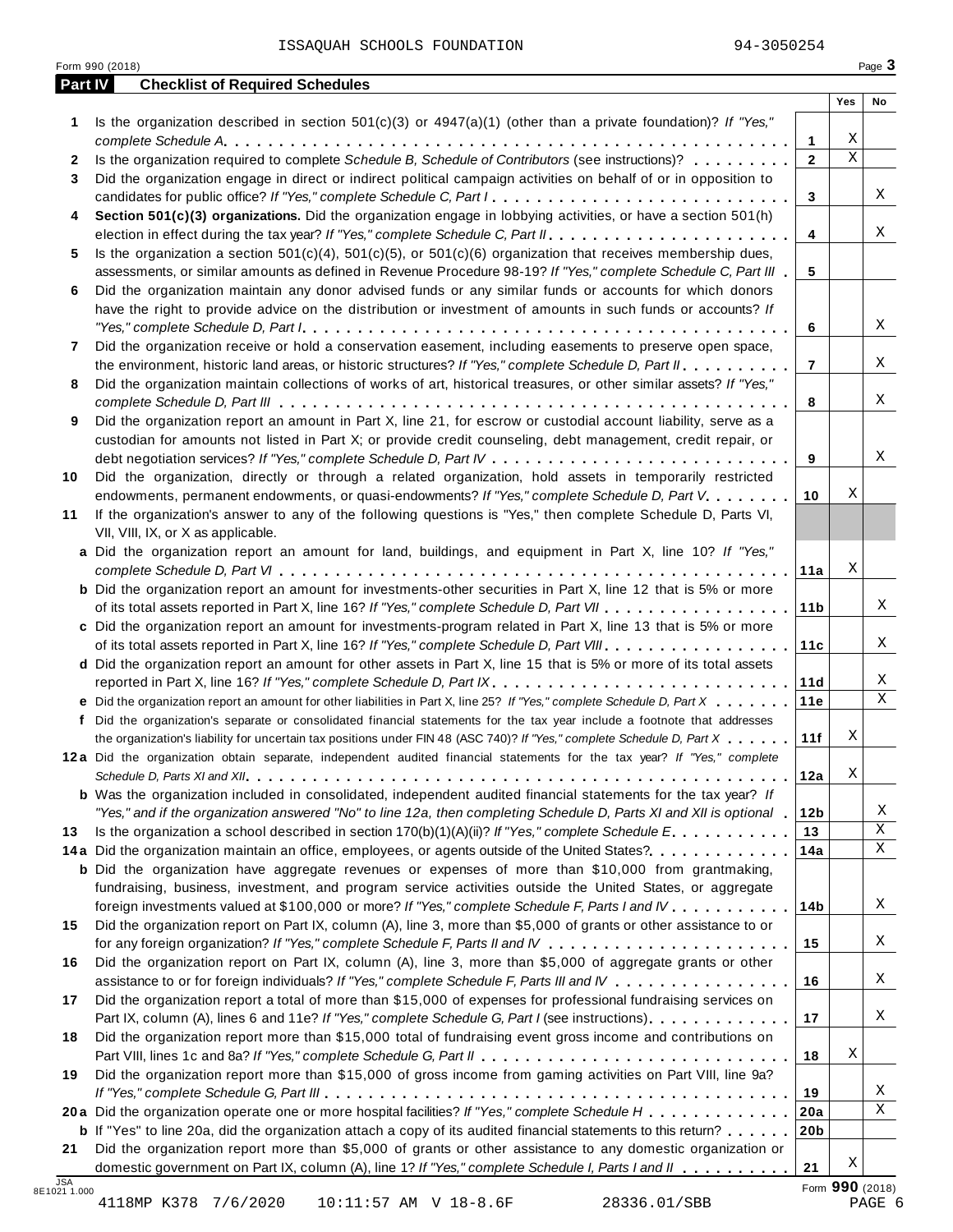|    | Form 990 (2018)                                                                                                           |                 |     | Page 4 |
|----|---------------------------------------------------------------------------------------------------------------------------|-----------------|-----|--------|
|    | Part IV<br><b>Checklist of Required Schedules (continued)</b>                                                             |                 |     |        |
|    |                                                                                                                           |                 | Yes | No     |
| 22 | Did the organization report more than \$5,000 of grants or other assistance to or for domestic individuals on             |                 |     |        |
|    | Part IX, column (A), line 2? If "Yes," complete Schedule I, Parts I and III                                               | 22              | Χ   |        |
| 23 | Did the organization answer "Yes" to Part VII, Section A, line 3, 4, or 5 about compensation of the                       |                 |     |        |
|    | organization's current and former officers, directors, trustees, key employees, and highest compensated                   |                 |     |        |
|    |                                                                                                                           | 23              |     | X      |
|    | 24a Did the organization have a tax-exempt bond issue with an outstanding principal amount of more than                   |                 |     |        |
|    | \$100,000 as of the last day of the year, that was issued after December 31, 2002? If "Yes," answer lines 24b             |                 |     |        |
|    |                                                                                                                           | 24a             |     | Χ      |
|    | <b>b</b> Did the organization invest any proceeds of tax-exempt bonds beyond a temporary period exception?                | 24 <sub>b</sub> |     |        |
|    | c Did the organization maintain an escrow account other than a refunding escrow at any time during the year               |                 |     |        |
|    |                                                                                                                           | 24c             |     |        |
|    | <b>d</b> Did the organization act as an "on behalf of" issuer for bonds outstanding at any time during the year?          | 24d             |     |        |
|    | 25a Section 501(c)(3), 501(c)(4), and 501(c)(29) organizations. Did the organization engage in an excess benefit          |                 |     |        |
|    | transaction with a disqualified person during the year? If "Yes," complete Schedule L, Part I.                            | 25a             |     | Χ      |
|    | <b>b</b> Is the organization aware that it engaged in an excess benefit transaction with a disqualified person in a prior |                 |     |        |
|    | year, and that the transaction has not been reported on any of the organization's prior Forms 990 or 990-EZ?              |                 |     |        |
|    |                                                                                                                           | 25b             |     | X      |
| 26 | Did the organization report any amount on Part X, line 5, 6, or 22 for receivables from or payables to any                |                 |     |        |
|    | current or former officers, directors, trustees, key employees, highest compensated employees, or                         |                 |     |        |
|    |                                                                                                                           | 26              |     | X      |
| 27 | Did the organization provide a grant or other assistance to an officer, director, trustee, key employee,                  |                 |     |        |
|    | substantial contributor or employee thereof, a grant selection committee member, or to a 35% controlled                   |                 |     |        |
|    | entity or family member of any of these persons? If "Yes," complete Schedule L, Part III                                  | 27              |     | Χ      |
| 28 | Was the organization a party to a business transaction with one of the following parties (see Schedule L,                 |                 |     |        |
|    | Part IV instructions for applicable filing thresholds, conditions, and exceptions):                                       |                 |     |        |
|    | a A current or former officer, director, trustee, or key employee? If "Yes," complete Schedule L, Part IV                 | 28a             |     | Χ      |
|    | <b>b</b> A family member of a current or former officer, director, trustee, or key employee? If "Yes," complete           |                 |     |        |
|    |                                                                                                                           | 28b             |     | Χ      |
|    | c An entity of which a current or former officer, director, trustee, or key employee (or a family member thereof)         |                 |     |        |
|    | was an officer, director, trustee, or direct or indirect owner? If "Yes," complete Schedule L, Part IV                    | 28c             |     | Χ      |
| 29 | Did the organization receive more than \$25,000 in non-cash contributions? If "Yes," complete Schedule M                  | 29              | Χ   |        |
| 30 | Did the organization receive contributions of art, historical treasures, or other similar assets, or qualified            |                 |     |        |
|    |                                                                                                                           | 30              |     | Χ      |
| 31 | Did the organization liquidate, terminate, or dissolve and cease operations? If "Yes," complete Schedule N, Part I        | 31              |     | X      |
| 32 | Did the organization sell, exchange, dispose of, or transfer more than 25% of its net assets? If "Yes,"                   |                 |     |        |
|    |                                                                                                                           | 32              |     | Χ      |
| 33 | Did the organization own 100% of an entity disregarded as separate from the organization under Regulations                |                 |     |        |
|    |                                                                                                                           | 33              |     | Χ      |
| 34 | Was the organization related to any tax-exempt or taxable entity? If "Yes," complete Schedule R, Part II, III,            |                 |     |        |
|    |                                                                                                                           | 34              |     | Χ      |
|    | 35a Did the organization have a controlled entity within the meaning of section 512(b)(13)?                               | 35a             |     | X      |
|    | <b>b</b> If "Yes" to line 35a, did the organization receive any payment from or engage in any transaction with a          |                 |     |        |
|    | controlled entity within the meaning of section 512(b)(13)? If "Yes," complete Schedule R, Part V, line 2                 | 35 <sub>b</sub> |     |        |
| 36 | Section 501(c)(3) organizations. Did the organization make any transfers to an exempt non-charitable                      |                 |     |        |
|    |                                                                                                                           | 36              |     | Χ      |
| 37 | Did the organization conduct more than 5% of its activities through an entity that is not a related organization          |                 |     |        |
|    | and that is treated as a partnership for federal income tax purposes? If "Yes," complete Schedule R, Part VI              | 37              |     | Χ      |
| 38 | Did the organization complete Schedule O and provide explanations in Schedule O for Part VI, lines 11b and                |                 |     |        |
|    | 19? Note. All Form 990 filers are required to complete Schedule O.                                                        | 38              | Χ   |        |
|    | <b>Statements Regarding Other IRS Filings and Tax Compliance</b><br><b>Part V</b>                                         |                 |     |        |
|    | Check if Schedule O contains a response or note to any line in this Part V.                                               |                 |     |        |
|    |                                                                                                                           |                 | Yes | No     |
|    |                                                                                                                           |                 |     |        |
|    | 29<br>1a Enter the number reported in Box 3 of Form 1096. Enter -0- if not applicable   1a                                |                 |     |        |
|    | 0.<br><b>b</b> Enter the number of Forms W-2G included in line 1a. Enter -0- if not applicable $\ldots \ldots$   1b       |                 |     |        |
|    | c Did the organization comply with backup withholding rules for reportable payments to vendors and                        |                 | Χ   |        |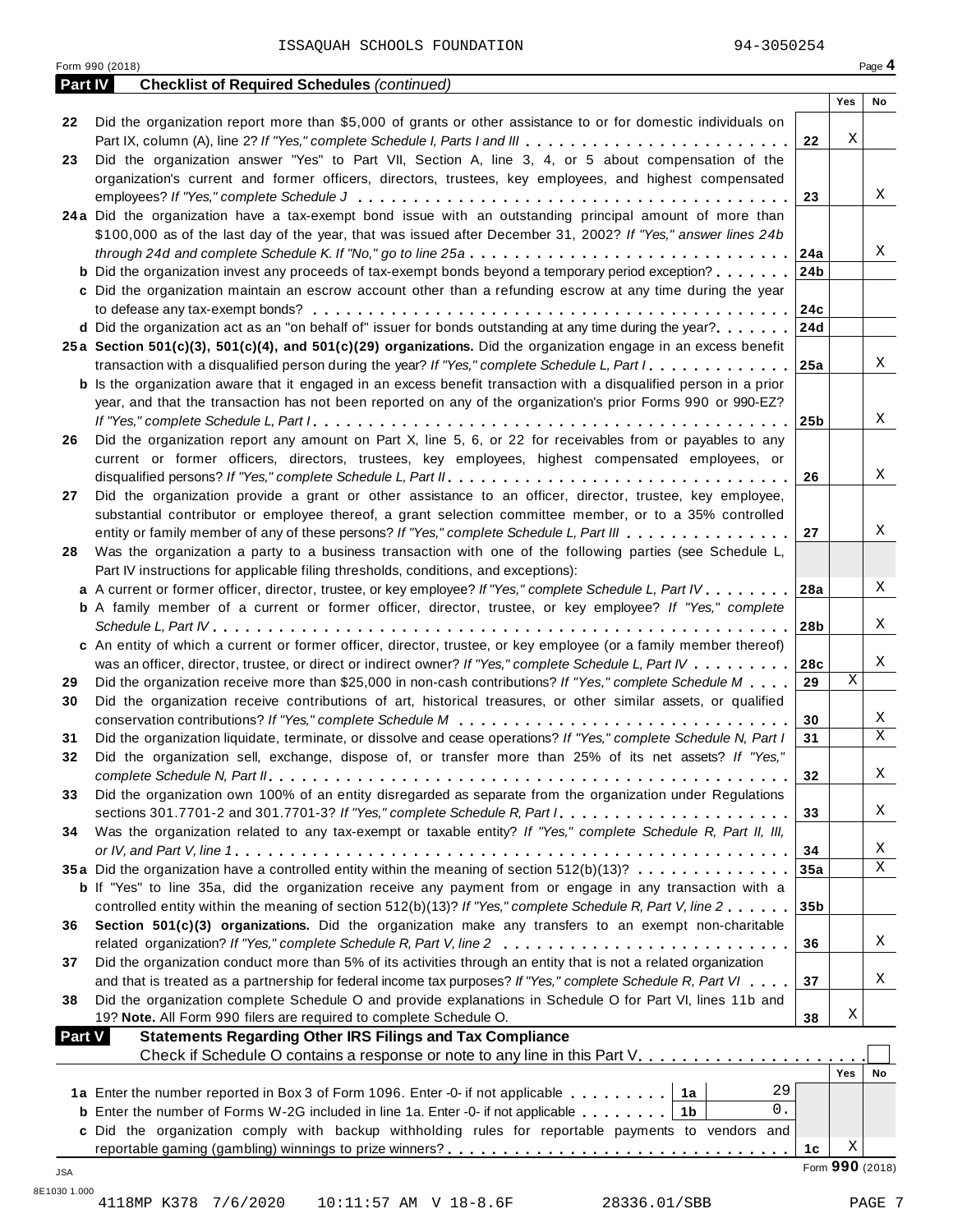|     | Form 990 (2018)                                                                                                                              |     |     | Page 5 |
|-----|----------------------------------------------------------------------------------------------------------------------------------------------|-----|-----|--------|
|     | Part V<br>Statements Regarding Other IRS Filings and Tax Compliance (continued)                                                              |     |     |        |
|     |                                                                                                                                              |     | Yes | No     |
|     | 2a Enter the number of employees reported on Form W-3, Transmittal of Wage and Tax                                                           |     |     |        |
|     | 20<br>Statements, filed for the calendar year ending with or within the year covered by this return. $2a$                                    |     |     |        |
|     | <b>b</b> If at least one is reported on line 2a, did the organization file all required federal employment tax returns?                      | 2b  | X   |        |
|     | <b>Note.</b> If the sum of lines 1a and 2a is greater than 250, you may be required to e-file (see instructions).                            |     |     |        |
|     | 3a Did the organization have unrelated business gross income of \$1,000 or more during the year?                                             | 3a  |     | Χ      |
|     | <b>b</b> If "Yes," has it filed a Form 990-T for this year? If "No" to line 3b, provide an explanation in Schedule O                         | 3b  |     |        |
|     | 4a At any time during the calendar year, did the organization have an interest in, or a signature or other authority over,                   |     |     |        |
|     | a financial account in a foreign country (such as a bank account, securities account, or other financial account)?                           | 4a  |     | Χ      |
|     | <b>b</b> If "Yes," enter the name of the foreign country: $\blacktriangleright$                                                              |     |     |        |
|     | See instructions for filing requirements for FinCEN Form 114, Report of Foreign Bank and Financial Accounts (FBAR).                          |     |     |        |
|     | 5a Was the organization a party to a prohibited tax shelter transaction at any time during the tax year?                                     | 5a  |     | Χ      |
|     | <b>b</b> Did any taxable party notify the organization that it was or is a party to a prohibited tax shelter transaction?                    | 5b  |     | Χ      |
|     | c If "Yes" to line 5a or 5b, did the organization file Form 8886-T?                                                                          | 5c  |     |        |
|     | 6a Does the organization have annual gross receipts that are normally greater than \$100,000, and did the organization                       |     |     |        |
|     | solicit any contributions that were not tax deductible as charitable contributions?                                                          | 6a  |     | Χ      |
|     | <b>b</b> If "Yes," did the organization include with every solicitation an express statement that such contributions or                      |     |     |        |
|     |                                                                                                                                              | 6b  |     |        |
| 7   | Organizations that may receive deductible contributions under section 170(c).                                                                |     |     |        |
|     | a Did the organization receive a payment in excess of \$75 made partly as a contribution and partly for goods                                |     |     |        |
|     |                                                                                                                                              | 7а  | Χ   |        |
|     | <b>b</b> If "Yes," did the organization notify the donor of the value of the goods or services provided?                                     | 7b  | Χ   |        |
|     | c Did the organization sell, exchange, or otherwise dispose of tangible personal property for which it was                                   |     |     |        |
|     |                                                                                                                                              | 7с  |     | Χ      |
|     | 17d<br><b>d</b> If "Yes," indicate the number of Forms 8282 filed during the year $\dots \dots \dots \dots \dots$                            |     |     |        |
|     | e Did the organization receive any funds, directly or indirectly, to pay premiums on a personal benefit contract?                            | 7е  |     | Χ      |
|     | f Did the organization, during the year, pay premiums, directly or indirectly, on a personal benefit contract?                               | 7f  |     | Χ      |
|     | If the organization received a contribution of qualified intellectual property, did the organization file Form 8899 as required?             | 7g  |     |        |
|     | h If the organization received a contribution of cars, boats, airplanes, or other vehicles, did the organization file a Form 1098-C?         | 7h  |     |        |
| 8   | Sponsoring organizations maintaining donor advised funds. Did a donor advised fund maintained by the                                         |     |     |        |
|     | sponsoring organization have excess business holdings at any time during the year?                                                           | 8   |     |        |
| 9   | Sponsoring organizations maintaining donor advised funds.                                                                                    |     |     |        |
|     | a Did the sponsoring organization make any taxable distributions under section 4966?                                                         | 9а  |     |        |
|     | <b>b</b> Did the sponsoring organization make a distribution to a donor, donor advisor, or related person?                                   | 9b  |     |        |
|     | 10 Section 501(c)(7) organizations. Enter:                                                                                                   |     |     |        |
|     | 10a <br>a Initiation fees and capital contributions included on Part VIII, line 12                                                           |     |     |        |
|     | ∣10b<br><b>b</b> Gross receipts, included on Form 990, Part VIII, line 12, for public use of club facilities $\ldots$ .                      |     |     |        |
| 11  | Section 501(c)(12) organizations. Enter:                                                                                                     |     |     |        |
|     | 11a                                                                                                                                          |     |     |        |
|     | b Gross income from other sources (Do not net amounts due or paid to other sources                                                           |     |     |        |
|     | 11 <sub>b</sub>                                                                                                                              |     |     |        |
|     | 12a Section 4947(a)(1) non-exempt charitable trusts. Is the organization filing Form 990 in lieu of Form 1041?                               | 12a |     |        |
|     | 12b<br><b>b</b> If "Yes," enter the amount of tax-exempt interest received or accrued during the year                                        |     |     |        |
| 13. | Section 501(c)(29) qualified nonprofit health insurance issuers.                                                                             |     |     |        |
|     | a Is the organization licensed to issue qualified health plans in more than one state?                                                       | 13а |     |        |
|     | Note. See the instructions for additional information the organization must report on Schedule O.                                            |     |     |        |
|     | <b>b</b> Enter the amount of reserves the organization is required to maintain by the states in which                                        |     |     |        |
|     | 13b<br>the organization is licensed to issue qualified health plans $\ldots \ldots \ldots \ldots \ldots \ldots \ldots$                       |     |     |        |
|     | 13c                                                                                                                                          |     |     |        |
|     | 14a Did the organization receive any payments for indoor tanning services during the tax year?                                               | 14a |     | Χ      |
|     | <b>b</b> If "Yes," has it filed a Form 720 to report these payments? If "No," provide an explanation in Schedule $0 \cdot \cdot \cdot \cdot$ | 14b |     |        |
| 15  | Is the organization subject to the section 4960 tax on payment(s) of more than \$1,000,000 in remuneration or                                |     |     |        |
|     |                                                                                                                                              | 15  |     |        |
|     | If "Yes," see instructions and file Form 4720, Schedule N.                                                                                   |     |     |        |
| 16  | Is the organization an educational institution subject to the section 4968 excise tax on net investment income?                              | 16  |     |        |
|     | If "Yes," complete Form 4720, Schedule O.                                                                                                    |     |     |        |

Form **990** (2018)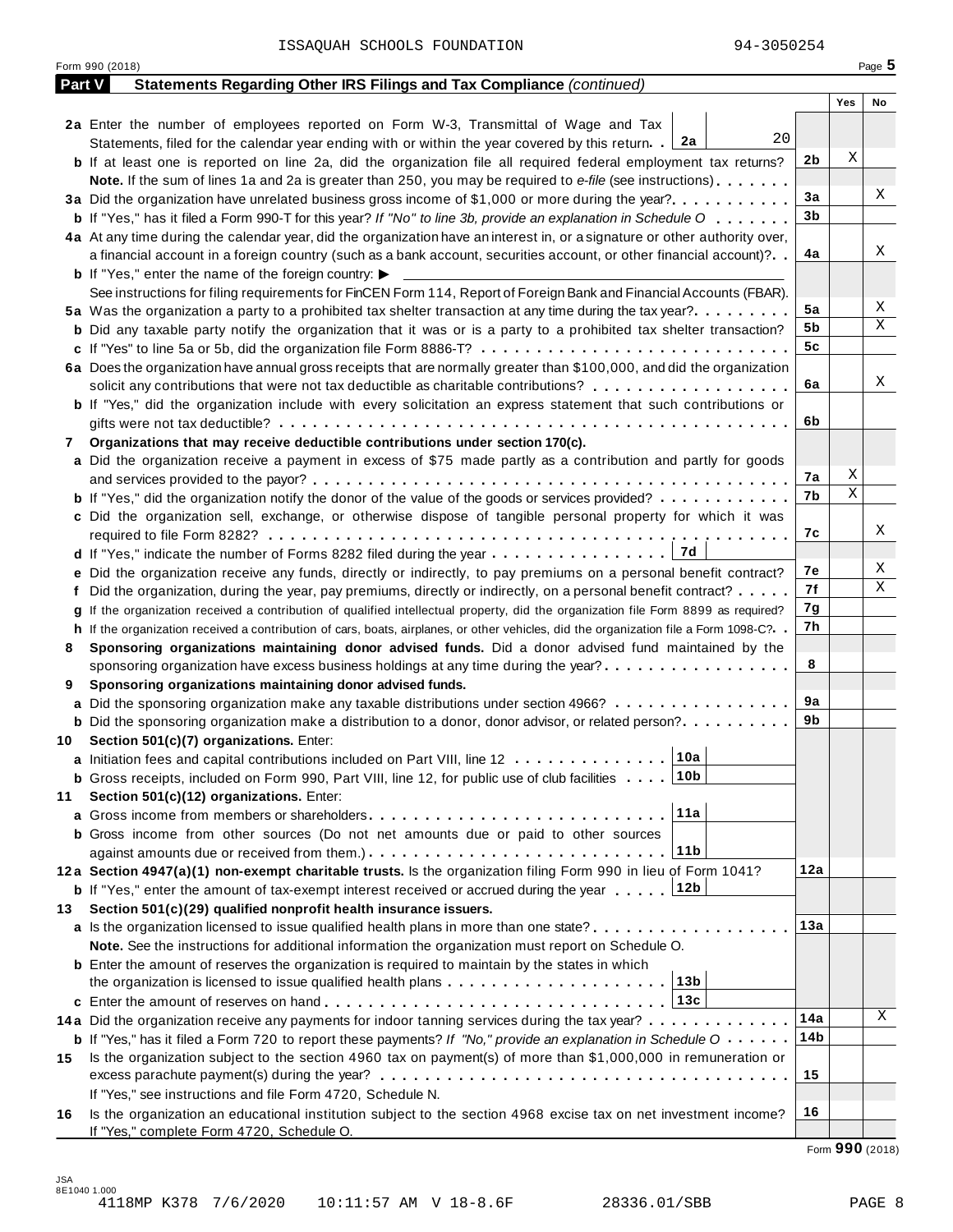| ISSAQUAH SCHOOLS FOUNDATION<br>Form 990 (2018)                                                                                                                                                                                                                                                                                                    |                                                                                                                                                                                                                                                                                                                                                                                                                                                                                                                                                                                                                                                                                                                                                                                                                                                                                                                                                                                                                                                                                                                                                           |                                                                                                                                                                                                                                                                                                                                                                                                                                                                                                                                                                                                                                                                                                                                                                                                                                                                                                                                                                                                                                                                                                           | Page $\bm{6}$                                                                                                                                                                                                                                                                                                                                                                                      |
|---------------------------------------------------------------------------------------------------------------------------------------------------------------------------------------------------------------------------------------------------------------------------------------------------------------------------------------------------|-----------------------------------------------------------------------------------------------------------------------------------------------------------------------------------------------------------------------------------------------------------------------------------------------------------------------------------------------------------------------------------------------------------------------------------------------------------------------------------------------------------------------------------------------------------------------------------------------------------------------------------------------------------------------------------------------------------------------------------------------------------------------------------------------------------------------------------------------------------------------------------------------------------------------------------------------------------------------------------------------------------------------------------------------------------------------------------------------------------------------------------------------------------|-----------------------------------------------------------------------------------------------------------------------------------------------------------------------------------------------------------------------------------------------------------------------------------------------------------------------------------------------------------------------------------------------------------------------------------------------------------------------------------------------------------------------------------------------------------------------------------------------------------------------------------------------------------------------------------------------------------------------------------------------------------------------------------------------------------------------------------------------------------------------------------------------------------------------------------------------------------------------------------------------------------------------------------------------------------------------------------------------------------|----------------------------------------------------------------------------------------------------------------------------------------------------------------------------------------------------------------------------------------------------------------------------------------------------------------------------------------------------------------------------------------------------|
| Part VI                                                                                                                                                                                                                                                                                                                                           |                                                                                                                                                                                                                                                                                                                                                                                                                                                                                                                                                                                                                                                                                                                                                                                                                                                                                                                                                                                                                                                                                                                                                           |                                                                                                                                                                                                                                                                                                                                                                                                                                                                                                                                                                                                                                                                                                                                                                                                                                                                                                                                                                                                                                                                                                           |                                                                                                                                                                                                                                                                                                                                                                                                    |
|                                                                                                                                                                                                                                                                                                                                                   |                                                                                                                                                                                                                                                                                                                                                                                                                                                                                                                                                                                                                                                                                                                                                                                                                                                                                                                                                                                                                                                                                                                                                           |                                                                                                                                                                                                                                                                                                                                                                                                                                                                                                                                                                                                                                                                                                                                                                                                                                                                                                                                                                                                                                                                                                           |                                                                                                                                                                                                                                                                                                                                                                                                    |
|                                                                                                                                                                                                                                                                                                                                                   |                                                                                                                                                                                                                                                                                                                                                                                                                                                                                                                                                                                                                                                                                                                                                                                                                                                                                                                                                                                                                                                                                                                                                           |                                                                                                                                                                                                                                                                                                                                                                                                                                                                                                                                                                                                                                                                                                                                                                                                                                                                                                                                                                                                                                                                                                           | X                                                                                                                                                                                                                                                                                                                                                                                                  |
|                                                                                                                                                                                                                                                                                                                                                   |                                                                                                                                                                                                                                                                                                                                                                                                                                                                                                                                                                                                                                                                                                                                                                                                                                                                                                                                                                                                                                                                                                                                                           |                                                                                                                                                                                                                                                                                                                                                                                                                                                                                                                                                                                                                                                                                                                                                                                                                                                                                                                                                                                                                                                                                                           | No                                                                                                                                                                                                                                                                                                                                                                                                 |
|                                                                                                                                                                                                                                                                                                                                                   |                                                                                                                                                                                                                                                                                                                                                                                                                                                                                                                                                                                                                                                                                                                                                                                                                                                                                                                                                                                                                                                                                                                                                           |                                                                                                                                                                                                                                                                                                                                                                                                                                                                                                                                                                                                                                                                                                                                                                                                                                                                                                                                                                                                                                                                                                           |                                                                                                                                                                                                                                                                                                                                                                                                    |
|                                                                                                                                                                                                                                                                                                                                                   |                                                                                                                                                                                                                                                                                                                                                                                                                                                                                                                                                                                                                                                                                                                                                                                                                                                                                                                                                                                                                                                                                                                                                           |                                                                                                                                                                                                                                                                                                                                                                                                                                                                                                                                                                                                                                                                                                                                                                                                                                                                                                                                                                                                                                                                                                           |                                                                                                                                                                                                                                                                                                                                                                                                    |
|                                                                                                                                                                                                                                                                                                                                                   |                                                                                                                                                                                                                                                                                                                                                                                                                                                                                                                                                                                                                                                                                                                                                                                                                                                                                                                                                                                                                                                                                                                                                           |                                                                                                                                                                                                                                                                                                                                                                                                                                                                                                                                                                                                                                                                                                                                                                                                                                                                                                                                                                                                                                                                                                           |                                                                                                                                                                                                                                                                                                                                                                                                    |
| committee, explain in Schedule O.                                                                                                                                                                                                                                                                                                                 |                                                                                                                                                                                                                                                                                                                                                                                                                                                                                                                                                                                                                                                                                                                                                                                                                                                                                                                                                                                                                                                                                                                                                           |                                                                                                                                                                                                                                                                                                                                                                                                                                                                                                                                                                                                                                                                                                                                                                                                                                                                                                                                                                                                                                                                                                           |                                                                                                                                                                                                                                                                                                                                                                                                    |
|                                                                                                                                                                                                                                                                                                                                                   |                                                                                                                                                                                                                                                                                                                                                                                                                                                                                                                                                                                                                                                                                                                                                                                                                                                                                                                                                                                                                                                                                                                                                           |                                                                                                                                                                                                                                                                                                                                                                                                                                                                                                                                                                                                                                                                                                                                                                                                                                                                                                                                                                                                                                                                                                           |                                                                                                                                                                                                                                                                                                                                                                                                    |
|                                                                                                                                                                                                                                                                                                                                                   |                                                                                                                                                                                                                                                                                                                                                                                                                                                                                                                                                                                                                                                                                                                                                                                                                                                                                                                                                                                                                                                                                                                                                           |                                                                                                                                                                                                                                                                                                                                                                                                                                                                                                                                                                                                                                                                                                                                                                                                                                                                                                                                                                                                                                                                                                           | X                                                                                                                                                                                                                                                                                                                                                                                                  |
|                                                                                                                                                                                                                                                                                                                                                   |                                                                                                                                                                                                                                                                                                                                                                                                                                                                                                                                                                                                                                                                                                                                                                                                                                                                                                                                                                                                                                                                                                                                                           |                                                                                                                                                                                                                                                                                                                                                                                                                                                                                                                                                                                                                                                                                                                                                                                                                                                                                                                                                                                                                                                                                                           |                                                                                                                                                                                                                                                                                                                                                                                                    |
|                                                                                                                                                                                                                                                                                                                                                   |                                                                                                                                                                                                                                                                                                                                                                                                                                                                                                                                                                                                                                                                                                                                                                                                                                                                                                                                                                                                                                                                                                                                                           |                                                                                                                                                                                                                                                                                                                                                                                                                                                                                                                                                                                                                                                                                                                                                                                                                                                                                                                                                                                                                                                                                                           | Χ                                                                                                                                                                                                                                                                                                                                                                                                  |
|                                                                                                                                                                                                                                                                                                                                                   |                                                                                                                                                                                                                                                                                                                                                                                                                                                                                                                                                                                                                                                                                                                                                                                                                                                                                                                                                                                                                                                                                                                                                           |                                                                                                                                                                                                                                                                                                                                                                                                                                                                                                                                                                                                                                                                                                                                                                                                                                                                                                                                                                                                                                                                                                           | Χ                                                                                                                                                                                                                                                                                                                                                                                                  |
|                                                                                                                                                                                                                                                                                                                                                   |                                                                                                                                                                                                                                                                                                                                                                                                                                                                                                                                                                                                                                                                                                                                                                                                                                                                                                                                                                                                                                                                                                                                                           |                                                                                                                                                                                                                                                                                                                                                                                                                                                                                                                                                                                                                                                                                                                                                                                                                                                                                                                                                                                                                                                                                                           | Χ                                                                                                                                                                                                                                                                                                                                                                                                  |
|                                                                                                                                                                                                                                                                                                                                                   |                                                                                                                                                                                                                                                                                                                                                                                                                                                                                                                                                                                                                                                                                                                                                                                                                                                                                                                                                                                                                                                                                                                                                           |                                                                                                                                                                                                                                                                                                                                                                                                                                                                                                                                                                                                                                                                                                                                                                                                                                                                                                                                                                                                                                                                                                           | X                                                                                                                                                                                                                                                                                                                                                                                                  |
|                                                                                                                                                                                                                                                                                                                                                   |                                                                                                                                                                                                                                                                                                                                                                                                                                                                                                                                                                                                                                                                                                                                                                                                                                                                                                                                                                                                                                                                                                                                                           |                                                                                                                                                                                                                                                                                                                                                                                                                                                                                                                                                                                                                                                                                                                                                                                                                                                                                                                                                                                                                                                                                                           |                                                                                                                                                                                                                                                                                                                                                                                                    |
|                                                                                                                                                                                                                                                                                                                                                   |                                                                                                                                                                                                                                                                                                                                                                                                                                                                                                                                                                                                                                                                                                                                                                                                                                                                                                                                                                                                                                                                                                                                                           |                                                                                                                                                                                                                                                                                                                                                                                                                                                                                                                                                                                                                                                                                                                                                                                                                                                                                                                                                                                                                                                                                                           | X                                                                                                                                                                                                                                                                                                                                                                                                  |
|                                                                                                                                                                                                                                                                                                                                                   |                                                                                                                                                                                                                                                                                                                                                                                                                                                                                                                                                                                                                                                                                                                                                                                                                                                                                                                                                                                                                                                                                                                                                           |                                                                                                                                                                                                                                                                                                                                                                                                                                                                                                                                                                                                                                                                                                                                                                                                                                                                                                                                                                                                                                                                                                           |                                                                                                                                                                                                                                                                                                                                                                                                    |
|                                                                                                                                                                                                                                                                                                                                                   | 7b                                                                                                                                                                                                                                                                                                                                                                                                                                                                                                                                                                                                                                                                                                                                                                                                                                                                                                                                                                                                                                                                                                                                                        |                                                                                                                                                                                                                                                                                                                                                                                                                                                                                                                                                                                                                                                                                                                                                                                                                                                                                                                                                                                                                                                                                                           | Χ                                                                                                                                                                                                                                                                                                                                                                                                  |
|                                                                                                                                                                                                                                                                                                                                                   |                                                                                                                                                                                                                                                                                                                                                                                                                                                                                                                                                                                                                                                                                                                                                                                                                                                                                                                                                                                                                                                                                                                                                           |                                                                                                                                                                                                                                                                                                                                                                                                                                                                                                                                                                                                                                                                                                                                                                                                                                                                                                                                                                                                                                                                                                           |                                                                                                                                                                                                                                                                                                                                                                                                    |
|                                                                                                                                                                                                                                                                                                                                                   |                                                                                                                                                                                                                                                                                                                                                                                                                                                                                                                                                                                                                                                                                                                                                                                                                                                                                                                                                                                                                                                                                                                                                           |                                                                                                                                                                                                                                                                                                                                                                                                                                                                                                                                                                                                                                                                                                                                                                                                                                                                                                                                                                                                                                                                                                           |                                                                                                                                                                                                                                                                                                                                                                                                    |
|                                                                                                                                                                                                                                                                                                                                                   | 8a                                                                                                                                                                                                                                                                                                                                                                                                                                                                                                                                                                                                                                                                                                                                                                                                                                                                                                                                                                                                                                                                                                                                                        | Χ                                                                                                                                                                                                                                                                                                                                                                                                                                                                                                                                                                                                                                                                                                                                                                                                                                                                                                                                                                                                                                                                                                         |                                                                                                                                                                                                                                                                                                                                                                                                    |
|                                                                                                                                                                                                                                                                                                                                                   | 8b                                                                                                                                                                                                                                                                                                                                                                                                                                                                                                                                                                                                                                                                                                                                                                                                                                                                                                                                                                                                                                                                                                                                                        | Χ                                                                                                                                                                                                                                                                                                                                                                                                                                                                                                                                                                                                                                                                                                                                                                                                                                                                                                                                                                                                                                                                                                         |                                                                                                                                                                                                                                                                                                                                                                                                    |
|                                                                                                                                                                                                                                                                                                                                                   |                                                                                                                                                                                                                                                                                                                                                                                                                                                                                                                                                                                                                                                                                                                                                                                                                                                                                                                                                                                                                                                                                                                                                           |                                                                                                                                                                                                                                                                                                                                                                                                                                                                                                                                                                                                                                                                                                                                                                                                                                                                                                                                                                                                                                                                                                           |                                                                                                                                                                                                                                                                                                                                                                                                    |
| the organization's mailing address? If "Yes," provide the names and addresses in Schedule O                                                                                                                                                                                                                                                       | 9                                                                                                                                                                                                                                                                                                                                                                                                                                                                                                                                                                                                                                                                                                                                                                                                                                                                                                                                                                                                                                                                                                                                                         |                                                                                                                                                                                                                                                                                                                                                                                                                                                                                                                                                                                                                                                                                                                                                                                                                                                                                                                                                                                                                                                                                                           | Χ                                                                                                                                                                                                                                                                                                                                                                                                  |
|                                                                                                                                                                                                                                                                                                                                                   |                                                                                                                                                                                                                                                                                                                                                                                                                                                                                                                                                                                                                                                                                                                                                                                                                                                                                                                                                                                                                                                                                                                                                           |                                                                                                                                                                                                                                                                                                                                                                                                                                                                                                                                                                                                                                                                                                                                                                                                                                                                                                                                                                                                                                                                                                           |                                                                                                                                                                                                                                                                                                                                                                                                    |
|                                                                                                                                                                                                                                                                                                                                                   |                                                                                                                                                                                                                                                                                                                                                                                                                                                                                                                                                                                                                                                                                                                                                                                                                                                                                                                                                                                                                                                                                                                                                           | Yes                                                                                                                                                                                                                                                                                                                                                                                                                                                                                                                                                                                                                                                                                                                                                                                                                                                                                                                                                                                                                                                                                                       | No                                                                                                                                                                                                                                                                                                                                                                                                 |
|                                                                                                                                                                                                                                                                                                                                                   | 10a                                                                                                                                                                                                                                                                                                                                                                                                                                                                                                                                                                                                                                                                                                                                                                                                                                                                                                                                                                                                                                                                                                                                                       |                                                                                                                                                                                                                                                                                                                                                                                                                                                                                                                                                                                                                                                                                                                                                                                                                                                                                                                                                                                                                                                                                                           | Χ                                                                                                                                                                                                                                                                                                                                                                                                  |
|                                                                                                                                                                                                                                                                                                                                                   |                                                                                                                                                                                                                                                                                                                                                                                                                                                                                                                                                                                                                                                                                                                                                                                                                                                                                                                                                                                                                                                                                                                                                           |                                                                                                                                                                                                                                                                                                                                                                                                                                                                                                                                                                                                                                                                                                                                                                                                                                                                                                                                                                                                                                                                                                           |                                                                                                                                                                                                                                                                                                                                                                                                    |
|                                                                                                                                                                                                                                                                                                                                                   | 10 <sub>b</sub>                                                                                                                                                                                                                                                                                                                                                                                                                                                                                                                                                                                                                                                                                                                                                                                                                                                                                                                                                                                                                                                                                                                                           |                                                                                                                                                                                                                                                                                                                                                                                                                                                                                                                                                                                                                                                                                                                                                                                                                                                                                                                                                                                                                                                                                                           |                                                                                                                                                                                                                                                                                                                                                                                                    |
| 11a Has the organization provided a complete copy of this Form 990 to all members of its governing body before filing the form?                                                                                                                                                                                                                   | 11a                                                                                                                                                                                                                                                                                                                                                                                                                                                                                                                                                                                                                                                                                                                                                                                                                                                                                                                                                                                                                                                                                                                                                       | Χ                                                                                                                                                                                                                                                                                                                                                                                                                                                                                                                                                                                                                                                                                                                                                                                                                                                                                                                                                                                                                                                                                                         |                                                                                                                                                                                                                                                                                                                                                                                                    |
| Describe in Schedule O the process, if any, used by the organization to review this Form 990.                                                                                                                                                                                                                                                     |                                                                                                                                                                                                                                                                                                                                                                                                                                                                                                                                                                                                                                                                                                                                                                                                                                                                                                                                                                                                                                                                                                                                                           |                                                                                                                                                                                                                                                                                                                                                                                                                                                                                                                                                                                                                                                                                                                                                                                                                                                                                                                                                                                                                                                                                                           |                                                                                                                                                                                                                                                                                                                                                                                                    |
| Did the organization have a written conflict of interest policy? If "No," go to line 13                                                                                                                                                                                                                                                           | 12a                                                                                                                                                                                                                                                                                                                                                                                                                                                                                                                                                                                                                                                                                                                                                                                                                                                                                                                                                                                                                                                                                                                                                       |                                                                                                                                                                                                                                                                                                                                                                                                                                                                                                                                                                                                                                                                                                                                                                                                                                                                                                                                                                                                                                                                                                           |                                                                                                                                                                                                                                                                                                                                                                                                    |
|                                                                                                                                                                                                                                                                                                                                                   |                                                                                                                                                                                                                                                                                                                                                                                                                                                                                                                                                                                                                                                                                                                                                                                                                                                                                                                                                                                                                                                                                                                                                           |                                                                                                                                                                                                                                                                                                                                                                                                                                                                                                                                                                                                                                                                                                                                                                                                                                                                                                                                                                                                                                                                                                           |                                                                                                                                                                                                                                                                                                                                                                                                    |
|                                                                                                                                                                                                                                                                                                                                                   | 12 <sub>b</sub>                                                                                                                                                                                                                                                                                                                                                                                                                                                                                                                                                                                                                                                                                                                                                                                                                                                                                                                                                                                                                                                                                                                                           |                                                                                                                                                                                                                                                                                                                                                                                                                                                                                                                                                                                                                                                                                                                                                                                                                                                                                                                                                                                                                                                                                                           |                                                                                                                                                                                                                                                                                                                                                                                                    |
|                                                                                                                                                                                                                                                                                                                                                   |                                                                                                                                                                                                                                                                                                                                                                                                                                                                                                                                                                                                                                                                                                                                                                                                                                                                                                                                                                                                                                                                                                                                                           |                                                                                                                                                                                                                                                                                                                                                                                                                                                                                                                                                                                                                                                                                                                                                                                                                                                                                                                                                                                                                                                                                                           |                                                                                                                                                                                                                                                                                                                                                                                                    |
|                                                                                                                                                                                                                                                                                                                                                   |                                                                                                                                                                                                                                                                                                                                                                                                                                                                                                                                                                                                                                                                                                                                                                                                                                                                                                                                                                                                                                                                                                                                                           |                                                                                                                                                                                                                                                                                                                                                                                                                                                                                                                                                                                                                                                                                                                                                                                                                                                                                                                                                                                                                                                                                                           |                                                                                                                                                                                                                                                                                                                                                                                                    |
|                                                                                                                                                                                                                                                                                                                                                   |                                                                                                                                                                                                                                                                                                                                                                                                                                                                                                                                                                                                                                                                                                                                                                                                                                                                                                                                                                                                                                                                                                                                                           |                                                                                                                                                                                                                                                                                                                                                                                                                                                                                                                                                                                                                                                                                                                                                                                                                                                                                                                                                                                                                                                                                                           |                                                                                                                                                                                                                                                                                                                                                                                                    |
| Did the organization have a written whistleblower policy?                                                                                                                                                                                                                                                                                         | 13                                                                                                                                                                                                                                                                                                                                                                                                                                                                                                                                                                                                                                                                                                                                                                                                                                                                                                                                                                                                                                                                                                                                                        | Χ                                                                                                                                                                                                                                                                                                                                                                                                                                                                                                                                                                                                                                                                                                                                                                                                                                                                                                                                                                                                                                                                                                         |                                                                                                                                                                                                                                                                                                                                                                                                    |
| Did the organization have a written document retention and destruction policy?                                                                                                                                                                                                                                                                    | 14                                                                                                                                                                                                                                                                                                                                                                                                                                                                                                                                                                                                                                                                                                                                                                                                                                                                                                                                                                                                                                                                                                                                                        | Χ                                                                                                                                                                                                                                                                                                                                                                                                                                                                                                                                                                                                                                                                                                                                                                                                                                                                                                                                                                                                                                                                                                         |                                                                                                                                                                                                                                                                                                                                                                                                    |
| Did the process for determining compensation of the following persons include a review and approval by                                                                                                                                                                                                                                            |                                                                                                                                                                                                                                                                                                                                                                                                                                                                                                                                                                                                                                                                                                                                                                                                                                                                                                                                                                                                                                                                                                                                                           |                                                                                                                                                                                                                                                                                                                                                                                                                                                                                                                                                                                                                                                                                                                                                                                                                                                                                                                                                                                                                                                                                                           |                                                                                                                                                                                                                                                                                                                                                                                                    |
| independent persons, comparability data, and contemporaneous substantiation of the deliberation and decision?                                                                                                                                                                                                                                     |                                                                                                                                                                                                                                                                                                                                                                                                                                                                                                                                                                                                                                                                                                                                                                                                                                                                                                                                                                                                                                                                                                                                                           |                                                                                                                                                                                                                                                                                                                                                                                                                                                                                                                                                                                                                                                                                                                                                                                                                                                                                                                                                                                                                                                                                                           |                                                                                                                                                                                                                                                                                                                                                                                                    |
|                                                                                                                                                                                                                                                                                                                                                   | 15a                                                                                                                                                                                                                                                                                                                                                                                                                                                                                                                                                                                                                                                                                                                                                                                                                                                                                                                                                                                                                                                                                                                                                       | Χ                                                                                                                                                                                                                                                                                                                                                                                                                                                                                                                                                                                                                                                                                                                                                                                                                                                                                                                                                                                                                                                                                                         |                                                                                                                                                                                                                                                                                                                                                                                                    |
|                                                                                                                                                                                                                                                                                                                                                   | 15 <sub>b</sub>                                                                                                                                                                                                                                                                                                                                                                                                                                                                                                                                                                                                                                                                                                                                                                                                                                                                                                                                                                                                                                                                                                                                           | Χ                                                                                                                                                                                                                                                                                                                                                                                                                                                                                                                                                                                                                                                                                                                                                                                                                                                                                                                                                                                                                                                                                                         |                                                                                                                                                                                                                                                                                                                                                                                                    |
| If "Yes" to line 15a or 15b, describe the process in Schedule O (see instructions).                                                                                                                                                                                                                                                               |                                                                                                                                                                                                                                                                                                                                                                                                                                                                                                                                                                                                                                                                                                                                                                                                                                                                                                                                                                                                                                                                                                                                                           |                                                                                                                                                                                                                                                                                                                                                                                                                                                                                                                                                                                                                                                                                                                                                                                                                                                                                                                                                                                                                                                                                                           |                                                                                                                                                                                                                                                                                                                                                                                                    |
| 16a Did the organization invest in, contribute assets to, or participate in a joint venture or similar arrangement                                                                                                                                                                                                                                |                                                                                                                                                                                                                                                                                                                                                                                                                                                                                                                                                                                                                                                                                                                                                                                                                                                                                                                                                                                                                                                                                                                                                           |                                                                                                                                                                                                                                                                                                                                                                                                                                                                                                                                                                                                                                                                                                                                                                                                                                                                                                                                                                                                                                                                                                           |                                                                                                                                                                                                                                                                                                                                                                                                    |
|                                                                                                                                                                                                                                                                                                                                                   | 16a                                                                                                                                                                                                                                                                                                                                                                                                                                                                                                                                                                                                                                                                                                                                                                                                                                                                                                                                                                                                                                                                                                                                                       |                                                                                                                                                                                                                                                                                                                                                                                                                                                                                                                                                                                                                                                                                                                                                                                                                                                                                                                                                                                                                                                                                                           | Χ                                                                                                                                                                                                                                                                                                                                                                                                  |
| <b>b</b> If "Yes," did the organization follow a written policy or procedure requiring the organization to evaluate its                                                                                                                                                                                                                           |                                                                                                                                                                                                                                                                                                                                                                                                                                                                                                                                                                                                                                                                                                                                                                                                                                                                                                                                                                                                                                                                                                                                                           |                                                                                                                                                                                                                                                                                                                                                                                                                                                                                                                                                                                                                                                                                                                                                                                                                                                                                                                                                                                                                                                                                                           |                                                                                                                                                                                                                                                                                                                                                                                                    |
| participation in joint venture arrangements under applicable federal tax law, and take steps to safeguard the                                                                                                                                                                                                                                     |                                                                                                                                                                                                                                                                                                                                                                                                                                                                                                                                                                                                                                                                                                                                                                                                                                                                                                                                                                                                                                                                                                                                                           |                                                                                                                                                                                                                                                                                                                                                                                                                                                                                                                                                                                                                                                                                                                                                                                                                                                                                                                                                                                                                                                                                                           |                                                                                                                                                                                                                                                                                                                                                                                                    |
|                                                                                                                                                                                                                                                                                                                                                   | 16 <sub>b</sub>                                                                                                                                                                                                                                                                                                                                                                                                                                                                                                                                                                                                                                                                                                                                                                                                                                                                                                                                                                                                                                                                                                                                           |                                                                                                                                                                                                                                                                                                                                                                                                                                                                                                                                                                                                                                                                                                                                                                                                                                                                                                                                                                                                                                                                                                           |                                                                                                                                                                                                                                                                                                                                                                                                    |
| <b>Section C. Disclosure</b>                                                                                                                                                                                                                                                                                                                      |                                                                                                                                                                                                                                                                                                                                                                                                                                                                                                                                                                                                                                                                                                                                                                                                                                                                                                                                                                                                                                                                                                                                                           |                                                                                                                                                                                                                                                                                                                                                                                                                                                                                                                                                                                                                                                                                                                                                                                                                                                                                                                                                                                                                                                                                                           |                                                                                                                                                                                                                                                                                                                                                                                                    |
| List the states with which a copy of this Form 990 is required to be filed $\blacktriangleright^{\text{MA}}$ .                                                                                                                                                                                                                                    |                                                                                                                                                                                                                                                                                                                                                                                                                                                                                                                                                                                                                                                                                                                                                                                                                                                                                                                                                                                                                                                                                                                                                           |                                                                                                                                                                                                                                                                                                                                                                                                                                                                                                                                                                                                                                                                                                                                                                                                                                                                                                                                                                                                                                                                                                           |                                                                                                                                                                                                                                                                                                                                                                                                    |
| Section 6104 requires an organization to make its Forms 1023 (1024 or 1024-A if applicable), 990, and 990-T (Section 501(c)<br>(3)s only) available for public inspection. Indicate how you made these available. Check all that apply.<br>$\mathbf{X}$<br>Upon request<br>X<br>Own website<br>Another's website<br>Other (explain in Schedule O) |                                                                                                                                                                                                                                                                                                                                                                                                                                                                                                                                                                                                                                                                                                                                                                                                                                                                                                                                                                                                                                                                                                                                                           |                                                                                                                                                                                                                                                                                                                                                                                                                                                                                                                                                                                                                                                                                                                                                                                                                                                                                                                                                                                                                                                                                                           |                                                                                                                                                                                                                                                                                                                                                                                                    |
|                                                                                                                                                                                                                                                                                                                                                   |                                                                                                                                                                                                                                                                                                                                                                                                                                                                                                                                                                                                                                                                                                                                                                                                                                                                                                                                                                                                                                                                                                                                                           |                                                                                                                                                                                                                                                                                                                                                                                                                                                                                                                                                                                                                                                                                                                                                                                                                                                                                                                                                                                                                                                                                                           |                                                                                                                                                                                                                                                                                                                                                                                                    |
| Describe in Schedule O whether (and if so, how) the organization made its governing documents, conflict of interest policy, and<br>financial statements available to the public during the tax year.                                                                                                                                              |                                                                                                                                                                                                                                                                                                                                                                                                                                                                                                                                                                                                                                                                                                                                                                                                                                                                                                                                                                                                                                                                                                                                                           |                                                                                                                                                                                                                                                                                                                                                                                                                                                                                                                                                                                                                                                                                                                                                                                                                                                                                                                                                                                                                                                                                                           |                                                                                                                                                                                                                                                                                                                                                                                                    |
|                                                                                                                                                                                                                                                                                                                                                   | <b>Section A. Governing Body and Management</b><br>1a<br>1a Enter the number of voting members of the governing body at the end of the tax year<br>If there are material differences in voting rights among members of the governing body, or<br>if the governing body delegated broad authority to an executive committee or similar<br>1b<br>Enter the number of voting members included in line 1a, above, who are independent<br>any other officer, director, trustee, or key employee?. $\dots \dots \dots \dots \dots \dots \dots \dots \dots \dots \dots \dots \dots \dots$<br>supervision of officers, directors, or trustees, or key employees to a management company or other person?<br>Did the organization make any significant changes to its governing documents since the prior Form 990 was filed?<br>Did the organization become aware during the year of a significant diversion of the organization's assets?<br>the year by the following:<br>10a Did the organization have local chapters, branches, or affiliates?<br>affiliates, and branches to ensure their operations are consistent with the organization's exempt purposes? | 94-3050254<br>26<br>26<br>Did any officer, director, trustee, or key employee have a family relationship or a business relationship with<br>2<br>Did the organization delegate control over management duties customarily performed by or under the direct<br>3<br>4<br>5<br>6<br>Did the organization have members, stockholders, or other persons who had the power to elect or appoint<br>7а<br>b Are any governance decisions of the organization reserved to (or subject to approval by) members,<br>Did the organization contemporaneously document the meetings held or written actions undertaken during<br>Is there any officer, director, trustee, or key employee listed in Part VII, Section A, who cannot be reached at<br><b>b</b> If "Yes," did the organization have written policies and procedures governing the activities of such chapters,<br><b>b</b> Were officers, directors, or trustees, and key employees required to disclose annually interests that could give<br>Did the organization regularly and consistently monitor and enforce compliance with the policy? If "Yes," | Governance, Management, and Disclosure For each "Yes" response to lines 2 through 7b below, and for a "No"<br>response to line 8a, 8b, or 10b below, describe the circumstances, processes, or changes in Schedule O. See instructions.<br><b>Yes</b><br>Section B. Policies (This Section B requests information about policies not required by the Internal Revenue Code.)<br>X<br>X<br>X<br>12c |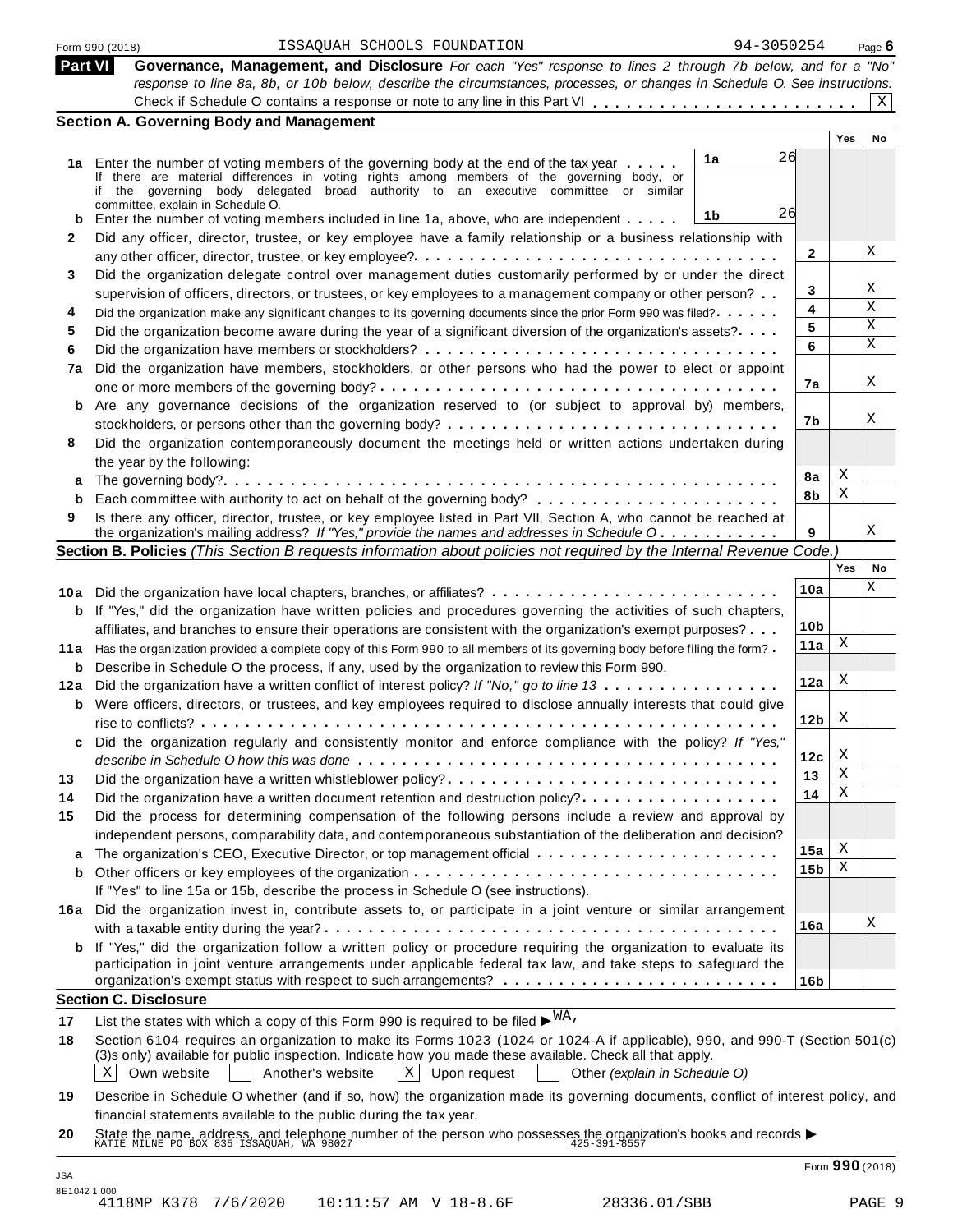| <b>Part VII</b> Compensation of Officers, Directors, Trustees, Key Employees, Highest Compensated Employees, and<br><b>Independent Contractors</b> |  |  |  |  |  |  |  |  |  |
|----------------------------------------------------------------------------------------------------------------------------------------------------|--|--|--|--|--|--|--|--|--|
|                                                                                                                                                    |  |  |  |  |  |  |  |  |  |
| Bantlan, A., Official Microbiol Touchang, Vari Forderick, and Highest Banconcated Forderick.                                                       |  |  |  |  |  |  |  |  |  |

**Section A. Officers, Directors, Trustees, Key Employees, and Highest Compensated Employees**

**1a** Complete this table for all persons required to be listed. Report compensation for the calendar year ending with or within the organization's tax year.

anization's lax year.<br>● List all of the organization's **current** officers, directors, trustees (whether individuals or organizations), regardless of amount of<br>nnensation Enter -0- in columns (D) (E) and (E) if no compensa compensation. Enter -0- in columns (D), (E), and (F) if no compensation was paid.

**■** List all of the organization's **current** key employees, if any. See instructions for definition of "key employee."<br>■ List the experientials five event highert expressed employees (other than an efficer director of

**Example in the organization's current** key employees, if any. See instructions for definition of key employee.<br>• List the organization's five **current** highest compensated employees (other than an officer, director, trust who received reportable compensation (Box 5 of Form W-2 and/or Box 7 of Form 1099-MISC) of more than \$100,000 from the

organization and any related organizations.<br>• List all of the organization's **former** officers, key employees, and highest compensated employees who received more than<br>\$1.00.000 of reportable componention from the erganiza \$100,000 of reportable compensation from the organization and any related organizations.

% List all of the organization's **former directors or trustees** that received, in the capacity as a former director or trustee of the organization, more than \$10,000 of reportable compensation from the organization and any related organizations.

List persons in the following order: individual trustees or directors; institutional trustees; officers; key employees; highest compensated employees; and former such persons.

Check this box if neither the organization nor any related organization compensated any current officer, director, or trustee.

| (A)<br>Name and Title         | (B)<br>Average<br>hours per<br>week (list an <sup>,</sup>      | (C)<br>Position<br>(do not check more than one<br>box, unless person is both an<br>officer and a director/trustee) |                       |         |              |                                 |        | (D)<br>Reportable<br>compensation<br>from | (E)<br>Reportable<br>compensation from<br>related | (F)<br>Estimated<br>amount of<br>other                                   |
|-------------------------------|----------------------------------------------------------------|--------------------------------------------------------------------------------------------------------------------|-----------------------|---------|--------------|---------------------------------|--------|-------------------------------------------|---------------------------------------------------|--------------------------------------------------------------------------|
|                               | hours for<br>related<br>organizations<br>below dotted<br>line) | Individual trustee<br>  or director                                                                                | Institutional trustee | Officer | Key employee | Highest compensated<br>employee | Former | the<br>organization<br>(W-2/1099-MISC)    | organizations<br>(W-2/1099-MISC)                  | compensation<br>from the<br>organization<br>and related<br>organizations |
| (1) KRISTIN BEHN              | 4.00                                                           |                                                                                                                    |                       |         |              |                                 |        |                                           |                                                   |                                                                          |
| TRUSTEE UNTIL 6/30/2019       | 0.                                                             | X                                                                                                                  |                       |         |              |                                 |        | 0.                                        | 0.                                                | $0$ .                                                                    |
| (2) LIDA BUCKNER              | 2.00                                                           |                                                                                                                    |                       |         |              |                                 |        |                                           |                                                   |                                                                          |
| TRUSTEE UNTIL 6/30/2019       | $0$ .                                                          | X                                                                                                                  |                       |         |              |                                 |        | $0$ .                                     | $0$ .                                             | $\mathsf 0$ .                                                            |
| (3) LAILA COLLINS             | 2.00                                                           |                                                                                                                    |                       |         |              |                                 |        |                                           |                                                   |                                                                          |
| TRUSTEE                       | $0$ .                                                          | Χ                                                                                                                  |                       |         |              |                                 |        | $0$ .                                     | $0$ .                                             | $\mathsf 0$ .                                                            |
| (4) CHRISTOPHER EMCH          | 2.00                                                           |                                                                                                                    |                       |         |              |                                 |        |                                           |                                                   |                                                                          |
| TRUSTEE                       | 0.                                                             | Χ                                                                                                                  |                       |         |              |                                 |        | 0.                                        | $0$ .                                             | $\mathsf 0$ .                                                            |
| (5) ERICA FEWELL              | 12.00                                                          |                                                                                                                    |                       |         |              |                                 |        |                                           |                                                   |                                                                          |
| PRESIDENT 6/30/2018-6/30/2019 | 0.                                                             | Χ                                                                                                                  |                       | Χ       |              |                                 |        | 0.                                        | 0.                                                | 0.                                                                       |
| (6) HEIDI FUHS                | 2.00                                                           |                                                                                                                    |                       |         |              |                                 |        |                                           |                                                   |                                                                          |
| TRUSTEE                       | 0.                                                             | X                                                                                                                  |                       |         |              |                                 |        | 0.                                        | 0.                                                | 0.                                                                       |
| (7) MAY GAUVIN                | 8.00                                                           |                                                                                                                    |                       |         |              |                                 |        |                                           |                                                   |                                                                          |
| TRUSTEE UNTIL 6/30/2019       | 0.                                                             | Χ                                                                                                                  |                       |         |              |                                 |        | $\mathsf{O}$ .                            | $\mathsf 0$ .                                     | $0$ .                                                                    |
| (8) JOHN GLEASON              | 5.00                                                           |                                                                                                                    |                       |         |              |                                 |        |                                           |                                                   |                                                                          |
| <b>TRUSTEE</b>                | 0.                                                             | X                                                                                                                  |                       |         |              |                                 |        | $\mathbf 0$ .                             | $\mathbf 0$ .                                     | $0$ .                                                                    |
| (9) SACHIN JAIN               | 1.00                                                           |                                                                                                                    |                       |         |              |                                 |        |                                           |                                                   |                                                                          |
| <b>TRUSTEE</b>                | 0.                                                             | X                                                                                                                  |                       |         |              |                                 |        | $\mathbf 0$ .                             | 0.                                                | $0$ .                                                                    |
| (10) SARAH JOHNSON            | 2.50                                                           |                                                                                                                    |                       |         |              |                                 |        |                                           |                                                   |                                                                          |
| TRUSTEE                       | $0$ .                                                          | Χ                                                                                                                  |                       |         |              |                                 |        | 0.                                        | $0$ .                                             | 0.                                                                       |
| (11) SIMMI KHER               | $\overline{2.00}$                                              |                                                                                                                    |                       |         |              |                                 |        |                                           |                                                   |                                                                          |
| TRUSTEE                       | $0$ .                                                          | Χ                                                                                                                  |                       |         |              |                                 |        | $0$ .                                     | 0.                                                | 0.                                                                       |
| (12) JANICE LAI               | 1.50                                                           |                                                                                                                    |                       |         |              |                                 |        |                                           |                                                   |                                                                          |
| TRUSTEE                       | 0.                                                             | Χ                                                                                                                  |                       |         |              |                                 |        | 0.                                        | $0$ .                                             | 0.                                                                       |
| (13) KARIN MANNING            | 2.50                                                           |                                                                                                                    |                       |         |              |                                 |        |                                           |                                                   |                                                                          |
| TRUSTEE-LEAVING AS OF 8/27/19 | 0.                                                             | Χ                                                                                                                  |                       |         |              |                                 |        | $0$ .                                     | $0$ .                                             | $0$ .                                                                    |
| (14) TRISHA MARSHALL          | 2.00                                                           |                                                                                                                    |                       |         |              |                                 |        |                                           |                                                   |                                                                          |
| TRUSTEE                       | 0.                                                             | Χ                                                                                                                  |                       |         |              |                                 |        | $0$ .                                     | 0.                                                | $0$ .                                                                    |

8E1041 1.000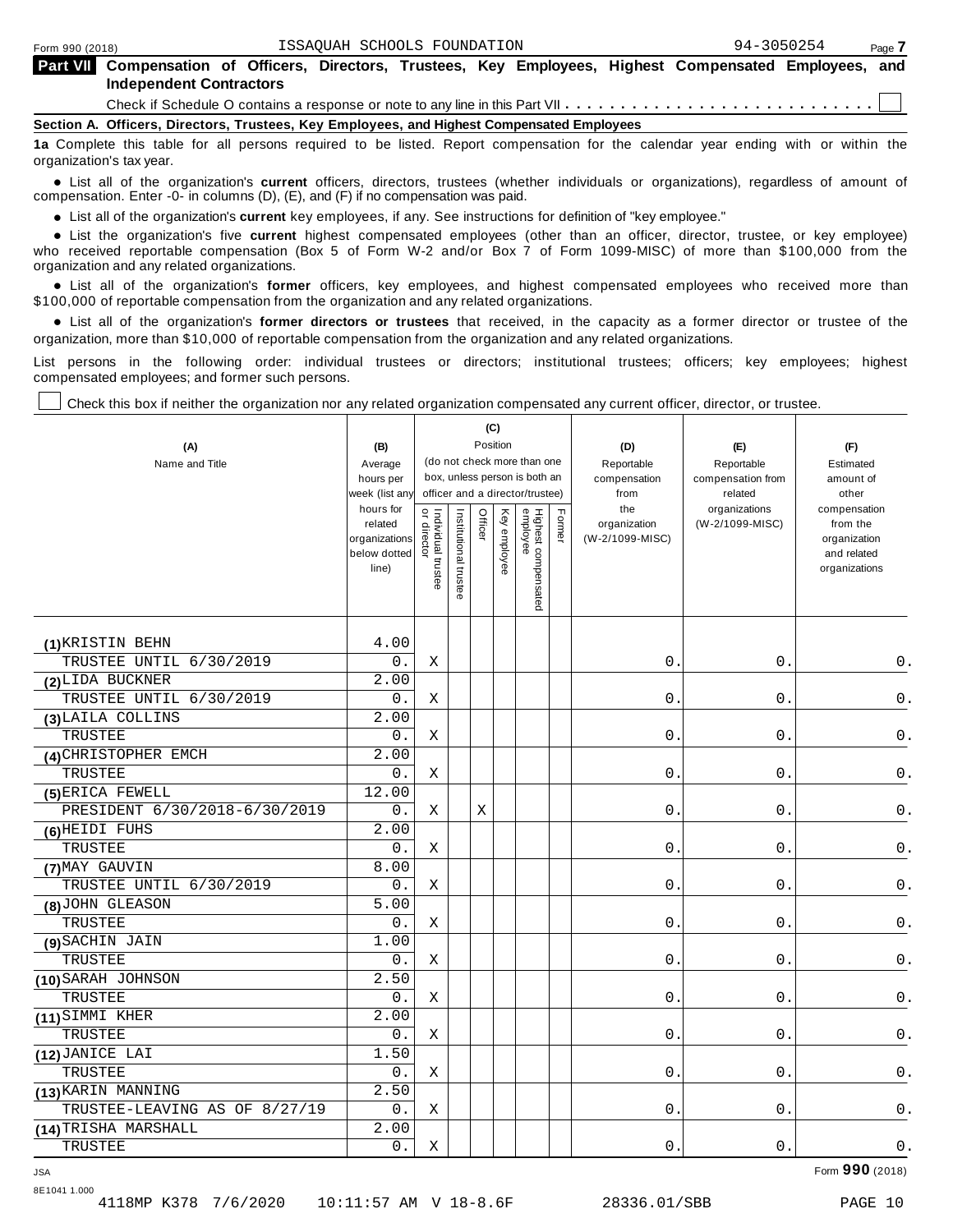# ISSAQUAH SCHOOLS FOUNDATION 94-3050254

| Form 990 (2018)<br><b>Part VII</b><br>Section A. Officers, Directors, Trustees, Key Employees, and Highest Compensated Employees (continued)                                                                                                          |                                                                                               |                                   |                       |                 |                                                                                                                                                    |        |                                                                |                                                                  | Page 8                                                                                         |
|-------------------------------------------------------------------------------------------------------------------------------------------------------------------------------------------------------------------------------------------------------|-----------------------------------------------------------------------------------------------|-----------------------------------|-----------------------|-----------------|----------------------------------------------------------------------------------------------------------------------------------------------------|--------|----------------------------------------------------------------|------------------------------------------------------------------|------------------------------------------------------------------------------------------------|
| (A)<br>Name and title                                                                                                                                                                                                                                 | (B)<br>Average                                                                                |                                   |                       | (C)<br>Position |                                                                                                                                                    |        | (D)<br>Reportable                                              | (E)<br>Reportable                                                | (F)<br>Estimated                                                                               |
|                                                                                                                                                                                                                                                       | hours per<br>week (list any<br>hours for<br>related<br>organizations<br>below dotted<br>line) | Individual trustee<br>or director | Institutional trustee | Officer         | (do not check more than one<br>box, unless person is both an<br>officer and a director/trustee)<br>Highest compensated<br>employee<br>Key employee | Former | compensation<br>from<br>the<br>organization<br>(W-2/1099-MISC) | compensation from<br>related<br>organizations<br>(W-2/1099-MISC) | amount of<br>other<br>compensation<br>from the<br>organization<br>and related<br>organizations |
|                                                                                                                                                                                                                                                       |                                                                                               |                                   |                       |                 |                                                                                                                                                    |        |                                                                |                                                                  |                                                                                                |
| (15) ALISON MERYWEATHER<br>TRUSTEE UNTIL 6/30/2019                                                                                                                                                                                                    | 2.00<br>0.                                                                                    | Χ                                 |                       |                 |                                                                                                                                                    |        | $\mathsf{0}$ .                                                 | 0                                                                | 0.                                                                                             |
| 16) SARA MILLER<br>TRUSTEE, CO-PRES AS OF 7/2019                                                                                                                                                                                                      | 3.00<br>0.                                                                                    | Χ                                 |                       | Χ               |                                                                                                                                                    |        | $\mathsf{O}$ .                                                 | 0                                                                | 0.                                                                                             |
| (17) JODI PICKERING<br>TRUSTEE                                                                                                                                                                                                                        | 5.00<br>0.                                                                                    | Χ                                 |                       |                 |                                                                                                                                                    |        | $\mathsf{0}$ .                                                 | 0                                                                | 0.                                                                                             |
| 18) ELISSA PUCKETT<br>TRUSTEE                                                                                                                                                                                                                         | 2.50<br>0.                                                                                    | Χ                                 |                       |                 |                                                                                                                                                    |        | $\mathsf{0}$ .                                                 | 0                                                                | 0.                                                                                             |
| 19) LAWRIE ROBERTSON<br>BOARD SECRETARY                                                                                                                                                                                                               | 3.50<br>0.                                                                                    | Χ                                 |                       | Χ               |                                                                                                                                                    |        | $\mathsf{0}$ .                                                 | 0                                                                | 0.                                                                                             |
| 20) SUNIL SHAH<br>TRUSTEE                                                                                                                                                                                                                             | $\overline{2.00}$<br>0.                                                                       | Χ                                 |                       |                 |                                                                                                                                                    |        | $\mathsf{O}$ .                                                 | 0                                                                | 0.                                                                                             |
| 21) MEREDITH SPENCER<br>CHAIR OF FINANCE                                                                                                                                                                                                              | 10.00<br>0.                                                                                   | Χ                                 |                       | Χ               |                                                                                                                                                    |        | $\mathsf{0}$ .                                                 | 0                                                                | 0.                                                                                             |
| 22) JENELL TAMAELA<br>TRUSTEE                                                                                                                                                                                                                         | 2.00<br>$0$ .                                                                                 | X                                 |                       |                 |                                                                                                                                                    |        | $\mathsf{0}$ .                                                 | 0                                                                | 0.                                                                                             |
| 23) JULIA YU<br>TRUSTEE                                                                                                                                                                                                                               | $\overline{2.00}$<br>0.                                                                       | Χ                                 |                       |                 |                                                                                                                                                    |        | 0.                                                             | 0                                                                | 0.                                                                                             |
| 24) CLOE ZENG<br>TRUSTEE, CO-PRES AS OF 7/2019                                                                                                                                                                                                        | 5.00<br>0.                                                                                    | Χ                                 |                       | Χ               |                                                                                                                                                    |        | $\mathsf{0}$ .                                                 | 0                                                                | 0.                                                                                             |
| 25) SUSAN GRIFFIN<br>TRUSTEE UNTIL 6/30/2019                                                                                                                                                                                                          | 1.50<br>$0$ .                                                                                 | Χ                                 |                       |                 |                                                                                                                                                    |        | 0                                                              | 0                                                                | $0$ .                                                                                          |
| 1b Sub-total<br>c Total from continuation sheets to Part VII, Section A                                                                                                                                                                               |                                                                                               |                                   |                       |                 |                                                                                                                                                    |        | $\Omega$<br>109,876.                                           | 0<br>0                                                           | $0$ .<br>$0$ .                                                                                 |
| d Total (add lines 1b and 1c) $\cdots$ $\cdots$ $\cdots$ $\cdots$ $\cdots$ $\cdots$ $\cdots$ $\cdots$ $\cdots$ $\cdots$<br>Total number of individuals (including but not limited to those listed above) who received more than \$100,000 of          |                                                                                               |                                   |                       |                 |                                                                                                                                                    |        | 109,876.                                                       | 0                                                                | 0.                                                                                             |
| reportable compensation from the organization $\blacktriangleright$                                                                                                                                                                                   |                                                                                               | 1                                 |                       |                 |                                                                                                                                                    |        |                                                                |                                                                  | <b>Yes</b><br>No                                                                               |
| Did the organization list any former officer, director, or trustee, key employee, or highest compensated<br>3<br>employee on line 1a? If "Yes," complete Schedule J for such individual                                                               |                                                                                               |                                   |                       |                 |                                                                                                                                                    |        |                                                                |                                                                  | Χ<br>3                                                                                         |
| For any individual listed on line 1a, is the sum of reportable compensation and other compensation from the<br>organization and related organizations greater than \$150,000? If "Yes," complete Schedule J for such                                  |                                                                                               |                                   |                       |                 |                                                                                                                                                    |        |                                                                |                                                                  |                                                                                                |
| Did any person listed on line 1a receive or accrue compensation from any unrelated organization or individual<br>5.                                                                                                                                   |                                                                                               |                                   |                       |                 |                                                                                                                                                    |        |                                                                |                                                                  | Χ<br>4                                                                                         |
| for services rendered to the organization? If "Yes," complete Schedule J for such person<br><b>Section B. Independent Contractors</b>                                                                                                                 |                                                                                               |                                   |                       |                 |                                                                                                                                                    |        |                                                                |                                                                  | Χ<br>5                                                                                         |
| Complete this table for your five highest compensated independent contractors that received more than \$100,000 of<br>1<br>compensation from the organization. Report compensation for the calendar year ending with or within the organization's tax |                                                                                               |                                   |                       |                 |                                                                                                                                                    |        |                                                                |                                                                  |                                                                                                |
| year.                                                                                                                                                                                                                                                 |                                                                                               |                                   |                       |                 |                                                                                                                                                    |        |                                                                |                                                                  |                                                                                                |

**2** Total number of independent contractors (including but not limited to those listed above) who received more than \$100,000 in compensation from the organization  $\triangleright$  0.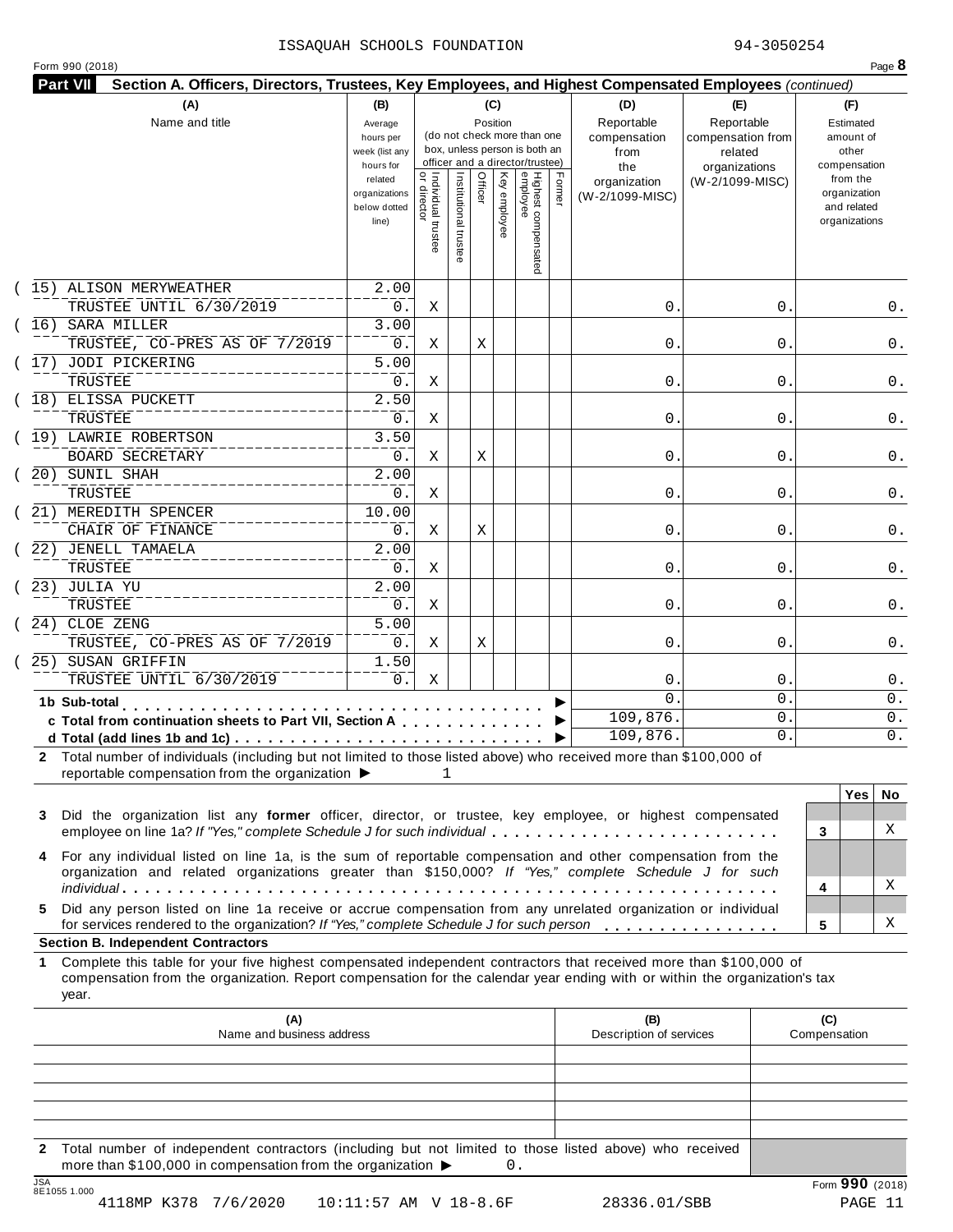### ISSAQUAH SCHOOLS FOUNDATION 94-3050254

| (A)<br>Name and title                                                                                                                                                                                                                                           | (B)<br>Average<br>hours per<br>week (list any<br>hours for |                                     |                       | (C)<br>Position |              | (do not check more than one<br>box, unless person is both an<br>officer and a director/trustee) |        | (D)<br>Reportable<br>compensation<br>from<br>the | (E)<br>Reportable<br>compensation from<br>related<br>organizations | (F)<br>Estimated<br>amount of<br>other<br>compensation   |     |
|-----------------------------------------------------------------------------------------------------------------------------------------------------------------------------------------------------------------------------------------------------------------|------------------------------------------------------------|-------------------------------------|-----------------------|-----------------|--------------|-------------------------------------------------------------------------------------------------|--------|--------------------------------------------------|--------------------------------------------------------------------|----------------------------------------------------------|-----|
|                                                                                                                                                                                                                                                                 | related<br>organizations<br>below dotted<br>line)          | Individual trustee<br>  or director | Institutional trustee | Officer         | Key employee | Highest compensated<br>employee                                                                 | Former | organization<br>(W-2/1099-MISC)                  | (W-2/1099-MISC)                                                    | from the<br>organization<br>and related<br>organizations |     |
| CORNELL ATWATER<br>26)<br>TRUSTEE THEN ED AS OF 01/2019                                                                                                                                                                                                         | 8.00<br>0.                                                 | Χ                                   |                       |                 |              |                                                                                                 |        | 0                                                | 0                                                                  |                                                          | 0.  |
| 27) ELIZABETH SWANSON                                                                                                                                                                                                                                           | 60.00                                                      |                                     |                       |                 |              |                                                                                                 |        |                                                  |                                                                    |                                                          |     |
| EXECUTIVE DIRECTOR                                                                                                                                                                                                                                              | 0.                                                         |                                     |                       |                 | Χ            |                                                                                                 |        | 109,876.                                         | 0                                                                  |                                                          | 0.  |
|                                                                                                                                                                                                                                                                 |                                                            |                                     |                       |                 |              |                                                                                                 |        |                                                  |                                                                    |                                                          |     |
|                                                                                                                                                                                                                                                                 |                                                            |                                     |                       |                 |              |                                                                                                 |        |                                                  |                                                                    |                                                          |     |
|                                                                                                                                                                                                                                                                 |                                                            |                                     |                       |                 |              |                                                                                                 |        |                                                  |                                                                    |                                                          |     |
|                                                                                                                                                                                                                                                                 |                                                            |                                     |                       |                 |              |                                                                                                 |        |                                                  |                                                                    |                                                          |     |
|                                                                                                                                                                                                                                                                 |                                                            |                                     |                       |                 |              |                                                                                                 |        |                                                  |                                                                    |                                                          |     |
|                                                                                                                                                                                                                                                                 |                                                            |                                     |                       |                 |              |                                                                                                 |        |                                                  |                                                                    |                                                          |     |
|                                                                                                                                                                                                                                                                 |                                                            |                                     |                       |                 |              |                                                                                                 |        |                                                  |                                                                    |                                                          |     |
|                                                                                                                                                                                                                                                                 |                                                            |                                     |                       |                 |              |                                                                                                 |        |                                                  |                                                                    |                                                          |     |
| 1b Sub-total<br>c Total from continuation sheets to Part VII, Section A                                                                                                                                                                                         |                                                            |                                     |                       |                 |              |                                                                                                 |        |                                                  |                                                                    |                                                          |     |
|                                                                                                                                                                                                                                                                 |                                                            |                                     |                       |                 |              |                                                                                                 |        |                                                  |                                                                    |                                                          |     |
| 2 Total number of individuals (including but not limited to those listed above) who received more than \$100,000 of<br>reportable compensation from the organization ▶                                                                                          |                                                            |                                     | $\mathbf{1}$          |                 |              |                                                                                                 |        |                                                  |                                                                    |                                                          |     |
| Did the organization list any former officer, director, or trustee, key employee, or highest compensated                                                                                                                                                        |                                                            |                                     |                       |                 |              |                                                                                                 |        |                                                  |                                                                    | <b>Yes</b>                                               | No. |
| 3<br>employee on line 1a? If "Yes," complete Schedule J for such individual                                                                                                                                                                                     |                                                            |                                     |                       |                 |              |                                                                                                 |        |                                                  |                                                                    | 3                                                        | X   |
| For any individual listed on line 1a, is the sum of reportable compensation and other compensation from the<br>4<br>organization and related organizations greater than \$150,000? If "Yes," complete Schedule J for such                                       |                                                            |                                     |                       |                 |              |                                                                                                 |        |                                                  |                                                                    |                                                          |     |
|                                                                                                                                                                                                                                                                 |                                                            |                                     |                       |                 |              |                                                                                                 |        |                                                  |                                                                    | 4                                                        | X   |
| Did any person listed on line 1a receive or accrue compensation from any unrelated organization or individual<br>5.<br>for services rendered to the organization? If "Yes," complete Schedule J for such person<br><b>Section B. Independent Contractors</b>    |                                                            |                                     |                       |                 |              |                                                                                                 |        |                                                  |                                                                    | 5                                                        | Χ   |
| Complete this table for your five highest compensated independent contractors that received more than \$100,000 of<br>1.<br>compensation from the organization. Report compensation for the calendar year ending with or within the organization's tax<br>year. |                                                            |                                     |                       |                 |              |                                                                                                 |        |                                                  |                                                                    |                                                          |     |
| (A)<br>Name and business address                                                                                                                                                                                                                                |                                                            |                                     |                       |                 |              |                                                                                                 |        | (B)<br>Description of services                   |                                                                    | (C)<br>Compensation                                      |     |
|                                                                                                                                                                                                                                                                 |                                                            |                                     |                       |                 |              |                                                                                                 |        |                                                  |                                                                    |                                                          |     |
|                                                                                                                                                                                                                                                                 |                                                            |                                     |                       |                 |              |                                                                                                 |        |                                                  |                                                                    |                                                          |     |
|                                                                                                                                                                                                                                                                 |                                                            |                                     |                       |                 |              |                                                                                                 |        |                                                  |                                                                    |                                                          |     |

JSA Form **990** (2018) 8E1055 1.000 4118MP K378 7/6/2020 10:11:57 AM V 18-8.6F 28336.01/SBB PAGE 12

more than \$100,000 in compensation from the organization  $\blacktriangleright$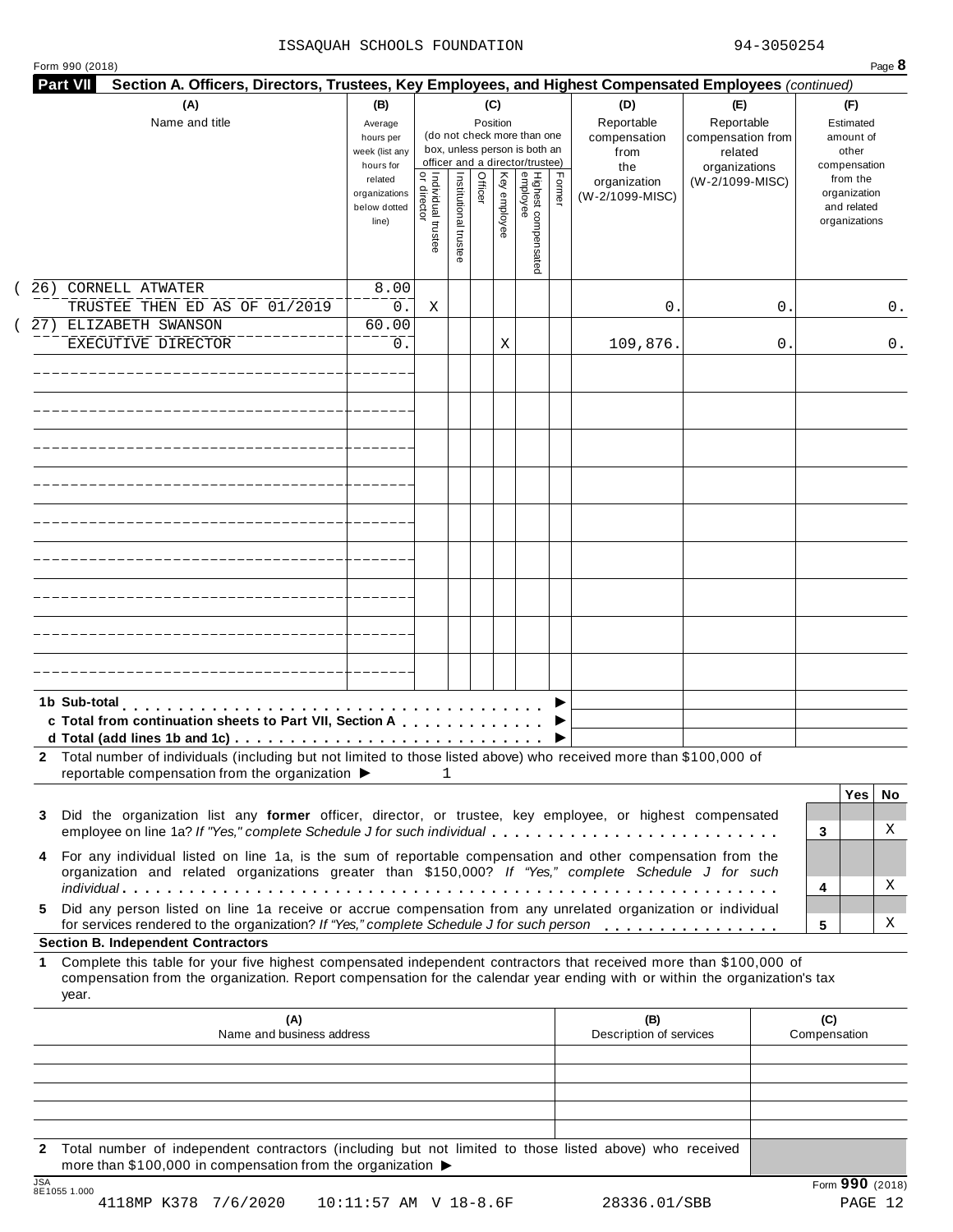| Form 990 (2018) |  |  |
|-----------------|--|--|
|                 |  |  |

|                                                                  | <b>Part VIII</b> | <b>Statement of Revenue</b>                                                                                                                                                                                                                   |                          |                      |                      |                                                    |                                         |                                                                  |
|------------------------------------------------------------------|------------------|-----------------------------------------------------------------------------------------------------------------------------------------------------------------------------------------------------------------------------------------------|--------------------------|----------------------|----------------------|----------------------------------------------------|-----------------------------------------|------------------------------------------------------------------|
|                                                                  |                  |                                                                                                                                                                                                                                               |                          |                      |                      |                                                    |                                         |                                                                  |
|                                                                  |                  |                                                                                                                                                                                                                                               |                          |                      | (A)<br>Total revenue | (B)<br>Related or<br>exempt<br>function<br>revenue | (C)<br>Unrelated<br>business<br>revenue | (D)<br>Revenue<br>excluded from tax<br>under sections<br>512-514 |
|                                                                  | 1а               | Federated campaigns <b>Federated</b>                                                                                                                                                                                                          | 1а                       |                      |                      |                                                    |                                         |                                                                  |
| <b>Contributions, Gifts, Grants</b><br>and Other Similar Amounts | b                | Membership dues                                                                                                                                                                                                                               | 1 b                      |                      |                      |                                                    |                                         |                                                                  |
|                                                                  | c                | Fundraising events <b>Fundraising</b>                                                                                                                                                                                                         | 1c                       | 567,854.             |                      |                                                    |                                         |                                                                  |
|                                                                  | d                | Related organizations <b>contains</b> and <b>Related</b> organizations <b>and</b> a set of the set of the set of the set of the set of the set of the set of the set of the set of the set of the set of the set of the set of the set of the | 1d                       |                      |                      |                                                    |                                         |                                                                  |
|                                                                  | е                | Government grants (contributions)                                                                                                                                                                                                             | 1е                       | 182,186.             |                      |                                                    |                                         |                                                                  |
|                                                                  | f                | All other contributions, gifts, grants,                                                                                                                                                                                                       |                          |                      |                      |                                                    |                                         |                                                                  |
|                                                                  |                  | and similar amounts not included above                                                                                                                                                                                                        | 1f                       | 837,612.<br>42,880.  |                      |                                                    |                                         |                                                                  |
|                                                                  | g<br>h           | Noncash contributions included in lines 1a-1f: \$                                                                                                                                                                                             |                          |                      | 1,587,652.           |                                                    |                                         |                                                                  |
|                                                                  |                  |                                                                                                                                                                                                                                               |                          | <b>Business Code</b> |                      |                                                    |                                         |                                                                  |
| Program Service Revenue                                          | 2a               |                                                                                                                                                                                                                                               |                          |                      |                      |                                                    |                                         |                                                                  |
|                                                                  | b                |                                                                                                                                                                                                                                               |                          |                      |                      |                                                    |                                         |                                                                  |
|                                                                  | c                | the control of the control of the control of the control of the control of the control of                                                                                                                                                     |                          |                      |                      |                                                    |                                         |                                                                  |
|                                                                  | d                | the control of the control of the control of the control of the control of the control of                                                                                                                                                     |                          |                      |                      |                                                    |                                         |                                                                  |
|                                                                  | е                |                                                                                                                                                                                                                                               |                          |                      |                      |                                                    |                                         |                                                                  |
|                                                                  | f                | All other program service revenue                                                                                                                                                                                                             |                          |                      |                      |                                                    |                                         |                                                                  |
|                                                                  | g                |                                                                                                                                                                                                                                               |                          |                      | $\mathsf{0}$ .       |                                                    |                                         |                                                                  |
|                                                                  | 3                | Investment<br>income                                                                                                                                                                                                                          | dividends,<br>(including | interest,            | 6,349                |                                                    |                                         | 6,349.                                                           |
|                                                                  | 4                | and other similar amounts) $\cdots$ $\cdots$ $\cdots$ $\cdots$<br>Income from investment of tax-exempt bond proceeds $\blacktriangleright$                                                                                                    |                          |                      | $\mathsf{0}$ .       |                                                    |                                         |                                                                  |
|                                                                  | 5                |                                                                                                                                                                                                                                               |                          |                      | 6,654.               |                                                    |                                         | 6,654.                                                           |
|                                                                  |                  |                                                                                                                                                                                                                                               | (i) Real                 | (ii) Personal        |                      |                                                    |                                         |                                                                  |
|                                                                  | 6a               |                                                                                                                                                                                                                                               |                          |                      |                      |                                                    |                                         |                                                                  |
|                                                                  | b                | Less: rental expenses                                                                                                                                                                                                                         |                          |                      |                      |                                                    |                                         |                                                                  |
|                                                                  | c                | Rental income or (loss)                                                                                                                                                                                                                       |                          |                      |                      |                                                    |                                         |                                                                  |
|                                                                  | d                | Net rental income or (loss) . ___________________                                                                                                                                                                                             |                          |                      | 0.                   |                                                    |                                         |                                                                  |
|                                                                  | 7a               | Gross amount from sales of                                                                                                                                                                                                                    | (i) Securities           | (ii) Other           |                      |                                                    |                                         |                                                                  |
|                                                                  |                  | assets other than inventory                                                                                                                                                                                                                   |                          |                      |                      |                                                    |                                         |                                                                  |
|                                                                  | b                | Less: cost or other basis                                                                                                                                                                                                                     |                          |                      |                      |                                                    |                                         |                                                                  |
|                                                                  |                  | and sales expenses                                                                                                                                                                                                                            |                          |                      |                      |                                                    |                                         |                                                                  |
|                                                                  | c                | Gain or (loss)                                                                                                                                                                                                                                |                          |                      | $\mathsf{0}$ .       |                                                    |                                         |                                                                  |
|                                                                  | d                |                                                                                                                                                                                                                                               |                          |                      |                      |                                                    |                                         |                                                                  |
| Revenue                                                          | 8а               | Gross income from fundraising<br>events (not including \$                                                                                                                                                                                     |                          |                      |                      |                                                    |                                         |                                                                  |
|                                                                  |                  | of contributions reported on line 1c).                                                                                                                                                                                                        |                          |                      |                      |                                                    |                                         |                                                                  |
|                                                                  |                  | See Part IV, line 18 and a set of the set of the set of the set of the set of the set of the set of the set of the set of the set of the set of the set of the set of the set of the set of the set of the set of the set of t                |                          | 0.                   |                      |                                                    |                                         |                                                                  |
| Other                                                            | b                | Less: direct expenses extensively belief to be a basic of the basic state of the basic state of the basic state of the basic state of the basic state of the basic state of the basic state of the basic state of the basic st                |                          | $\mathbf{0}$ .       |                      |                                                    |                                         |                                                                  |
|                                                                  | c                | Net income or (loss) from fundraising events $\qquad \qquad \blacktriangleright$                                                                                                                                                              |                          |                      | $-94,739.$           |                                                    |                                         | $-94,739.$                                                       |
|                                                                  | 9а               | Gross income from gaming activities.                                                                                                                                                                                                          |                          |                      |                      |                                                    |                                         |                                                                  |
|                                                                  |                  | See Part IV, line 19 and a later with a                                                                                                                                                                                                       |                          | 0.                   |                      |                                                    |                                         |                                                                  |
|                                                                  | b                | Less: direct expenses b                                                                                                                                                                                                                       |                          | 0.                   |                      |                                                    |                                         |                                                                  |
|                                                                  | c                | Net income or (loss) from gaming activities ________ ▶                                                                                                                                                                                        |                          |                      | $\mathbf{0}$ .       |                                                    |                                         |                                                                  |
|                                                                  | 10a              | Gross sales of inventory, less<br>returns and allowances a                                                                                                                                                                                    |                          | 0.                   |                      |                                                    |                                         |                                                                  |
|                                                                  | b                |                                                                                                                                                                                                                                               |                          | 0.                   |                      |                                                    |                                         |                                                                  |
|                                                                  | c                | Net income or (loss) from sales of inventory <b>example 1</b> ▶                                                                                                                                                                               |                          |                      | $\mathbf{0}$ .       |                                                    |                                         |                                                                  |
|                                                                  |                  | Miscellaneous Revenue                                                                                                                                                                                                                         |                          | <b>Business Code</b> |                      |                                                    |                                         |                                                                  |
|                                                                  | 11a              | <u> 1989 - John Harry Harry Harry Harry Harry Harry Harry Harry Harry Harry Harry Harry Harry Harry Harry Harry H</u>                                                                                                                         |                          |                      |                      |                                                    |                                         |                                                                  |
|                                                                  | b                | the contract of the contract of the contract of the contract of the contract of                                                                                                                                                               |                          |                      |                      |                                                    |                                         |                                                                  |
|                                                                  | c                | the contract of the contract of the contract of the contract of the contract of                                                                                                                                                               |                          |                      |                      |                                                    |                                         |                                                                  |
|                                                                  | d                | All other revenue                                                                                                                                                                                                                             |                          |                      |                      |                                                    |                                         |                                                                  |
|                                                                  | е                |                                                                                                                                                                                                                                               |                          |                      | $\mathbf{0}$ .       |                                                    |                                         |                                                                  |
|                                                                  | 12               |                                                                                                                                                                                                                                               |                          |                      | 1,505,916.           |                                                    |                                         | $-81,736.$                                                       |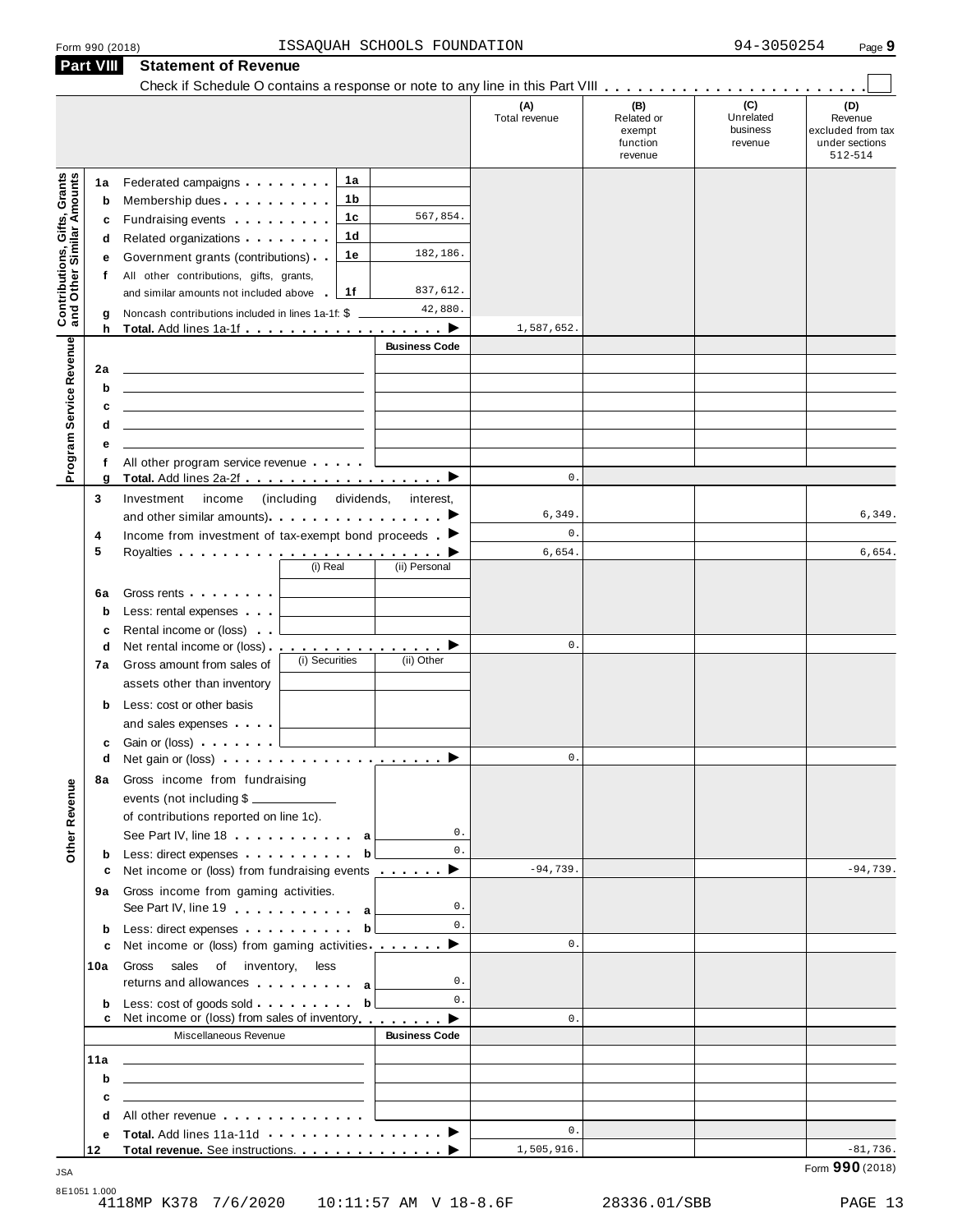|          | <b>Part IX</b> Statement of Functional Expenses                                                                                                                                                                                                                                |                           |                                    |                                    |                                |
|----------|--------------------------------------------------------------------------------------------------------------------------------------------------------------------------------------------------------------------------------------------------------------------------------|---------------------------|------------------------------------|------------------------------------|--------------------------------|
|          | Section 501(c)(3) and 501(c)(4) organizations must complete all columns. All other organizations must complete column (A).                                                                                                                                                     |                           |                                    |                                    |                                |
|          |                                                                                                                                                                                                                                                                                |                           |                                    |                                    |                                |
|          | Do not include amounts reported on lines 6b, 7b,<br>8b, 9b, and 10b of Part VIII.                                                                                                                                                                                              | (A)<br>Total expenses     | (B)<br>Program service<br>expenses | Management and<br>general expenses | (D)<br>Fundraising<br>expenses |
|          | 1 Grants and other assistance to domestic organizations                                                                                                                                                                                                                        |                           |                                    |                                    |                                |
|          | and domestic governments. See Part IV, line 21                                                                                                                                                                                                                                 | 534,662.                  | 534,662.                           |                                    |                                |
|          | 2 Grants and other assistance to domestic                                                                                                                                                                                                                                      |                           |                                    |                                    |                                |
|          | individuals. See Part IV, line 22                                                                                                                                                                                                                                              | 10,370.                   | 10,370.                            |                                    |                                |
|          | 3 Grants and other assistance to foreign                                                                                                                                                                                                                                       |                           |                                    |                                    |                                |
|          | organizations, foreign governments, and foreign                                                                                                                                                                                                                                |                           |                                    |                                    |                                |
|          | individuals. See Part IV, lines 15 and 16                                                                                                                                                                                                                                      | $\mathbf 0$<br>$\Omega$ . |                                    |                                    |                                |
| 4        | Benefits paid to or for members                                                                                                                                                                                                                                                |                           |                                    |                                    |                                |
|          | 5 Compensation of current officers, directors,                                                                                                                                                                                                                                 | 144,395.                  | 74,921.                            | 32,717.                            | 36,757.                        |
|          | trustees, and key employees entitled and the set of the set of the set of the set of the set of the set of the                                                                                                                                                                 |                           |                                    |                                    |                                |
|          | 6 Compensation not included above, to disqualified                                                                                                                                                                                                                             |                           |                                    |                                    |                                |
|          | persons (as defined under section 4958(f)(1)) and                                                                                                                                                                                                                              | $0$ .                     |                                    |                                    |                                |
|          | persons described in section 4958(c)(3)(B)                                                                                                                                                                                                                                     | 340, 716.                 | 163,029.                           | 94,150                             | 83,537.                        |
|          | 7 Other salaries and wages<br>1.1.1.1.1.1                                                                                                                                                                                                                                      |                           |                                    |                                    |                                |
| 8        | Pension plan accruals and contributions (include                                                                                                                                                                                                                               | $\mathbf 0$ .             |                                    |                                    |                                |
|          | section 401(k) and 403(b) employer contributions)                                                                                                                                                                                                                              | 27,784.                   | 5,731.                             | 10,992.                            | 11,061.                        |
| 9        | Other employee benefits                                                                                                                                                                                                                                                        | 43,754.                   | 22,579.                            | 10,069.                            | 11,106.                        |
| 10       |                                                                                                                                                                                                                                                                                |                           |                                    |                                    |                                |
| 11       | Fees for services (non-employees):                                                                                                                                                                                                                                             | 0                         |                                    |                                    |                                |
|          | a Management                                                                                                                                                                                                                                                                   | $\Omega$ .                |                                    |                                    |                                |
|          | b Legal experience in the set of the set of the set of the set of the set of the set of the set of the set of                                                                                                                                                                  | 18,928.                   |                                    | 16,170.                            | 2,758.                         |
|          | c Accounting                                                                                                                                                                                                                                                                   | $\mathbf 0$ .             |                                    |                                    |                                |
|          | <b>d</b> Lobbying<br>.                                                                                                                                                                                                                                                         | 0                         |                                    |                                    |                                |
|          | e Professional fundraising services. See Part IV, line 17                                                                                                                                                                                                                      | $\Omega$ .                |                                    |                                    |                                |
|          | f Investment management fees                                                                                                                                                                                                                                                   |                           |                                    |                                    |                                |
|          | <b>g</b> Other. (If line 11g amount exceeds 10% of line 25, column                                                                                                                                                                                                             | 12,662.                   |                                    | 10,591                             | 2,071.                         |
|          | (A) amount, list line 11g expenses on Schedule O.)                                                                                                                                                                                                                             | 27,694.                   | 2,900.                             | 6,608.                             | 18,186.                        |
|          | 12 Advertising and promotion                                                                                                                                                                                                                                                   | 93,397.                   |                                    | 44,090                             | 49,307.                        |
| 13       | Office expenses extensive and the set of the set of the set of the set of the set of the set of the set of the                                                                                                                                                                 | 848.                      |                                    | 848                                |                                |
| 14       | Information technology experiences                                                                                                                                                                                                                                             | 0.                        |                                    |                                    |                                |
| 15       |                                                                                                                                                                                                                                                                                | 3,367.                    |                                    | 3,367.                             |                                |
| 16       | Occupancy                                                                                                                                                                                                                                                                      | 247.                      |                                    | 247                                |                                |
|          |                                                                                                                                                                                                                                                                                |                           |                                    |                                    |                                |
|          | 18 Payments of travel or entertainment expenses<br>for any federal, state, or local public officials                                                                                                                                                                           | $\mathsf{O}$ .            |                                    |                                    |                                |
|          |                                                                                                                                                                                                                                                                                | 1,675.                    |                                    | 1,675                              |                                |
|          | 19 Conferences, conventions, and meetings                                                                                                                                                                                                                                      | $\mathbf 0$ .             |                                    |                                    |                                |
| 20       |                                                                                                                                                                                                                                                                                | $\Omega$ .                |                                    |                                    |                                |
| 21       | Payments to affiliates.<br>Depreciation, depletion, and amortization                                                                                                                                                                                                           | 2,228.                    |                                    | 2,228                              |                                |
| 22       |                                                                                                                                                                                                                                                                                | 3,240.                    |                                    | 3,240                              |                                |
| 23<br>24 | Insurance in the contract of the contract of the contract of the contract of the contract of the contract of the contract of the contract of the contract of the contract of the contract of the contract of the contract of t<br>Other expenses. Itemize expenses not covered |                           |                                    |                                    |                                |
|          | above (List miscellaneous expenses in line 24e. If                                                                                                                                                                                                                             |                           |                                    |                                    |                                |
|          | line 24e amount exceeds 10% of line 25, column                                                                                                                                                                                                                                 |                           |                                    |                                    |                                |
|          | (A) amount, list line 24e expenses on Schedule O.)                                                                                                                                                                                                                             |                           |                                    |                                    |                                |
|          | aOTHER PROGRAM COSTS                                                                                                                                                                                                                                                           | 92,151.                   | 92,151.                            |                                    |                                |
|          | <b>b</b> CULTURAL BRIDGES                                                                                                                                                                                                                                                      | 49,260.                   | 49,260.                            |                                    |                                |
|          | <b>cCOMMUNITY PROGRAMS</b>                                                                                                                                                                                                                                                     | 22,205.                   | 22,205.                            |                                    |                                |
|          | <b>d</b> OICE                                                                                                                                                                                                                                                                  | 15,380.                   | 15,380                             |                                    |                                |
|          | e All other expenses                                                                                                                                                                                                                                                           |                           |                                    |                                    |                                |
|          | 25 Total functional expenses. Add lines 1 through 24e                                                                                                                                                                                                                          | 1,444,963.                | 993,188.                           | 236,992.                           | 214,783.                       |
|          | 26 Joint costs. Complete this line only if the                                                                                                                                                                                                                                 |                           |                                    |                                    |                                |
|          | organization reported in column (B) joint costs<br>from a combined educational campaign and                                                                                                                                                                                    |                           |                                    |                                    |                                |
|          | fundraising solicitation. Check here<br>if                                                                                                                                                                                                                                     |                           |                                    |                                    |                                |

0.

Form **990** (2018) JSA

following SOP 98-2 (ASC 958-720) ...

8E1052 1.000 4118MP K378 7/6/2020 10:11:57 AM V 18-8.6F 28336.01/SBB PAGE 14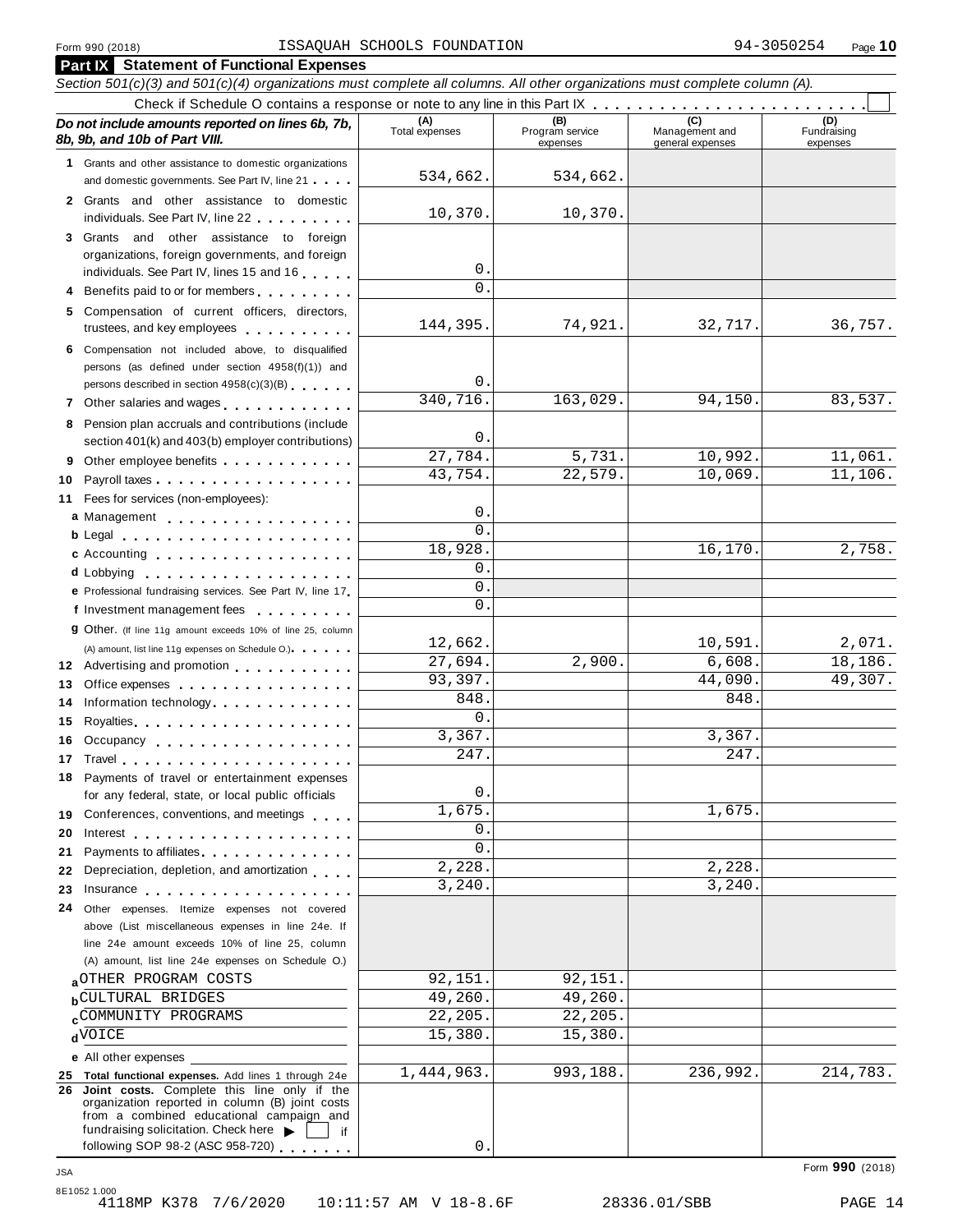| Form 990 (2018)<br>Part X | <b>Balance Sheet</b>                                                                                                                                                           |              |                          |                         | Page 11            |
|---------------------------|--------------------------------------------------------------------------------------------------------------------------------------------------------------------------------|--------------|--------------------------|-------------------------|--------------------|
|                           |                                                                                                                                                                                |              |                          |                         |                    |
|                           |                                                                                                                                                                                |              | (A)<br>Beginning of year |                         | (B)<br>End of year |
| 1                         |                                                                                                                                                                                |              | 127,384.                 | $\mathbf{1}$            | 216,867.           |
| $\mathbf{2}$              |                                                                                                                                                                                |              | 247, 151.                | $\overline{2}$          | 224,966.           |
| 3                         |                                                                                                                                                                                |              | 168,590.                 | $\overline{\mathbf{3}}$ | 132,945.           |
| 4                         |                                                                                                                                                                                |              | 2,957.                   | $\overline{4}$          | $0$ .              |
| 5                         | Loans and other receivables from current and former officers, directors,                                                                                                       |              |                          |                         |                    |
|                           | trustees, key employees, and highest compensated employees.                                                                                                                    |              |                          |                         |                    |
|                           |                                                                                                                                                                                |              | 0.                       | $5\phantom{1}$          | 0.                 |
| 6                         | Complete Part II of Schedule L<br>Loans and other receivables from other disqualified persons (as defined under section                                                        |              |                          |                         |                    |
|                           | $4958(f)(1)$ , persons described in section $4958(c)(3)(B)$ , and contributing employers<br>and sponsoring organizations of section 501(c)(9) voluntary employees' beneficiary |              |                          |                         |                    |
|                           | organizations (see instructions). Complete Part II of Schedule L.                                                                                                              |              | 0.                       | $6\phantom{1}$          | 0.                 |
| Assets<br>7               |                                                                                                                                                                                |              | $\mathbf{0}$ .           | $\overline{7}$          | $0$ .              |
| 8                         | Inventories for sale or use enterprise to contact the contact of the sale or use of the contact to contact the                                                                 |              | $\Omega$ .               | 8                       | 0.                 |
| 9                         |                                                                                                                                                                                |              | 14,106.                  | 9                       | 1,449.             |
|                           | 10a Land, buildings, and equipment: cost or                                                                                                                                    |              |                          |                         |                    |
|                           | other basis. Complete Part VI of Schedule D   10a                                                                                                                              | 15,475.      |                          |                         |                    |
|                           | <b>b</b> Less: accumulated depreciation   10b                                                                                                                                  | 12,875.      | $4,829.$ 10c             |                         | 2,600.             |
| 11                        |                                                                                                                                                                                |              | 1, 145, 826.             | 11                      | 1, 157, 057.       |
| 12                        |                                                                                                                                                                                |              | 0.1                      | 12                      | $0$ .              |
| 13                        | Investments - program-related. See Part IV, line 11                                                                                                                            |              | 0.                       | 13                      | $0$ .              |
| 14                        |                                                                                                                                                                                |              | 0.                       | 14                      | 0.                 |
| 15                        |                                                                                                                                                                                |              | 0.                       | 15                      | 5,106.             |
| 16                        | Total assets. Add lines 1 through 15 (must equal line 34)                                                                                                                      |              | 1,710,843.               | 16                      | 1,740,990.         |
| 17                        |                                                                                                                                                                                |              | 19,028.                  | 17                      | 31,871.            |
| 18                        |                                                                                                                                                                                |              | 186,891.                 | 18                      | 132,118.           |
| 19                        |                                                                                                                                                                                |              | $0$ .                    | 19                      | 0.                 |
| 20                        |                                                                                                                                                                                |              | 0.                       | 20                      | $0$ .              |
| 21                        | Escrow or custodial account liability. Complete Part IV of Schedule D                                                                                                          |              | 0.                       | 21                      | 0.                 |
| 22                        | Loans and other payables to current and former officers, directors,                                                                                                            |              |                          |                         |                    |
| Liabilities               | trustees, key employees, highest compensated employees, and                                                                                                                    |              |                          |                         |                    |
|                           | disqualified persons. Complete Part II of Schedule L.                                                                                                                          |              | 0.                       | 22                      | 0.                 |
| 23                        | Secured mortgages and notes payable to unrelated third parties                                                                                                                 |              | 0.                       | 23                      | 0.                 |
| 24                        | Unsecured notes and loans payable to unrelated third parties                                                                                                                   |              | $\overline{0}$ .         | 24                      | $0$ .              |
| 25                        | Other liabilities (including federal income tax, payables to related third                                                                                                     |              |                          |                         |                    |
|                           | parties, and other liabilities not included on lines 17-24). Complete Part X                                                                                                   |              |                          |                         |                    |
|                           |                                                                                                                                                                                |              | 0.                       | 25                      | 0.                 |
| 26                        |                                                                                                                                                                                |              | 205,919.                 | 26                      | 163,989.           |
|                           | Organizations that follow SFAS 117 (ASC 958), check here ▶<br>complete lines 27 through 29, and lines 33 and 34.                                                               | $X \mid$ and |                          |                         |                    |
| 27                        | Unrestricted net assets                                                                                                                                                        |              | 1,391,242.               | 27                      | 1,412,492.         |
| 28                        |                                                                                                                                                                                |              | 113,682.                 | 28                      | 164,509.           |
| 29                        | Permanently restricted net assets entertainment resumes and research and research and response to the results                                                                  |              | 0.                       | 29                      | 0.                 |
| <b>Fund Balances</b><br>ŏ | Organizations that do not follow SFAS 117 (ASC 958), check here ▶<br>complete lines 30 through 34.                                                                             | and          |                          |                         |                    |
| 30                        |                                                                                                                                                                                |              |                          | 30                      |                    |
| 31                        | Paid-in or capital surplus, or land, building, or equipment fund<br>                                                                                                           |              |                          | 31                      |                    |
| 32                        | Retained earnings, endowment, accumulated income, or other funds                                                                                                               |              |                          | 32                      |                    |
| <b>Net Assets</b><br>33   |                                                                                                                                                                                |              | 1,504,924.               | 33                      | 1,577,001.         |
| 34                        | Total liabilities and net assets/fund balances                                                                                                                                 |              | 1,710,843.               | 34                      | 1,740,990.         |

Form **990** (2018)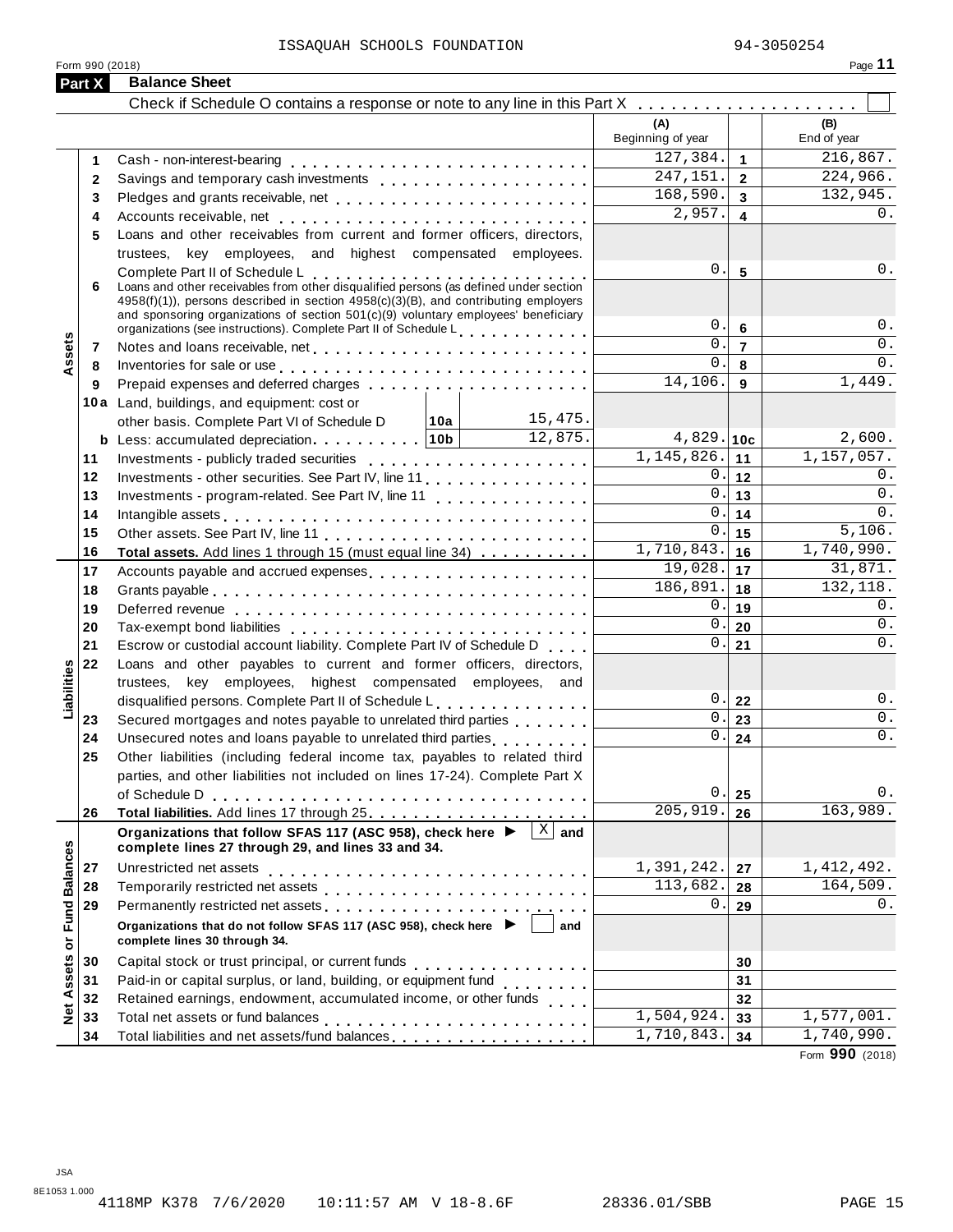|  |  | ISSAQUAH SCHOOLS FOUNDATION |
|--|--|-----------------------------|
|--|--|-----------------------------|

|          | Form 990 (2018)                                                                                                                                                                                                                                                                                                                                            |                         |                |            | Page 12 |
|----------|------------------------------------------------------------------------------------------------------------------------------------------------------------------------------------------------------------------------------------------------------------------------------------------------------------------------------------------------------------|-------------------------|----------------|------------|---------|
| Part XI  | <b>Reconciliation of Net Assets</b>                                                                                                                                                                                                                                                                                                                        |                         |                |            |         |
|          |                                                                                                                                                                                                                                                                                                                                                            |                         |                |            |         |
| 1        |                                                                                                                                                                                                                                                                                                                                                            | $\mathbf{1}$            |                | 1,505,916. |         |
| 2        |                                                                                                                                                                                                                                                                                                                                                            | $\overline{2}$          |                | 1,444,963. |         |
| 3        | Revenue less expenses. Subtract line 2 from line 1                                                                                                                                                                                                                                                                                                         | $\overline{3}$          |                | 60,953.    |         |
| 4        | Net assets or fund balances at beginning of year (must equal Part X, line 33, column (A))                                                                                                                                                                                                                                                                  | $\overline{\mathbf{4}}$ |                | 1,504,924. |         |
| 5        | Net unrealized gains (losses) on investments                                                                                                                                                                                                                                                                                                               | 5                       |                | 11,124.    |         |
| 6        |                                                                                                                                                                                                                                                                                                                                                            | 6                       |                |            | 0.      |
| 7        |                                                                                                                                                                                                                                                                                                                                                            | $\overline{7}$          |                |            | 0.      |
| 8        |                                                                                                                                                                                                                                                                                                                                                            | 8                       |                |            | 0.      |
| 9        | Other changes in net assets or fund balances (explain in Schedule O)                                                                                                                                                                                                                                                                                       | 9                       |                |            | 0.      |
| 10       | Net assets or fund balances at end of year. Combine lines 3 through 9 (must equal Part X, line                                                                                                                                                                                                                                                             |                         |                |            |         |
|          |                                                                                                                                                                                                                                                                                                                                                            | 10                      |                | 1,577,001. |         |
| Part XII | <b>Financial Statements and Reporting</b>                                                                                                                                                                                                                                                                                                                  |                         |                |            |         |
|          |                                                                                                                                                                                                                                                                                                                                                            |                         |                |            |         |
| 1        | $\lceil x \rceil$ Accrual<br>Accounting method used to prepare the Form 990:     Cash<br>Other<br>If the organization changed its method of accounting from a prior year or checked "Other," explain in<br>Schedule O.                                                                                                                                     |                         |                | Yes        | No      |
|          | 2a Were the organization's financial statements compiled or reviewed by an independent accountant?<br>If "Yes," check a box below to indicate whether the financial statements for the year were compiled or<br>reviewed on a separate basis, consolidated basis, or both:<br>Separate basis<br>Consolidated basis<br>Both consolidated and separate basis |                         | 2a             |            | Χ       |
|          | <b>b</b> Were the organization's financial statements audited by an independent accountant?                                                                                                                                                                                                                                                                |                         | 2 <sub>b</sub> | X          |         |
|          | If "Yes," check a box below to indicate whether the financial statements for the year were audited on a<br>separate basis, consolidated basis, or both:<br>Consolidated basis<br>Separate basis<br>Both consolidated and separate basis                                                                                                                    |                         |                |            |         |
|          | c If "Yes" to line 2a or 2b, does the organization have a committee that assumes responsibility for oversight                                                                                                                                                                                                                                              |                         |                |            |         |
|          | of the audit, review, or compilation of its financial statements and selection of an independent accountant?                                                                                                                                                                                                                                               |                         | 2c             | Χ          |         |
|          | If the organization changed either its oversight process or selection process during the tax year, explain in<br>Schedule O.                                                                                                                                                                                                                               |                         |                |            |         |
|          | 3a As a result of a federal award, was the organization required to undergo an audit or audits as set forth in                                                                                                                                                                                                                                             |                         |                |            |         |
|          |                                                                                                                                                                                                                                                                                                                                                            |                         | 3a             |            | Χ       |
|          | <b>b</b> If "Yes," did the organization undergo the required audit or audits? If the organization did not undergo the<br>required audit or audits, explain why in Schedule O and describe any steps taken to undergo such audits.                                                                                                                          |                         | 3 <sub>b</sub> |            |         |

Form **990** (2018)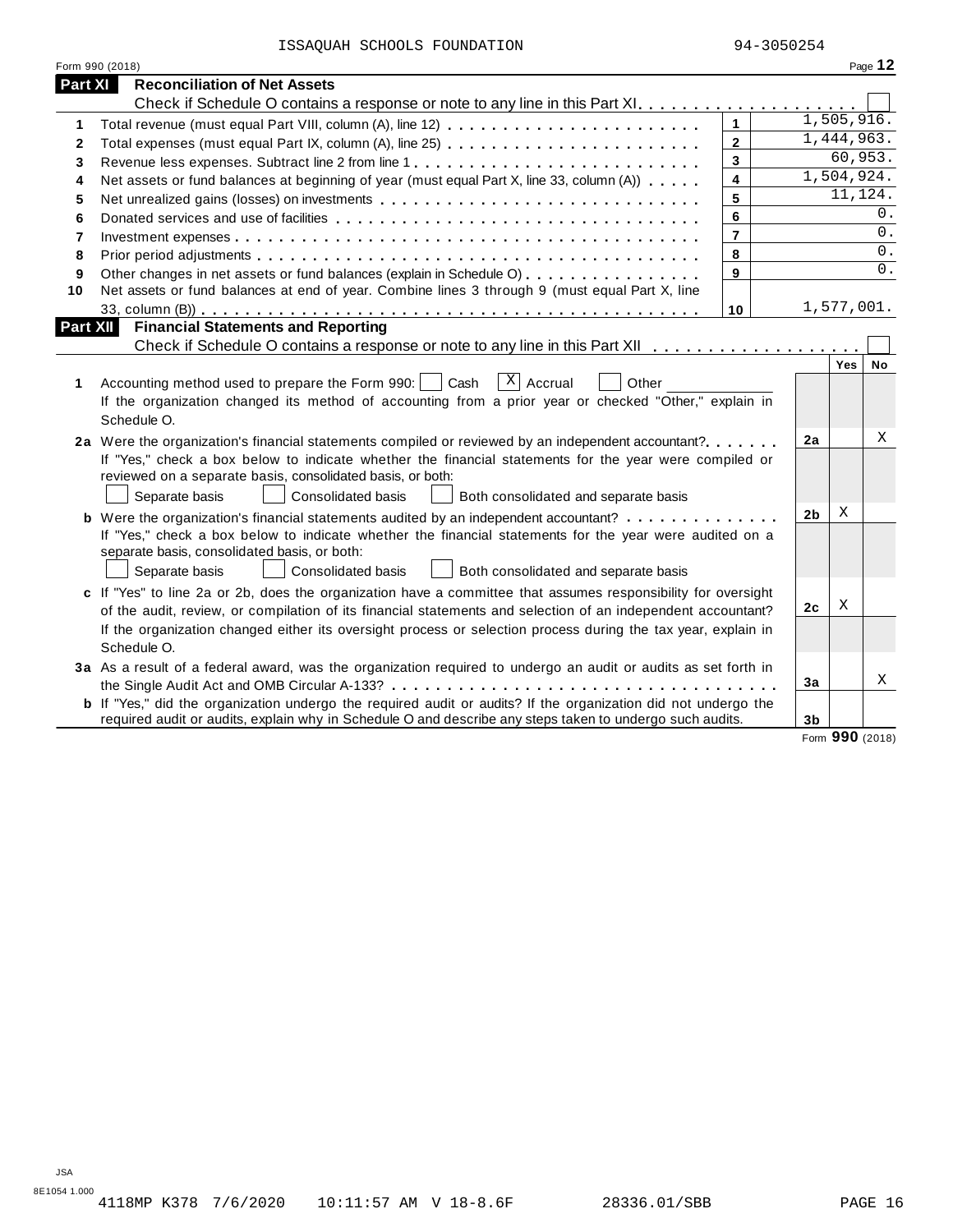# **SCHEDULE A Public Charity Status and Public Support**  $\frac{100 \text{dB No. }1545-0047}{000 \text{dB}}$

(Form 990 or 990-EZ) complete if the organization is a section 501(c)(3) organization or a section 4947(a)(1) nonexempt charitable trust.  $2018$ 

|              |                                                               |                                                            |                                                                                                              |     |                                       | Complete if the organization is a section 501(c)(3) organization or a section 4947(a)(1) nonexempt charitable trust.             | ZW IO                               |
|--------------|---------------------------------------------------------------|------------------------------------------------------------|--------------------------------------------------------------------------------------------------------------|-----|---------------------------------------|----------------------------------------------------------------------------------------------------------------------------------|-------------------------------------|
|              | Department of the Treasury<br><b>Internal Revenue Service</b> |                                                            | Attach to Form 990 or Form 990-EZ.<br>Go to www.irs.gov/Form990 for instructions and the latest information. |     |                                       |                                                                                                                                  | Open to Public<br><b>Inspection</b> |
|              | Name of the organization                                      |                                                            |                                                                                                              |     |                                       | <b>Employer identification number</b>                                                                                            |                                     |
|              | ISSAQUAH SCHOOLS FOUNDATION                                   |                                                            |                                                                                                              |     |                                       | 94-3050254                                                                                                                       |                                     |
| Part I       |                                                               |                                                            |                                                                                                              |     |                                       | Reason for Public Charity Status (All organizations must complete this part.) See instructions.                                  |                                     |
|              |                                                               |                                                            | The organization is not a private foundation because it is: (For lines 1 through 12, check only one box.)    |     |                                       |                                                                                                                                  |                                     |
| 1            |                                                               |                                                            | A church, convention of churches, or association of churches described in section 170(b)(1)(A)(i).           |     |                                       |                                                                                                                                  |                                     |
| 2            |                                                               |                                                            | A school described in section 170(b)(1)(A)(ii). (Attach Schedule E (Form 990 or 990-EZ).)                    |     |                                       |                                                                                                                                  |                                     |
| 3            |                                                               |                                                            | A hospital or a cooperative hospital service organization described in section 170(b)(1)(A)(iii).            |     |                                       |                                                                                                                                  |                                     |
| 4            | hospital's name, city, and state:                             |                                                            |                                                                                                              |     |                                       | A medical research organization operated in conjunction with a hospital described in section 170(b)(1)(A)(iii). Enter the        |                                     |
| 5            |                                                               |                                                            |                                                                                                              |     |                                       | An organization operated for the benefit of a college or university owned or operated by a governmental unit described in        |                                     |
|              |                                                               | section 170(b)(1)(A)(iv). (Complete Part II.)              |                                                                                                              |     |                                       |                                                                                                                                  |                                     |
| 6            |                                                               |                                                            | A federal, state, or local government or governmental unit described in section 170(b)(1)(A)(v).             |     |                                       |                                                                                                                                  |                                     |
| X<br>7       |                                                               |                                                            |                                                                                                              |     |                                       | An organization that normally receives a substantial part of its support from a governmental unit or from the general public     |                                     |
|              |                                                               | described in section 170(b)(1)(A)(vi). (Complete Part II.) |                                                                                                              |     |                                       |                                                                                                                                  |                                     |
| 8            |                                                               |                                                            | A community trust described in section 170(b)(1)(A)(vi). (Complete Part II.)                                 |     |                                       |                                                                                                                                  |                                     |
| 9            |                                                               |                                                            |                                                                                                              |     |                                       | An agricultural research organization described in section 170(b)(1)(A)(ix) operated in conjunction with a land-grant college    |                                     |
|              |                                                               |                                                            |                                                                                                              |     |                                       | or university or a non-land-grant college of agriculture (see instructions). Enter the name, city, and state of the college or   |                                     |
|              | university:                                                   |                                                            |                                                                                                              |     |                                       |                                                                                                                                  |                                     |
| 10           |                                                               |                                                            |                                                                                                              |     |                                       | An organization that normally receives: (1) more than 331/3% of its support from contributions, membership fees, and gross       |                                     |
|              |                                                               |                                                            |                                                                                                              |     |                                       | receipts from activities related to its exempt functions - subject to certain exceptions, and (2) no more than 331/3% of its     |                                     |
|              |                                                               |                                                            | acquired by the organization after June 30, 1975. See section 509(a)(2). (Complete Part III.)                |     |                                       | support from gross investment income and unrelated business taxable income (less section 511 tax) from businesses                |                                     |
| 11           |                                                               |                                                            | An organization organized and operated exclusively to test for public safety. See section 509(a)(4).         |     |                                       |                                                                                                                                  |                                     |
| 12           |                                                               |                                                            |                                                                                                              |     |                                       | An organization organized and operated exclusively for the benefit of, to perform the functions of, or to carry out the purposes |                                     |
|              |                                                               |                                                            |                                                                                                              |     |                                       | of one or more publicly supported organizations described in section 509(a)(1) or section 509(a)(2). See section 509(a)(3).      |                                     |
|              |                                                               |                                                            |                                                                                                              |     |                                       | Check the box in lines 12a through 12d that describes the type of supporting organization and complete lines 12e, 12f, and 12g.  |                                     |
|              |                                                               |                                                            |                                                                                                              |     |                                       |                                                                                                                                  |                                     |
| а            |                                                               |                                                            |                                                                                                              |     |                                       | Type I. A supporting organization operated, supervised, or controlled by its supported organization(s), typically by giving      |                                     |
|              |                                                               |                                                            |                                                                                                              |     |                                       | the supported organization(s) the power to regularly appoint or elect a majority of the directors or trustees of the             |                                     |
|              |                                                               |                                                            | supporting organization. You must complete Part IV, Sections A and B.                                        |     |                                       |                                                                                                                                  |                                     |
| b            |                                                               |                                                            |                                                                                                              |     |                                       | Type II. A supporting organization supervised or controlled in connection with its supported organization(s), by having          |                                     |
|              |                                                               |                                                            |                                                                                                              |     |                                       | control or management of the supporting organization vested in the same persons that control or manage the supported             |                                     |
|              |                                                               |                                                            | organization(s). You must complete Part IV, Sections A and C.                                                |     |                                       |                                                                                                                                  |                                     |
| c            |                                                               |                                                            |                                                                                                              |     |                                       | Type III functionally integrated. A supporting organization operated in connection with, and functionally integrated with,       |                                     |
|              |                                                               |                                                            | its supported organization(s) (see instructions). You must complete Part IV, Sections A, D, and E.           |     |                                       |                                                                                                                                  |                                     |
| d            |                                                               |                                                            |                                                                                                              |     |                                       | Type III non-functionally integrated. A supporting organization operated in connection with its supported organization(s)        |                                     |
|              |                                                               |                                                            |                                                                                                              |     |                                       | that is not functionally integrated. The organization generally must satisfy a distribution requirement and an attentiveness     |                                     |
|              |                                                               |                                                            | requirement (see instructions). You must complete Part IV, Sections A and D, and Part V.                     |     |                                       |                                                                                                                                  |                                     |
| е            |                                                               |                                                            |                                                                                                              |     |                                       | Check this box if the organization received a written determination from the IRS that it is a Type I, Type II, Type III          |                                     |
|              |                                                               |                                                            | functionally integrated, or Type III non-functionally integrated supporting organization.                    |     |                                       |                                                                                                                                  |                                     |
| f            |                                                               |                                                            |                                                                                                              |     |                                       |                                                                                                                                  |                                     |
| g            |                                                               |                                                            | Provide the following information about the supported organization(s).                                       |     |                                       |                                                                                                                                  |                                     |
|              | (i) Name of supported organization                            | (ii) EIN                                                   | (iii) Type of organization<br>(described on lines 1-10                                                       |     | (iv) Is the organization              | (v) Amount of monetary                                                                                                           | (vi) Amount of                      |
|              |                                                               |                                                            | above (see instructions))                                                                                    |     | listed in your governing<br>document? | support (see<br>instructions)                                                                                                    | other support (see<br>instructions) |
|              |                                                               |                                                            |                                                                                                              | Yes | No                                    |                                                                                                                                  |                                     |
| (A)          |                                                               |                                                            |                                                                                                              |     |                                       |                                                                                                                                  |                                     |
|              |                                                               |                                                            |                                                                                                              |     |                                       |                                                                                                                                  |                                     |
| (B)          |                                                               |                                                            |                                                                                                              |     |                                       |                                                                                                                                  |                                     |
|              |                                                               |                                                            |                                                                                                              |     |                                       |                                                                                                                                  |                                     |
| (C)          |                                                               |                                                            |                                                                                                              |     |                                       |                                                                                                                                  |                                     |
|              |                                                               |                                                            |                                                                                                              |     |                                       |                                                                                                                                  |                                     |
|              |                                                               |                                                            |                                                                                                              |     |                                       |                                                                                                                                  |                                     |
| (D)          |                                                               |                                                            |                                                                                                              |     |                                       |                                                                                                                                  |                                     |
|              |                                                               |                                                            |                                                                                                              |     |                                       |                                                                                                                                  |                                     |
| (E)          |                                                               |                                                            |                                                                                                              |     |                                       |                                                                                                                                  |                                     |
|              |                                                               |                                                            |                                                                                                              |     |                                       |                                                                                                                                  |                                     |
| <b>Total</b> |                                                               |                                                            |                                                                                                              |     |                                       |                                                                                                                                  |                                     |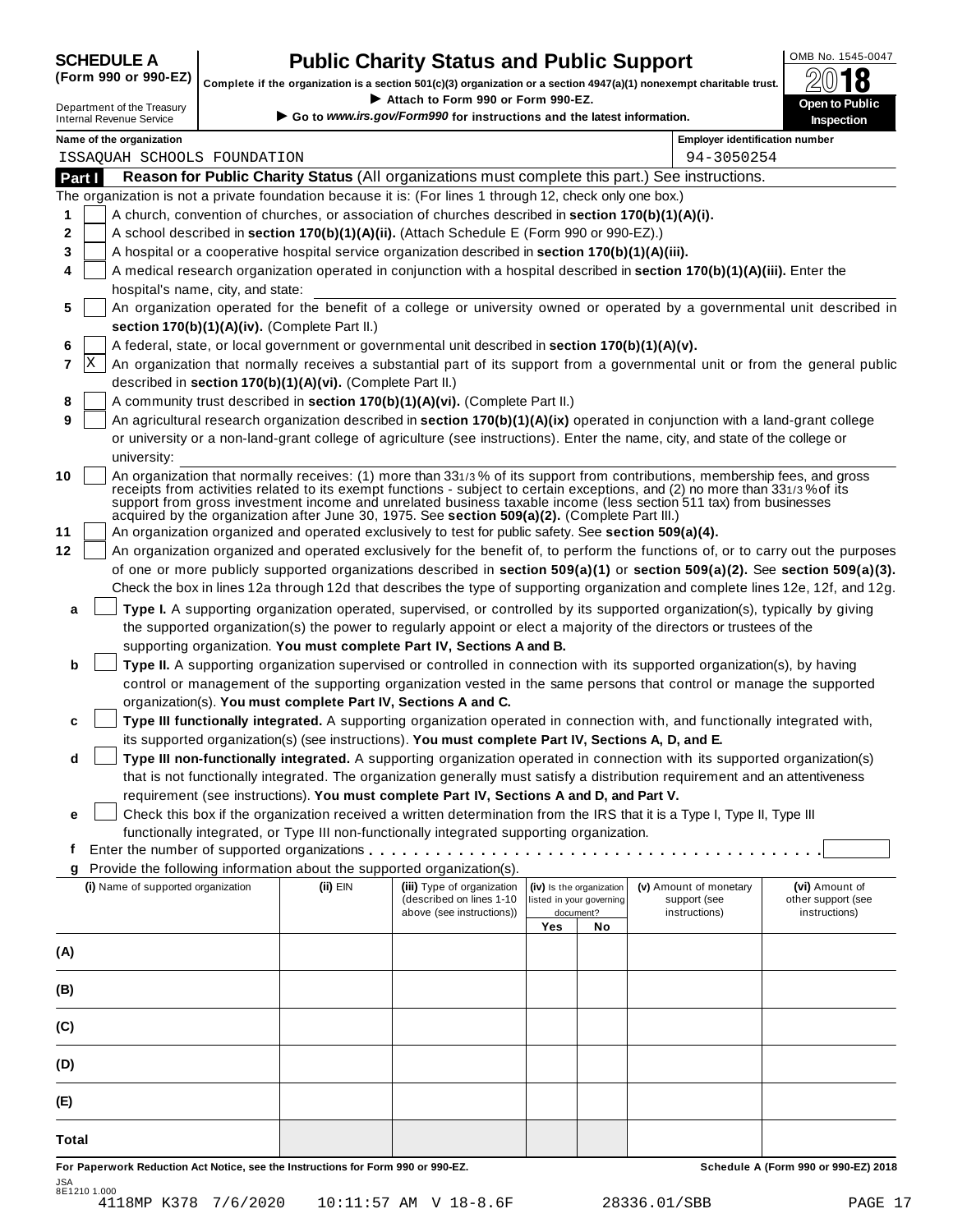## Schedule <sup>A</sup> (Form <sup>990</sup> or 990-EZ) <sup>2018</sup> Page **2**

**Support Schedule for Organizations Described in Sections 170(b)(1)(A)(iv) and 170(b)(1)(A)(vi)** Complete only if you checked the box on line 5, 7, or 8 of Part I or if the organization failed to qualify under Part III. If the organization fails to qualify under the tests listed below, please complete Part III.) **Part II**

|              | <b>Section A. Public Support</b>                                                                                                                                                                                                                                                                                                                                              |            |            |            |                                     |            |            |
|--------------|-------------------------------------------------------------------------------------------------------------------------------------------------------------------------------------------------------------------------------------------------------------------------------------------------------------------------------------------------------------------------------|------------|------------|------------|-------------------------------------|------------|------------|
|              | Calendar year (or fiscal year beginning in)                                                                                                                                                                                                                                                                                                                                   | (a) $2014$ | (b) 2015   | (c) 2016   | $(d)$ 2017                          | (e) 2018   | (f) Total  |
| 1.           | Gifts,<br>grants,<br>contributions,<br>and<br>membership fees received. (Do not<br>include any "unusual grants.")                                                                                                                                                                                                                                                             | 1,815,566. | 1,574,828. | 1,971,094. | 1,596,660.                          | 1,780,331. | 8,738,479. |
| $\mathbf{2}$ | Tax<br>revenues<br>levied<br>for<br>the<br>organization's benefit and either paid<br>to or expended on its behalf                                                                                                                                                                                                                                                             |            |            |            |                                     |            | 0.         |
| 3            | The value of services or facilities<br>furnished by a governmental unit to the<br>organization without charge                                                                                                                                                                                                                                                                 | 50, 200.   | 50,053.    | 54,280.    | 52,956.                             | 52,956.    | 260, 445.  |
| 4            | Total. Add lines 1 through 3                                                                                                                                                                                                                                                                                                                                                  | 1,865,766. | 1,624,881. | 2,025,374  | 1,649,616.                          | 1,833,287. | 8,998,924. |
| 5            | The portion of total contributions by<br>person<br>(other<br>than<br>each<br>a<br>governmental<br>unit<br>publicly<br>or<br>supported organization) included on<br>line 1 that exceeds 2% of the amount<br>shown on line 11, column (f)                                                                                                                                       |            |            |            |                                     |            | 0.         |
| 6            | Public support. Subtract line 5 from line 4                                                                                                                                                                                                                                                                                                                                   |            |            |            |                                     |            | 8,998,924. |
|              | <b>Section B. Total Support</b>                                                                                                                                                                                                                                                                                                                                               |            |            |            |                                     |            |            |
|              | Calendar year (or fiscal year beginning in)                                                                                                                                                                                                                                                                                                                                   | (a) $2014$ | (b) 2015   | (c) 2016   | $(d)$ 2017                          | (e) 2018   | (f) Total  |
| 7            | Amounts from line 4                                                                                                                                                                                                                                                                                                                                                           | 1,865,766. | 1,624,881. | 2,025,374  | 1,649,616                           | 1,833,287  | 8,998,924. |
| 8            | Gross income from interest, dividends,<br>payments received on securities loans,<br>rents, royalties, and income from<br>similar sources experiences                                                                                                                                                                                                                          | 21, 175.   | 29,700.    | 25,731.    | 13,705.                             | 7,897.     | 98,208.    |
| 9            | Net income from unrelated business<br>activities, whether or not the business<br>is regularly carried on the control of the control of the control of the control of the control of the control of the control of the control of the control of the control of the control of the control of the control of the                                                               |            |            |            |                                     |            | 0.         |
| 10           | Other income. Do not include gain or<br>loss from the sale of capital assets<br>(Explain in Part VI.)                                                                                                                                                                                                                                                                         | 107.       | 157.       |            |                                     |            | 264.       |
| 11           | Total support. Add lines 7 through 10                                                                                                                                                                                                                                                                                                                                         |            |            |            |                                     |            | 9,097,396. |
| 12           |                                                                                                                                                                                                                                                                                                                                                                               |            |            |            |                                     | 12         |            |
| 13           | First five years. If the Form 990 is for the organization's first, second, third, fourth, or fifth tax year as a section 501(c)(3)<br>organization, check this box and stop here entitled and state of the state of the state of the state of the state of the state of the state of the state of the state of the state of the state of the state of the state of t          |            |            |            |                                     |            |            |
|              | <b>Section C. Computation of Public Support Percentage</b>                                                                                                                                                                                                                                                                                                                    |            |            |            |                                     |            |            |
| 14           | Public support percentage for 2018 (line 6, column (f) divided by line 11, column (f)).                                                                                                                                                                                                                                                                                       |            |            |            |                                     | 14         | 98.92%     |
| 15           |                                                                                                                                                                                                                                                                                                                                                                               |            |            |            |                                     | 15         | 94.28%     |
|              | 16a 331/3% support test - 2018. If the organization did not check the box on line 13, and line 14 is 331/3% or more, check this                                                                                                                                                                                                                                               |            |            |            |                                     |            |            |
|              | box and stop here. The organization qualifies as a publicly supported organization                                                                                                                                                                                                                                                                                            |            |            |            |                                     |            | Χ          |
|              | b 331/3% support test - 2017. If the organization did not check a box on line 13 or 16a, and line 15 is 331/3% or more, check                                                                                                                                                                                                                                                 |            |            |            |                                     |            |            |
|              |                                                                                                                                                                                                                                                                                                                                                                               |            |            |            |                                     |            |            |
|              | 17a 10%-facts-and-circumstances test - 2018. If the organization did not check a box on line 13, 16a, or 16b, and line 14 is                                                                                                                                                                                                                                                  |            |            |            |                                     |            |            |
|              | 10% or more, and if the organization meets the "facts-and-circumstances" test, check this box and stop here. Explain in                                                                                                                                                                                                                                                       |            |            |            |                                     |            |            |
|              | Part VI how the organization meets the "facts-and-circumstances" test. The organization qualifies as a publicly supported                                                                                                                                                                                                                                                     |            |            |            |                                     |            |            |
|              |                                                                                                                                                                                                                                                                                                                                                                               |            |            |            |                                     |            |            |
|              | b 10%-facts-and-circumstances test - 2017. If the organization did not check a box on line 13, 16a, 16b, or 17a, and line<br>15 is 10% or more, and if the organization meets the "facts-and-circumstances" test, check this box and stop here.<br>Explain in Part VI how the organization meets the "facts-and-circumstances" test. The organization qualifies as a publicly |            |            |            |                                     |            |            |
| 18           | Private foundation. If the organization did not check a box on line 13, 16a, 16b, 17a, or 17b, check this box and see                                                                                                                                                                                                                                                         |            |            |            | Cahadula A (Farm 000 ar 000 EZ) 201 |            |            |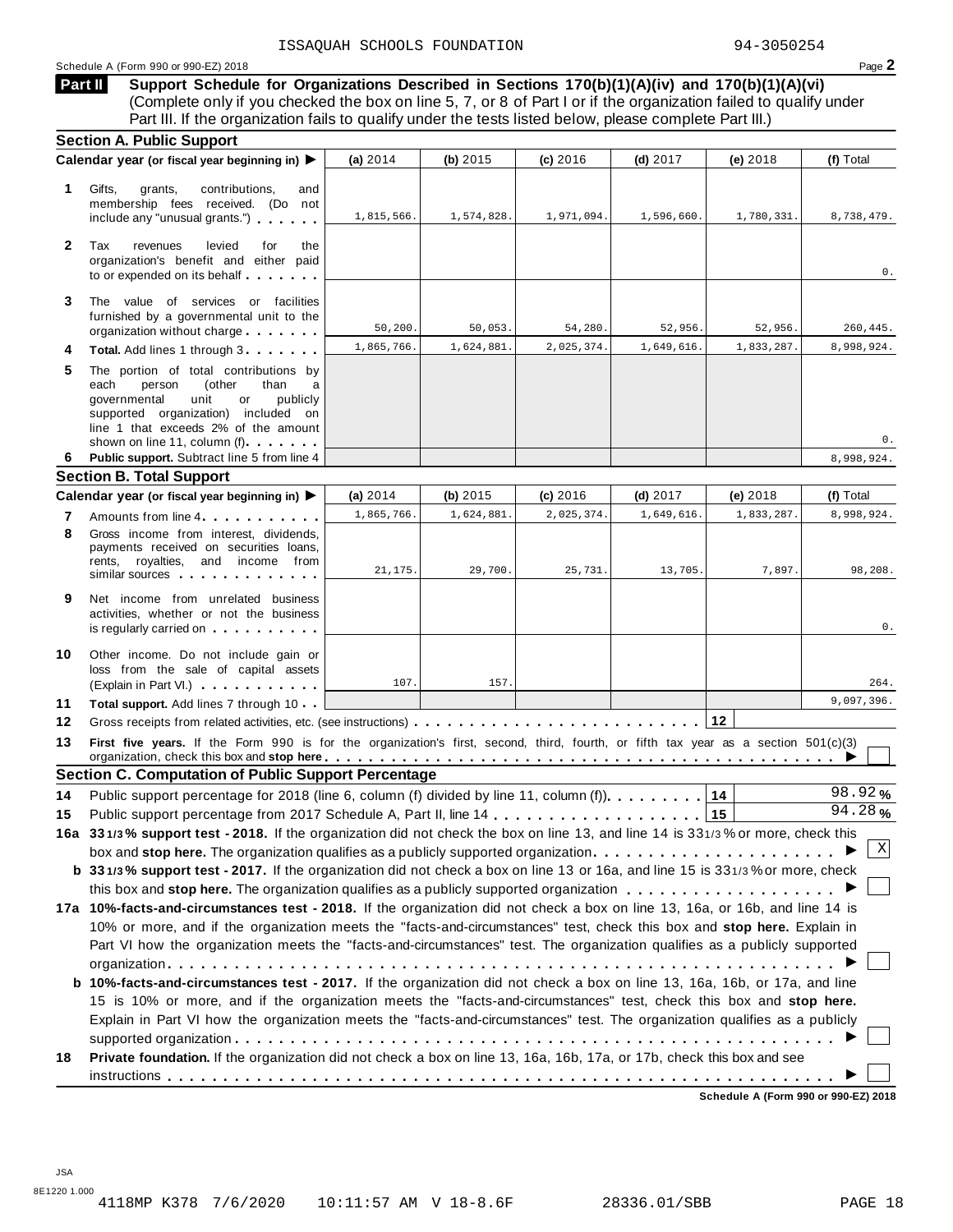### Schedule <sup>A</sup> (Form <sup>990</sup> or 990-EZ) <sup>2018</sup> Page **3**

### **Support Schedule for Organizations Described in Section 509(a)(2) Part III**

(Complete only if you checked the box on line 10 of Part I or if the organization failed to qualify under Part II. If the organization fails to qualify under the tests listed below, please complete Part II.)

|          | <b>Section A. Public Support</b><br>Calendar year (or fiscal year beginning in) $\blacktriangleright$                                                                                                                                                        | (a) 2014 | (b) 2015 | (c) 2016 | $(d)$ 2017 | (e) 2018 | (f) Total |
|----------|--------------------------------------------------------------------------------------------------------------------------------------------------------------------------------------------------------------------------------------------------------------|----------|----------|----------|------------|----------|-----------|
| 1.       | Gifts, grants, contributions, and membership fees                                                                                                                                                                                                            |          |          |          |            |          |           |
|          | received. (Do not include any "unusual grants.")                                                                                                                                                                                                             |          |          |          |            |          |           |
| 2        | Gross receipts from admissions, merchandise                                                                                                                                                                                                                  |          |          |          |            |          |           |
|          | sold or services performed, or facilities                                                                                                                                                                                                                    |          |          |          |            |          |           |
|          | furnished in any activity that is related to the                                                                                                                                                                                                             |          |          |          |            |          |           |
|          | organization's tax-exempt purpose                                                                                                                                                                                                                            |          |          |          |            |          |           |
| 3        |                                                                                                                                                                                                                                                              |          |          |          |            |          |           |
|          | Gross receipts from activities that are not an<br>unrelated trade or business under section 513.                                                                                                                                                             |          |          |          |            |          |           |
|          | Tax<br>revenues<br>levied<br>for<br>the                                                                                                                                                                                                                      |          |          |          |            |          |           |
| 4        |                                                                                                                                                                                                                                                              |          |          |          |            |          |           |
|          | organization's benefit and either paid to                                                                                                                                                                                                                    |          |          |          |            |          |           |
|          | or expended on its behalf                                                                                                                                                                                                                                    |          |          |          |            |          |           |
| 5        | The value of services or facilities                                                                                                                                                                                                                          |          |          |          |            |          |           |
|          | furnished by a governmental unit to the                                                                                                                                                                                                                      |          |          |          |            |          |           |
|          | organization without charge                                                                                                                                                                                                                                  |          |          |          |            |          |           |
| 6        | <b>Total.</b> Add lines 1 through 5                                                                                                                                                                                                                          |          |          |          |            |          |           |
|          | 7a Amounts included on lines 1, 2, and 3                                                                                                                                                                                                                     |          |          |          |            |          |           |
|          | received from disqualified persons<br>Amounts included on lines 2 and 3                                                                                                                                                                                      |          |          |          |            |          |           |
| b        | received from other than disqualified                                                                                                                                                                                                                        |          |          |          |            |          |           |
|          | persons that exceed the greater of \$5,000                                                                                                                                                                                                                   |          |          |          |            |          |           |
|          | or 1% of the amount on line 13 for the year                                                                                                                                                                                                                  |          |          |          |            |          |           |
|          | c Add lines 7a and 7b.                                                                                                                                                                                                                                       |          |          |          |            |          |           |
| 8        | Public support. (Subtract line 7c from                                                                                                                                                                                                                       |          |          |          |            |          |           |
|          | $line 6.)$                                                                                                                                                                                                                                                   |          |          |          |            |          |           |
|          | <b>Section B. Total Support</b>                                                                                                                                                                                                                              |          |          |          |            |          |           |
|          | Calendar year (or fiscal year beginning in) ▶                                                                                                                                                                                                                | (a) 2014 | (b) 2015 | (c) 2016 | $(d)$ 2017 | (e) 2018 | (f) Total |
| 9        | Amounts from line 6                                                                                                                                                                                                                                          |          |          |          |            |          |           |
|          | 10 a Gross income from interest, dividends,<br>payments received on securities loans,                                                                                                                                                                        |          |          |          |            |          |           |
|          | rents, royalties, and income from similar<br>SOUICES                                                                                                                                                                                                         |          |          |          |            |          |           |
|          | <b>b</b> Unrelated business taxable income (less                                                                                                                                                                                                             |          |          |          |            |          |           |
|          | section 511 taxes) from businesses                                                                                                                                                                                                                           |          |          |          |            |          |           |
|          | acquired after June 30, 1975                                                                                                                                                                                                                                 |          |          |          |            |          |           |
|          | c Add lines 10a and 10b                                                                                                                                                                                                                                      |          |          |          |            |          |           |
| 11       | Net income from unrelated business                                                                                                                                                                                                                           |          |          |          |            |          |           |
|          | activities not included in line 10b,<br>whether or not the business is regularly                                                                                                                                                                             |          |          |          |            |          |           |
|          | carried on entering the set of the set of the set of the set of the set of the set of the set of the set of the                                                                                                                                              |          |          |          |            |          |           |
| 12       | Other income. Do not include gain or                                                                                                                                                                                                                         |          |          |          |            |          |           |
|          | loss from the sale of capital assets                                                                                                                                                                                                                         |          |          |          |            |          |           |
|          | (Explain in Part VI.) <b>All and Street Act 2019</b>                                                                                                                                                                                                         |          |          |          |            |          |           |
| 13       | Total support. (Add lines 9, 10c, 11,<br>and 12.) $\ldots$ $\ldots$ $\ldots$ $\ldots$ $\ldots$                                                                                                                                                               |          |          |          |            |          |           |
| 14       | First five years. If the Form 990 is for the organization's first, second, third, fourth, or fifth tax year as a section 501(c)(3)                                                                                                                           |          |          |          |            |          |           |
|          |                                                                                                                                                                                                                                                              |          |          |          |            |          |           |
|          | <b>Section C. Computation of Public Support Percentage</b>                                                                                                                                                                                                   |          |          |          |            |          |           |
| 15       |                                                                                                                                                                                                                                                              |          |          |          |            | 15       | %         |
| 16       | Public support percentage from 2017 Schedule A, Part III, line 15.                                                                                                                                                                                           |          |          |          |            | 16       | %         |
|          | Section D. Computation of Investment Income Percentage                                                                                                                                                                                                       |          |          |          |            |          |           |
|          |                                                                                                                                                                                                                                                              |          |          |          |            | 17       | %         |
|          |                                                                                                                                                                                                                                                              |          |          |          |            |          |           |
|          | Investment income percentage for 2018 (line 10c, column (f), divided by line 13, column (f) $\ldots$ ,,,,,,,                                                                                                                                                 |          |          |          |            | 18       | %         |
|          |                                                                                                                                                                                                                                                              |          |          |          |            |          |           |
| 17<br>18 | 19a 331/3% support tests - 2018. If the organization did not check the box on line 14, and line 15 is more than 331/3%, and line                                                                                                                             |          |          |          |            |          |           |
|          | 17 is not more than 331/3%, check this box and stop here. The organization qualifies as a publicly supported organization                                                                                                                                    |          |          |          |            |          |           |
|          | b 331/3% support tests - 2017. If the organization did not check a box on line 14 or line 19a, and line 16 is more than 331/3%, and                                                                                                                          |          |          |          |            |          |           |
|          | line 18 is not more than 331/3%, check this box and stop here. The organization qualifies as a publicly supported organization<br>Private foundation. If the organization did not check a box on line 14, 19a, or 19b, check this box and see instructions ▶ |          |          |          |            |          |           |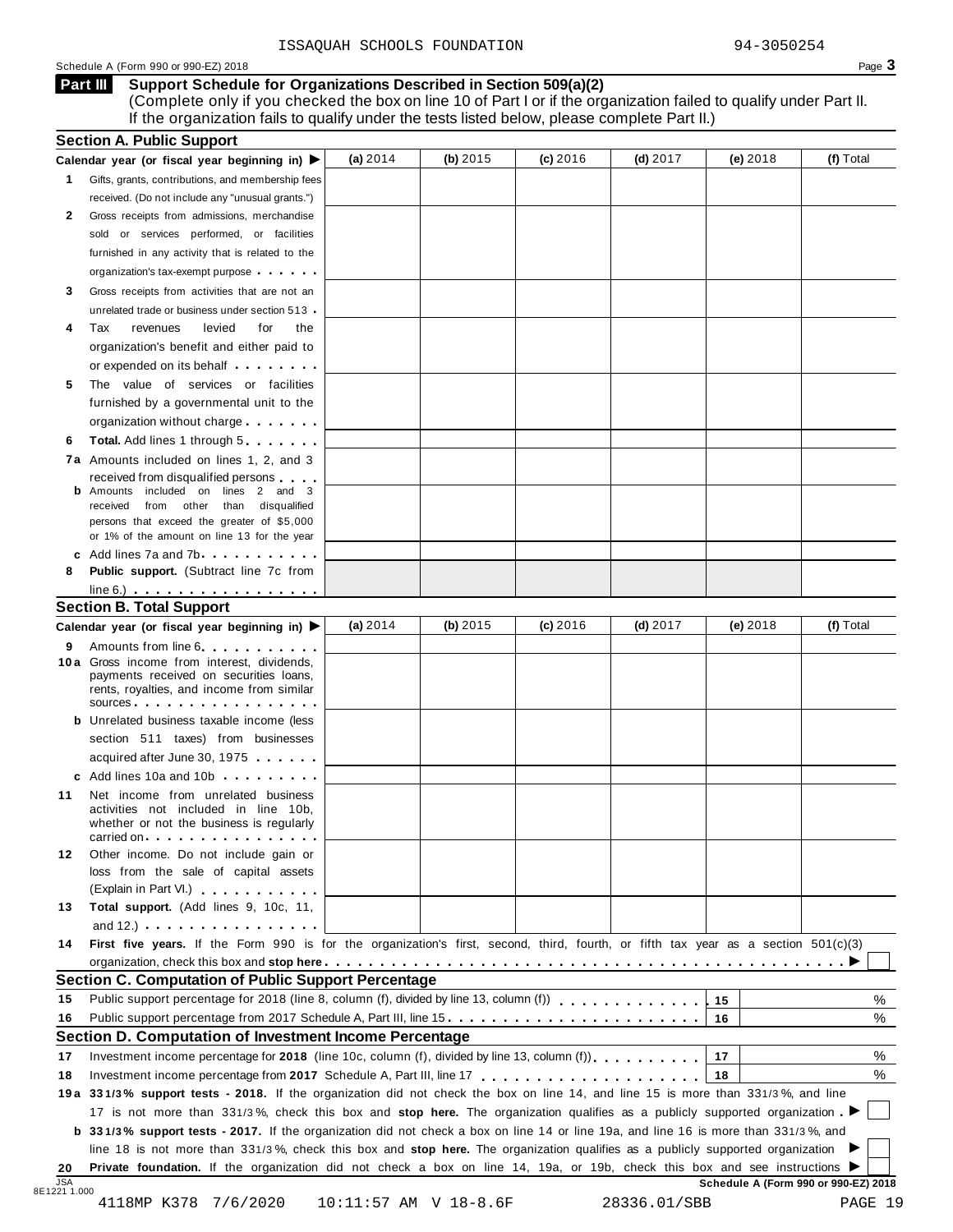**Yes No**

**2**

**3a**

**3b**

**3c**

**4a**

**4b**

**4c**

**5a**

**5b 5c**

**6**

**7**

**8**

**9a**

**9b**

**9c**

**10a**

# **Part IV Supporting Organizations**

(Complete only if you checked a box in line 12 on Part I. If you checked 12a of Part I, complete Sections A and B. If you checked 12b of Part I, complete Sections A and C. If you checked 12c of Part I, complete Sections A, D, and E. If you checked 12d of Part I, complete Sections A and D, and complete Part V.)

# **Section A. All Supporting Organizations**

- **1** Are all of the organization's supported organizations listed by name in the organization's governing documents? *If "No," describe in Part VI how the supported organizations are designated. If designated by class or purpose, describe the designation. If historic and continuing relationship, explain.* **1**
- **2** Did the organization have any supported organization that does not have an IRS determination of status under section 509(a)(1) or (2)? *If"Yes," explain in Part VI how the organization determined that the supported organization was described in section 509(a)(1) or (2).*
- **3 a** Did the organization have a supported organization described in section 501(c)(4), (5), or (6)? *If "Yes," answer (b) and (c) below.*
- **b** Did the organization confirm that each supported organization qualified under section 501(c)(4), (5), or (6) and | satisfied the public support tests under section 509(a)(2)? *If "Yes," describe in Part VI when and how the organization made the determination.*
- **c** Did the organization ensure that all support to such organizations was used exclusively for section 170(c)(2)(B) purposes? *If"Yes," explain in Part VI what controls the organization put in place to ensure such use.*
- **4 a** Was any supported organization not organized in the United States ("foreign supported organization")? *If "Yes," and if you checked 12a or 12b in Part I, answer (b) and (c) below.*
- **b** Did the organization have ultimate control and discretion in deciding whether to make grants to the foreign | supported organization? *If "Yes," describe in Part VI how the organization had such control and discretion despite being controlled or supervised by or in connection with its supported organizations.*
- **c** Did the organization support any foreign supported organization that does not have an IRS determination | under sections 501(c)(3) and 509(a)(1) or (2)? *If "Yes," explain in Part VI what controls the organization used to ensure that all support to the foreign supported organization was used exclusively for section 170(c)(2)(B) purposes.*
- **5 a** Did the organization add, substitute, or remove any supported organizations during the tax year? *If "Yes,"* answer (b) and (c) below (if applicable). Also, provide detail in Part VI, including (i) the names and EIN *numbers of the supported organizations added, substituted, or removed; (ii) the reasons for each such action;* (iii) the authority under the organization's organizing document authorizing such action; and (iv) how the action *was accomplished (such as by amendment to the organizing document).*
- **b Type I or Type II only.** Was any added or substituted supported organization part of a class already designated in the organization's organizing document?
- **c Substitutions only.** Was the substitution the result of an event beyond the organization's control?
- **6** Did the organization provide support (whether in the form of grants or the provision of services or facilities) to anyone other than (i) its supported organizations, (ii) individuals that are part of the charitable class benefited by one or more of its supported organizations, or (iii) other supporting organizations that also support or benefit one or more of the filing organization's supported organizations? *If"Yes," provide detail in Part VI.*
- **7** Did the organization provide a grant, loan, compensation, or other similar payment to a substantial contributor (as defined in section 4958(c)(3)(C)), a family member of a substantial contributor, or a 35% controlled entity with regard to a substantial contributor? *If"Yes," complete Part I of Schedule L (Form 990 or 990-EZ).*
- **8** Did the organization make a loan to a disqualified person (as defined in section 4958) not described in line 7? *If "Yes," complete Part I of Schedule L (Form 990 or 990-EZ).*
- **9a** Was the organization controlled directly or indirectly at any time during the tax year by one or more | disqualified persons as defined in section 4946 (other than foundation managers and organizations described in section 509(a)(1) or (2))? *If"Yes," provide detail in Part VI.*
- **b** Did one or more disqualified persons (as defined in line 9a) hold a controlling interest in any entity in which | the supporting organization had an interest? *If"Yes," provide detail in Part VI.*
- **c** Did a disqualified person (as defined in line 9a) have an ownership interest in, or derive any personal benefit from, assets in which the supporting organization also had an interest? *If"Yes," provide detail in Part VI.*
- **10a** Was the organization subject to the excess business holdings rules of section 4943 because of section | 4943(f) (regarding certain Type II supporting organizations, and all Type III non-functionally integrated supporting organizations)? *If"Yes," answer 10b below.*
	- **b** Did the organization have any excess business holdings in the tax year? *(Use Schedule C, Form 4720, to determine whether the organization had excess business holdings.)*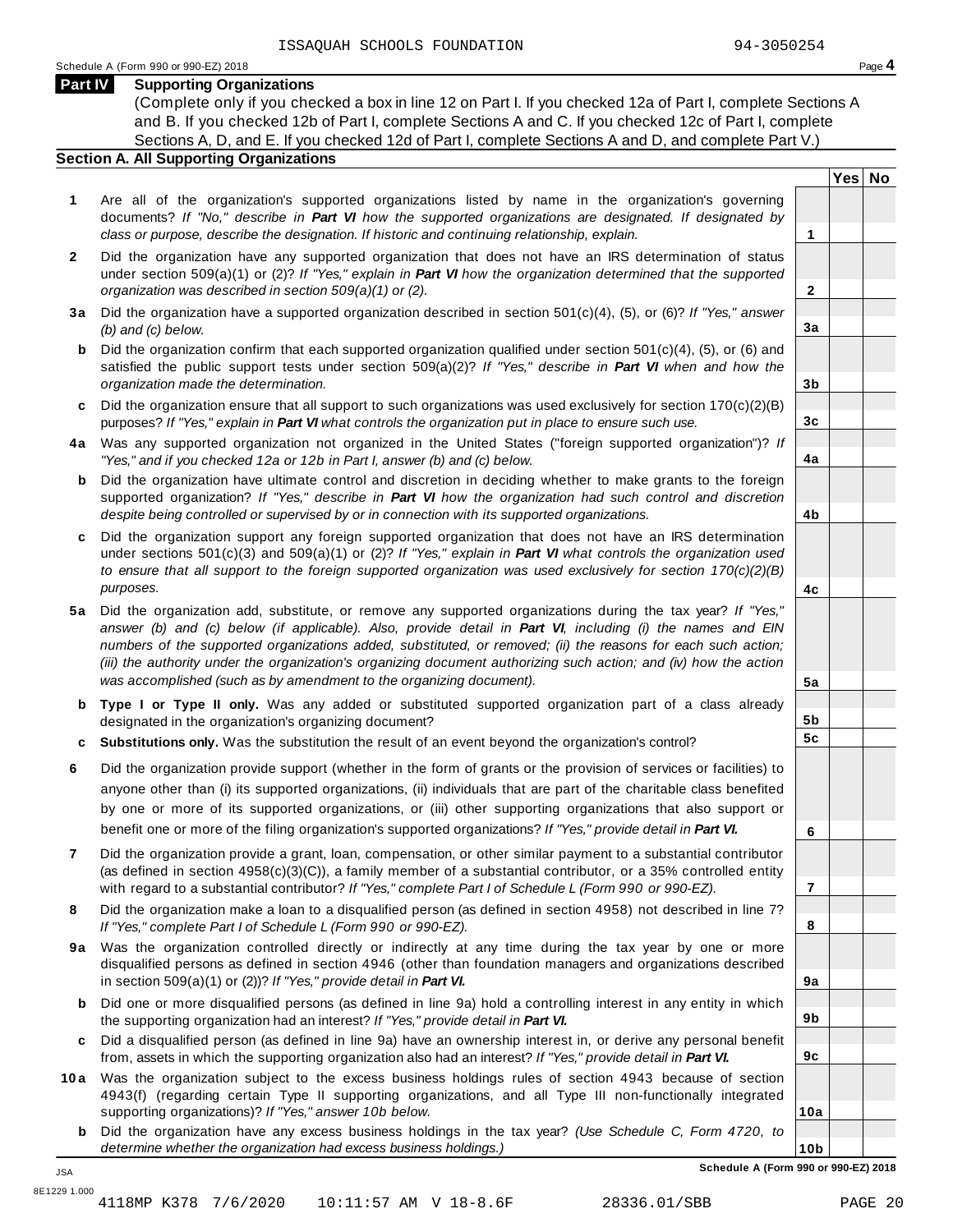|              | ISSAQUAH SCHOOLS FOUNDATION                                                                                                                                                                                                                                                                                                                                                                                                                                                                                                                                                                                                                                                  | 94-3050254      |        |        |
|--------------|------------------------------------------------------------------------------------------------------------------------------------------------------------------------------------------------------------------------------------------------------------------------------------------------------------------------------------------------------------------------------------------------------------------------------------------------------------------------------------------------------------------------------------------------------------------------------------------------------------------------------------------------------------------------------|-----------------|--------|--------|
| Part IV      | Schedule A (Form 990 or 990-EZ) 2018<br><b>Supporting Organizations (continued)</b>                                                                                                                                                                                                                                                                                                                                                                                                                                                                                                                                                                                          |                 |        | Page 5 |
|              |                                                                                                                                                                                                                                                                                                                                                                                                                                                                                                                                                                                                                                                                              |                 | Yes No |        |
| 11           | Has the organization accepted a gift or contribution from any of the following persons?                                                                                                                                                                                                                                                                                                                                                                                                                                                                                                                                                                                      |                 |        |        |
|              | a A person who directly or indirectly controls, either alone or together with persons described in (b) and (c)                                                                                                                                                                                                                                                                                                                                                                                                                                                                                                                                                               |                 |        |        |
|              | below, the governing body of a supported organization?                                                                                                                                                                                                                                                                                                                                                                                                                                                                                                                                                                                                                       | 11a             |        |        |
|              | <b>b</b> A family member of a person described in (a) above?                                                                                                                                                                                                                                                                                                                                                                                                                                                                                                                                                                                                                 | 11 <sub>b</sub> |        |        |
|              | c A 35% controlled entity of a person described in (a) or (b) above? If "Yes" to a, b, or c, provide detail in Part VI.                                                                                                                                                                                                                                                                                                                                                                                                                                                                                                                                                      | 11c             |        |        |
|              | <b>Section B. Type I Supporting Organizations</b>                                                                                                                                                                                                                                                                                                                                                                                                                                                                                                                                                                                                                            |                 |        |        |
|              |                                                                                                                                                                                                                                                                                                                                                                                                                                                                                                                                                                                                                                                                              |                 | Yes No |        |
| 1            | Did the directors, trustees, or membership of one or more supported organizations have the power to<br>regularly appoint or elect at least a majority of the organization's directors or trustees at all times during the<br>tax year? If "No," describe in Part VI how the supported organization(s) effectively operated, supervised, or<br>controlled the organization's activities. If the organization had more than one supported organization,<br>describe how the powers to appoint and/or remove directors or trustees were allocated among the supported<br>organizations and what conditions or restrictions, if any, applied to such powers during the tax year. | 1               |        |        |
| $\mathbf{2}$ | Did the organization operate for the benefit of any supported organization other than the supported<br>organization(s) that operated, supervised, or controlled the supporting organization? If "Yes," explain in Part<br>VI how providing such benefit carried out the purposes of the supported organization(s) that operated,<br>supervised, or controlled the supporting organization.                                                                                                                                                                                                                                                                                   | 2               |        |        |
|              | <b>Section C. Type II Supporting Organizations</b>                                                                                                                                                                                                                                                                                                                                                                                                                                                                                                                                                                                                                           |                 |        |        |
|              |                                                                                                                                                                                                                                                                                                                                                                                                                                                                                                                                                                                                                                                                              |                 | Yes No |        |
| 1            | Were a majority of the organization's directors or trustees during the tax year also a majority of the directors<br>or trustees of each of the organization's supported organization(s)? If "No," describe in Part VI how control<br>or management of the supporting organization was vested in the same persons that controlled or managed                                                                                                                                                                                                                                                                                                                                  |                 |        |        |
|              | the supported organization(s).                                                                                                                                                                                                                                                                                                                                                                                                                                                                                                                                                                                                                                               | 1               |        |        |
|              | <b>Section D. All Type III Supporting Organizations</b>                                                                                                                                                                                                                                                                                                                                                                                                                                                                                                                                                                                                                      |                 |        |        |
| 1            | Did the organization provide to each of its supported organizations, by the last day of the fifth month of the<br>organization's tax year, (i) a written notice describing the type and amount of support provided during the prior<br>tax year, (ii) a copy of the Form 990 that was most recently filed as of the date of notification, and (iii) copies of<br>the organization's governing documents in effect on the date of notification, to the extent not previously<br>provided?                                                                                                                                                                                     | 1               | Yes No |        |
| $\mathbf{2}$ | Were any of the organization's officers, directors, or trustees either (i) appointed or elected by the supported<br>organization(s) or (ii) serving on the governing body of a supported organization? If "No," explain in Part VI how<br>the organization maintained a close and continuous working relationship with the supported organization(s).                                                                                                                                                                                                                                                                                                                        |                 |        |        |
|              |                                                                                                                                                                                                                                                                                                                                                                                                                                                                                                                                                                                                                                                                              | $\mathbf{2}$    |        |        |
|              | By reason of the relationship described in (2), did the organization's supported organizations have a<br>significant voice in the organization's investment policies and in directing the use of the organization's<br>income or assets at all times during the tax year? If "Yes," describe in Part VI the role the organization's                                                                                                                                                                                                                                                                                                                                          |                 |        |        |
|              | supported organizations played in this regard.                                                                                                                                                                                                                                                                                                                                                                                                                                                                                                                                                                                                                               | 3               |        |        |
|              | Section E. Type III Functionally Integrated Supporting Organizations                                                                                                                                                                                                                                                                                                                                                                                                                                                                                                                                                                                                         |                 |        |        |
| 1            | Check the box next to the method that the organization used to satisfy the Integral Part Test during the year (see instructions).                                                                                                                                                                                                                                                                                                                                                                                                                                                                                                                                            |                 |        |        |
| а            | The organization satisfied the Activities Test. Complete line 2 below.                                                                                                                                                                                                                                                                                                                                                                                                                                                                                                                                                                                                       |                 |        |        |
| b            | The organization is the parent of each of its supported organizations. Complete line 3 below.                                                                                                                                                                                                                                                                                                                                                                                                                                                                                                                                                                                |                 |        |        |
| c            | The organization supported a governmental entity. Describe in Part VI how you supported a government entity (see instructions).                                                                                                                                                                                                                                                                                                                                                                                                                                                                                                                                              |                 |        |        |
|              |                                                                                                                                                                                                                                                                                                                                                                                                                                                                                                                                                                                                                                                                              |                 | Yes No |        |
| 2            | Activities Test. Answer (a) and (b) below.                                                                                                                                                                                                                                                                                                                                                                                                                                                                                                                                                                                                                                   |                 |        |        |
| a            | Did substantially all of the organization's activities during the tax year directly further the exempt purposes of<br>the supported organization(s) to which the organization was responsive? If "Yes," then in Part VI identify<br>those supported organizations and explain how these activities directly furthered their exempt purposes,<br>how the organization was responsive to those supported organizations, and how the organization determined                                                                                                                                                                                                                    |                 |        |        |
|              | that these activities constituted substantially all of its activities.                                                                                                                                                                                                                                                                                                                                                                                                                                                                                                                                                                                                       | 2a              |        |        |
| b            | Did the activities described in (a) constitute activities that, but for the organization's involvement, one or more<br>of the organization's supported organization(s) would have been engaged in? If "Yes," explain in Part VI the<br>reasons for the organization's position that its supported organization(s) would have engaged in these                                                                                                                                                                                                                                                                                                                                |                 |        |        |
|              | activities but for the organization's involvement.                                                                                                                                                                                                                                                                                                                                                                                                                                                                                                                                                                                                                           | 2 <sub>b</sub>  |        |        |

**3** Parent of Supported Organizations. *Answer (a) and (b) below.*

JSA

- **a** Did the organization have the power to regularly appoint or elect a majority of the officers, directors, or trustees of each of the supported organizations? *Provide details in Part VI.*
- **3b b** Did the organization exercise a substantial degree of direction over the policies, programs, and activities of each of its supported organizations? *If"Yes," describe in Part VI the role played by the organization in this regard.*

**3a**

**Schedule A (Form 990 or 990-EZ) 2018**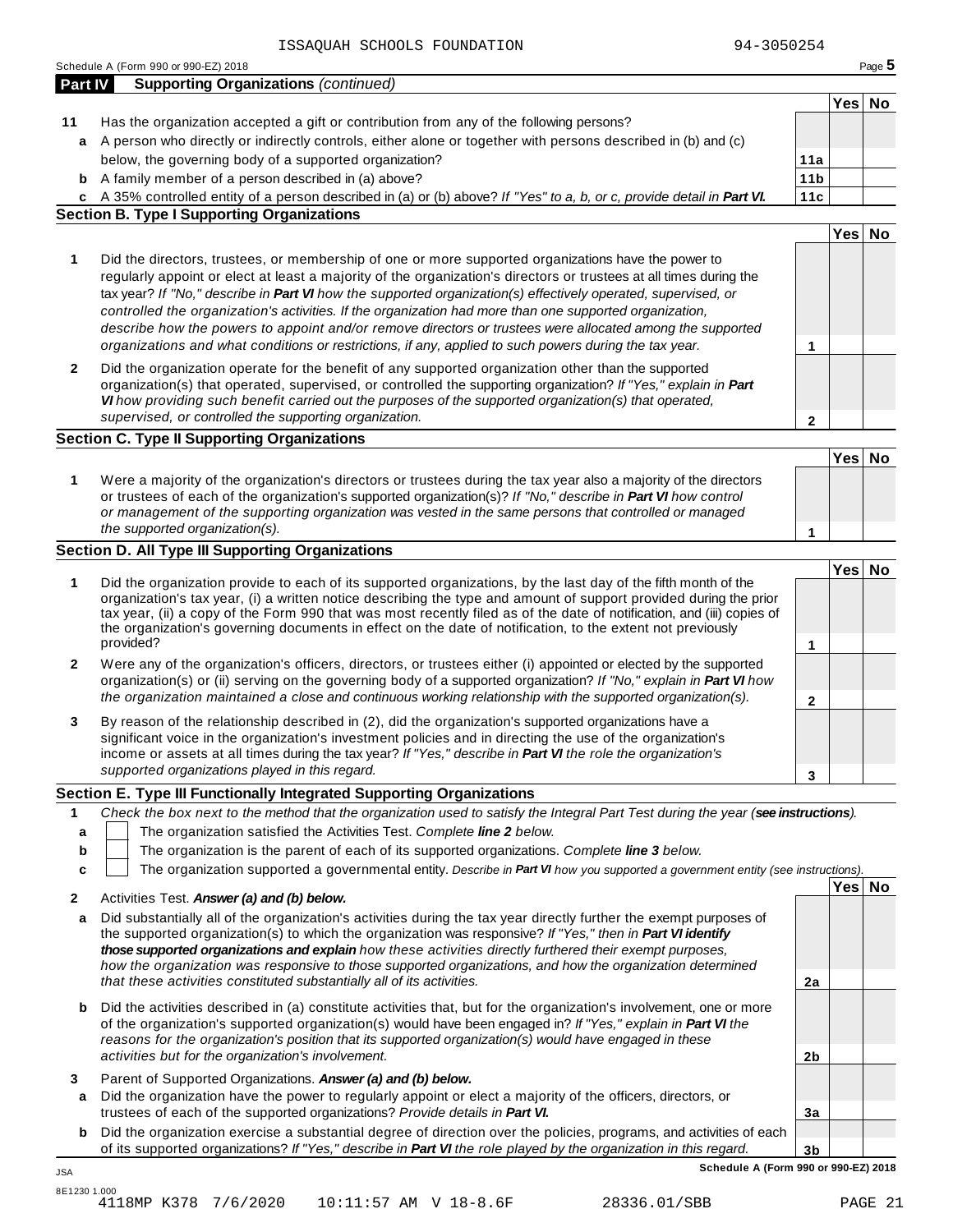| Schedule A (Form 990 or 990-EZ) 2018<br>Type III Non-Functionally Integrated 509(a)(3) Supporting Organizations<br><b>Part V</b>                |                         |                | Page $6$                       |
|-------------------------------------------------------------------------------------------------------------------------------------------------|-------------------------|----------------|--------------------------------|
| $\mathbf 1$<br>Check here if the organization satisfied the Integral Part Test as a qualifying trust on Nov. 20, 1970 (explain in Part VI). See |                         |                |                                |
| instructions. All other Type III non-functionally integrated supporting organizations must complete Sections A through E.                       |                         |                |                                |
| <b>Section A - Adjusted Net Income</b>                                                                                                          |                         | (A) Prior Year | (B) Current Year<br>(optional) |
| 1 Net short-term capital gain                                                                                                                   | 1                       |                |                                |
| 2 Recoveries of prior-year distributions                                                                                                        | $\mathbf 2$             |                |                                |
| 3 Other gross income (see instructions)                                                                                                         | 3                       |                |                                |
| 4 Add lines 1 through 3.                                                                                                                        | 4                       |                |                                |
| 5 Depreciation and depletion                                                                                                                    | 5                       |                |                                |
| 6 Portion of operating expenses paid or incurred for production or                                                                              |                         |                |                                |
| collection of gross income or for management, conservation, or                                                                                  |                         |                |                                |
| maintenance of property held for production of income (see instructions)                                                                        | 6                       |                |                                |
| <b>7</b> Other expenses (see instructions)                                                                                                      | $\overline{7}$          |                |                                |
| 8 Adjusted Net Income (subtract lines 5, 6, and 7 from line 4)                                                                                  | 8                       |                |                                |
| <b>Section B - Minimum Asset Amount</b>                                                                                                         |                         | (A) Prior Year | (B) Current Year<br>(optional) |
| 1 Aggregate fair market value of all non-exempt-use assets (see                                                                                 |                         |                |                                |
| instructions for short tax year or assets held for part of year):                                                                               |                         |                |                                |
| a Average monthly value of securities                                                                                                           | 1a                      |                |                                |
| <b>b</b> Average monthly cash balances                                                                                                          | 1 <sub>b</sub>          |                |                                |
| c Fair market value of other non-exempt-use assets                                                                                              | 1 <sub>c</sub>          |                |                                |
| <b>d Total</b> (add lines 1a, 1b, and 1c)                                                                                                       | 1 <sub>d</sub>          |                |                                |
| e Discount claimed for blockage or other<br>factors (explain in detail in Part VI):                                                             |                         |                |                                |
| 2 Acquisition indebtedness applicable to non-exempt-use assets                                                                                  | $\mathbf 2$             |                |                                |
| 3 Subtract line 2 from line 1d.                                                                                                                 | $\overline{\mathbf{3}}$ |                |                                |
| 4 Cash deemed held for exempt use. Enter 1-1/2% of line 3 (for greater amount,<br>see instructions).                                            | 4                       |                |                                |
| 5 Net value of non-exempt-use assets (subtract line 4 from line 3)                                                                              | 5                       |                |                                |
| 6 Multiply line 5 by .035.                                                                                                                      | 6                       |                |                                |
| 7 Recoveries of prior-year distributions                                                                                                        | $\overline{7}$          |                |                                |
| 8 Minimum Asset Amount (add line 7 to line 6)                                                                                                   | 8                       |                |                                |
| <b>Section C - Distributable Amount</b>                                                                                                         |                         |                | <b>Current Year</b>            |
| 1 Adjusted net income for prior year (from Section A, line 8, Column A)                                                                         | 1                       |                |                                |
| 2 Enter 85% of line 1.                                                                                                                          | $\mathbf 2$             |                |                                |
| 3 Minimum asset amount for prior year (from Section B, line 8, Column A)                                                                        | 3                       |                |                                |
| 4 Enter greater of line 2 or line 3.                                                                                                            | 4                       |                |                                |
| 5 Income tax imposed in prior year                                                                                                              | 5                       |                |                                |
| 6 Distributable Amount. Subtract line 5 from line 4, unless subject to                                                                          |                         |                |                                |
| emergency temporary reduction (see instructions).                                                                                               | 6                       |                |                                |

**7** | Check here if the current year is the organization's first as a non-functionally integrated Type III supporting organization (see instructions).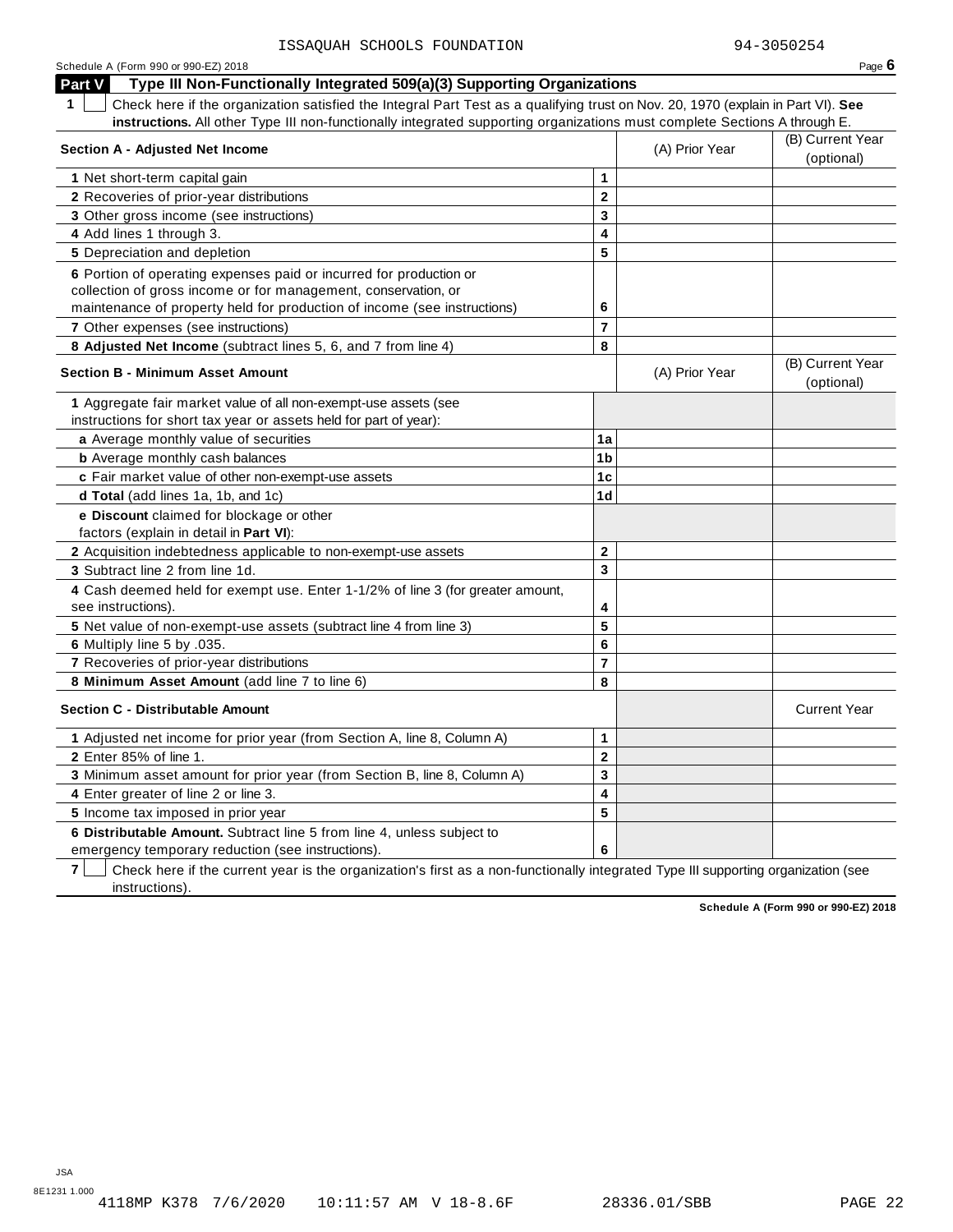| Part V         | Schedule A (Form 990 or 990-EZ) 2018<br>Type III Non-Functionally Integrated 509(a)(3) Supporting Organizations (continued)                                   |                                    |                                               | Page 7                                           |
|----------------|---------------------------------------------------------------------------------------------------------------------------------------------------------------|------------------------------------|-----------------------------------------------|--------------------------------------------------|
|                | <b>Section D - Distributions</b>                                                                                                                              |                                    |                                               | <b>Current Year</b>                              |
|                |                                                                                                                                                               |                                    |                                               |                                                  |
| 1              | Amounts paid to supported organizations to accomplish exempt purposes<br>Amounts paid to perform activity that directly furthers exempt purposes of supported |                                    |                                               |                                                  |
| $\mathbf{2}$   | organizations, in excess of income from activity                                                                                                              |                                    |                                               |                                                  |
|                |                                                                                                                                                               |                                    |                                               |                                                  |
| 3              | Administrative expenses paid to accomplish exempt purposes of supported organizations                                                                         |                                    |                                               |                                                  |
| 4              | Amounts paid to acquire exempt-use assets                                                                                                                     |                                    |                                               |                                                  |
| 5              | Qualified set-aside amounts (prior IRS approval required)<br>Other distributions (describe in Part VI). See instructions.                                     |                                    |                                               |                                                  |
| 6              |                                                                                                                                                               |                                    |                                               |                                                  |
| 7              | Total annual distributions. Add lines 1 through 6.                                                                                                            |                                    |                                               |                                                  |
| 8              | Distributions to attentive supported organizations to which the organization is responsive<br>(provide details in Part VI). See instructions.                 |                                    |                                               |                                                  |
|                | Distributable amount for 2018 from Section C, line 6                                                                                                          |                                    |                                               |                                                  |
| 9              |                                                                                                                                                               |                                    |                                               |                                                  |
| 10             | Line 8 amount divided by line 9 amount                                                                                                                        |                                    |                                               |                                                  |
|                | <b>Section E - Distribution Allocations (see instructions)</b>                                                                                                | (i)<br><b>Excess Distributions</b> | (ii)<br><b>Underdistributions</b><br>Pre-2018 | (iii)<br><b>Distributable</b><br>Amount for 2018 |
| 1              | Distributable amount for 2018 from Section C, line 6                                                                                                          |                                    |                                               |                                                  |
| $\mathbf{2}$   | Underdistributions, if any, for years prior to 2018                                                                                                           |                                    |                                               |                                                  |
|                | (reasonable cause required - explain in Part VI). See                                                                                                         |                                    |                                               |                                                  |
|                | instructions.                                                                                                                                                 |                                    |                                               |                                                  |
| 3              | Excess distributions carryover, if any, to 2018                                                                                                               |                                    |                                               |                                                  |
| а              | From 2013 $\frac{1}{2}$                                                                                                                                       |                                    |                                               |                                                  |
| b              | From 2014 $\frac{2014}{20}$                                                                                                                                   |                                    |                                               |                                                  |
| c              | From 2015 $\frac{1}{2}$                                                                                                                                       |                                    |                                               |                                                  |
| d              | From 2016 $\frac{2016}{200}$                                                                                                                                  |                                    |                                               |                                                  |
| е              | From 2017 <b>Figure 1.1 (19)</b>                                                                                                                              |                                    |                                               |                                                  |
| f              | Total of lines 3a through e                                                                                                                                   |                                    |                                               |                                                  |
| g              | Applied to underdistributions of prior years                                                                                                                  |                                    |                                               |                                                  |
| h              | Applied to 2018 distributable amount                                                                                                                          |                                    |                                               |                                                  |
| j.             | Carryover from 2013 not applied (see instructions)                                                                                                            |                                    |                                               |                                                  |
|                | Remainder. Subtract lines 3g, 3h, and 3i from 3f.                                                                                                             |                                    |                                               |                                                  |
| 4              | Distributions for 2018 from                                                                                                                                   |                                    |                                               |                                                  |
|                | Section D, line 7:<br>\$                                                                                                                                      |                                    |                                               |                                                  |
| a              | Applied to underdistributions of prior years                                                                                                                  |                                    |                                               |                                                  |
| b              | Applied to 2018 distributable amount                                                                                                                          |                                    |                                               |                                                  |
| c              | Remainder. Subtract lines 4a and 4b from 4.                                                                                                                   |                                    |                                               |                                                  |
| 5              | Remaining underdistributions for years prior to 2018, if                                                                                                      |                                    |                                               |                                                  |
|                | any. Subtract lines 3g and 4a from line 2. For result                                                                                                         |                                    |                                               |                                                  |
|                | greater than zero, explain in Part VI. See instructions.                                                                                                      |                                    |                                               |                                                  |
| 6              | Remaining underdistributions for 2018. Subtract lines 3h                                                                                                      |                                    |                                               |                                                  |
|                | and 4b from line 1. For result greater than zero, explain in                                                                                                  |                                    |                                               |                                                  |
|                | Part VI. See instructions.                                                                                                                                    |                                    |                                               |                                                  |
| $\overline{7}$ | Excess distributions carryover to 2019. Add lines 3j                                                                                                          |                                    |                                               |                                                  |
|                | and 4c.                                                                                                                                                       |                                    |                                               |                                                  |
| 8              | Breakdown of line 7:                                                                                                                                          |                                    |                                               |                                                  |
| а              | Excess from 2014                                                                                                                                              |                                    |                                               |                                                  |
| b              | Excess from 2015                                                                                                                                              |                                    |                                               |                                                  |
| c              | Excess from 2016                                                                                                                                              |                                    |                                               |                                                  |
| d              | Excess from 2017                                                                                                                                              |                                    |                                               |                                                  |
| е              | Excess from 2018                                                                                                                                              |                                    |                                               |                                                  |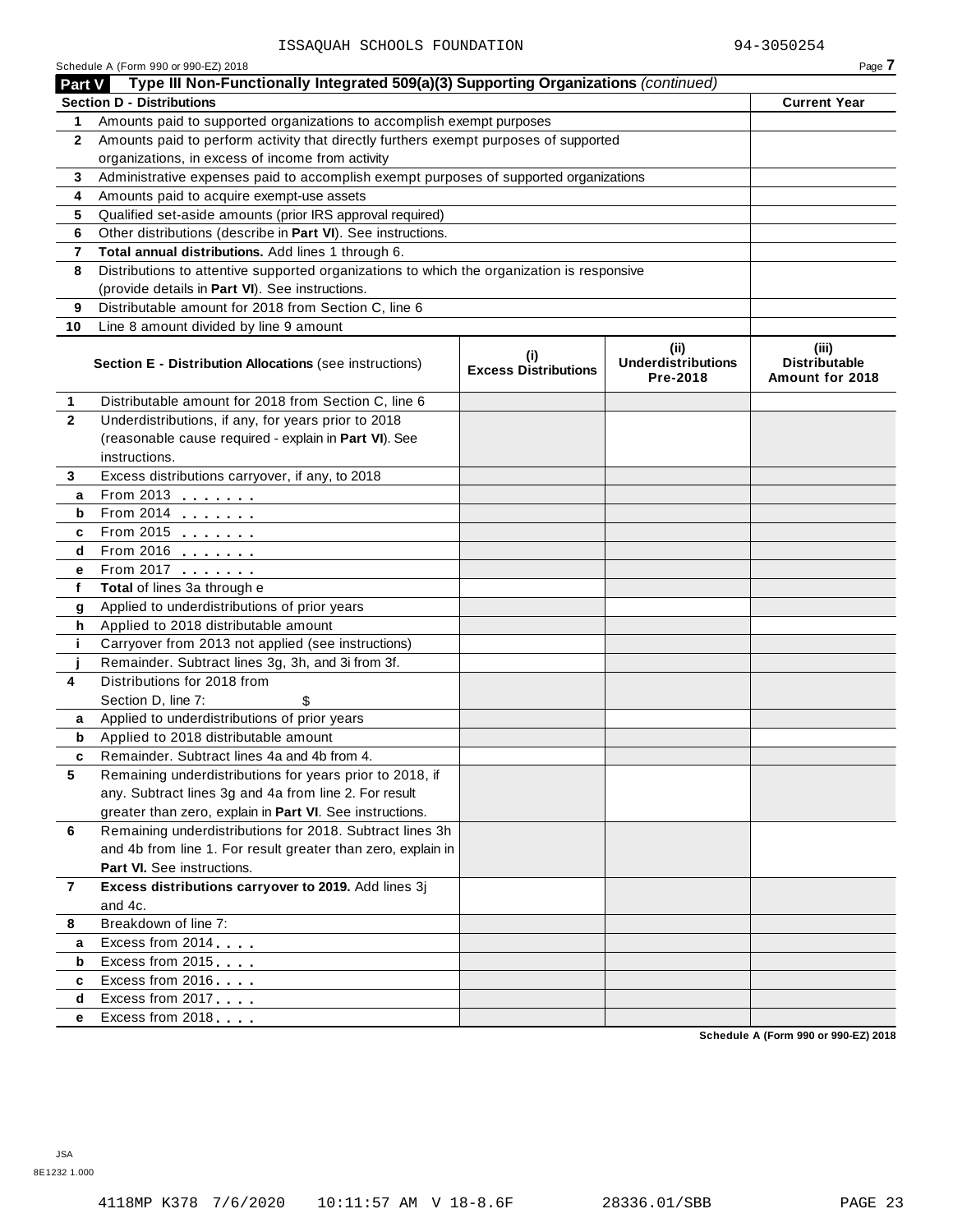**Supplemental Information.** Provide the explanations required by Part II, line 10; Part II, line 17a or 17b; Part **Part VI** III, line 12; Part IV, Section A, lines 1, 2, 3b, 3c, 4b, 4c, 5a, 6, 9a, 9b, 9c, 11a, 11b, and 11c; Part IV, Section B, lines 1 and 2; Part IV, Section C, line 1; Part IV, Section D, lines 2 and 3; Part IV, Section E, lines 1c, 2a, 2b, 3a and 3b; Part V, line 1; Part V, Section B, line 1e; Part V, Section D, lines 5, 6, and 8; and Part V, Section E, lines 2, 5, and 6. Also complete this part for any additional information. (See instructions.)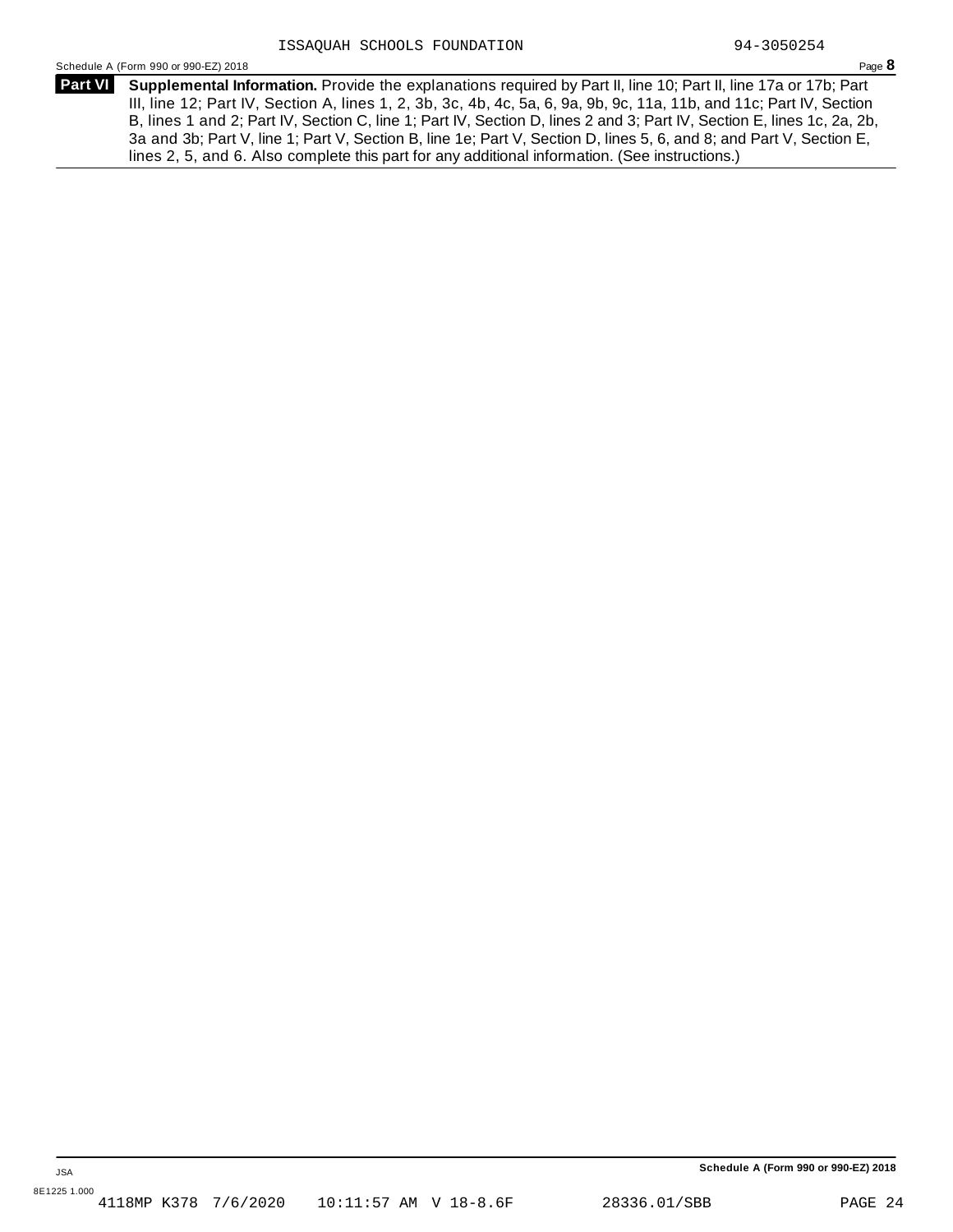**(Form 990, 990-EZ, or 990-PF)** Department of the Treasury<br>Internal Revenue Service

# **Schedule B chedule of Contributors**

(Point issue, sub-Ez,<br>Department of the Treasury internal Revenue Service<br>Department of the Treasury internal Revenue Service internal Revenue Service internal Revenue Service internal<br>Name of the organization internal Re

**2018** 

94-3050254

ISSAQUAH SCHOOLS FOUNDATION

| Organization type (check one): |  |
|--------------------------------|--|
|--------------------------------|--|

| Filers of:         | Section:                                                                    |  |  |  |  |
|--------------------|-----------------------------------------------------------------------------|--|--|--|--|
| Form 990 or 990-EZ | $\mathbf{x}$<br>$501(c)$ (3<br>enter number) organization                   |  |  |  |  |
|                    | $4947(a)(1)$ nonexempt charitable trust not treated as a private foundation |  |  |  |  |
|                    | 527 political organization                                                  |  |  |  |  |
| Form 990-PF        | $501(c)(3)$ exempt private foundation                                       |  |  |  |  |
|                    | 4947(a)(1) nonexempt charitable trust treated as a private foundation       |  |  |  |  |
|                    | 501(c)(3) taxable private foundation                                        |  |  |  |  |

Check if your organization is covered by the **General Rule** or a **Special Rule.**

**Note:** Only a section 501(c)(7), (8), or (10) organization can check boxes for both the General Rule and a Special Rule. See instructions.

### **General Rule**

For an organization filing Form 990, 990-EZ, or 990-PF that received, during the year, contributions totaling \$5,000 or more (in money or property) from any one contributor. Complete Parts I and II. See instructions for determining a contributor's total contributions.

### **Special Rules**

 $\text{X}$  For an organization described in section 501(c)(3) filing Form 990 or 990-EZ that met the 33 1/3% support test of the regulations under sections 509(a)(1) and 170(b)(1)(A)(vi), that checked Schedule A (Form 990 or 990-EZ), Part II, line 13, 16a, or 16b, and that received from any one contributor, during the year, total contributions of the greater of **(1)** \$5,000; or **(2)** 2% of the amount on (i) Form 990, Part VIII, line 1h; or (ii) Form 990-EZ, line 1. Complete Parts I and II.

For an organization described in section 501(c)(7), (8), or (10) filing Form 990 or 990-EZ that received from any one contributor, during the year, total contributions of more than \$1,000 *exclusively* for religious, charitable, scientific, literary, or educational purposes, or for the prevention of cruelty to children or animals. Complete Parts I (entering "N/A" in column (b) instead of the contributor name and address), II, and III.

For an organization described in section 501(c)(7), (8), or (10) filing Form 990 or 990-EZ that received from any one contributor, during the year, contributions *exclusively* for religious, charitable, etc., purposes, but no such contributions totaled more than \$1,000. If this box is checked, enter here the total contributions that were received during the year for an *exclusively* religious, charitable, etc., purpose. Don't complete any of the parts unless the **General Rule** applies to this organization because it received *nonexclusively* religious, charitable, etc., contributions totaling \$5,000 or more during the year  $\ldots \ldots \ldots \ldots \ldots \ldots \ldots \ldots \ldots \vdots$ 

**Caution:** An organization that isn't covered by the General Rule and/or the Special Rules doesn't file Schedule B (Form 990, 990-EZ, or 990-PF), but it **must** answer "No" on Part IV, line 2, of its Form 990; or check the box on line H of its Form 990-EZ or on its Form 990-PF, Part I, line 2, to certify that it doesn't meet the filing requirements of Schedule B (Form 990, 990-EZ, or 990-PF).

For Paperwork Reduction Act Notice, see the instructions for Form 990, 990-EZ, or 990-PF. Schedule B (Form 990, 990-EZ, or 990-PF) (2018)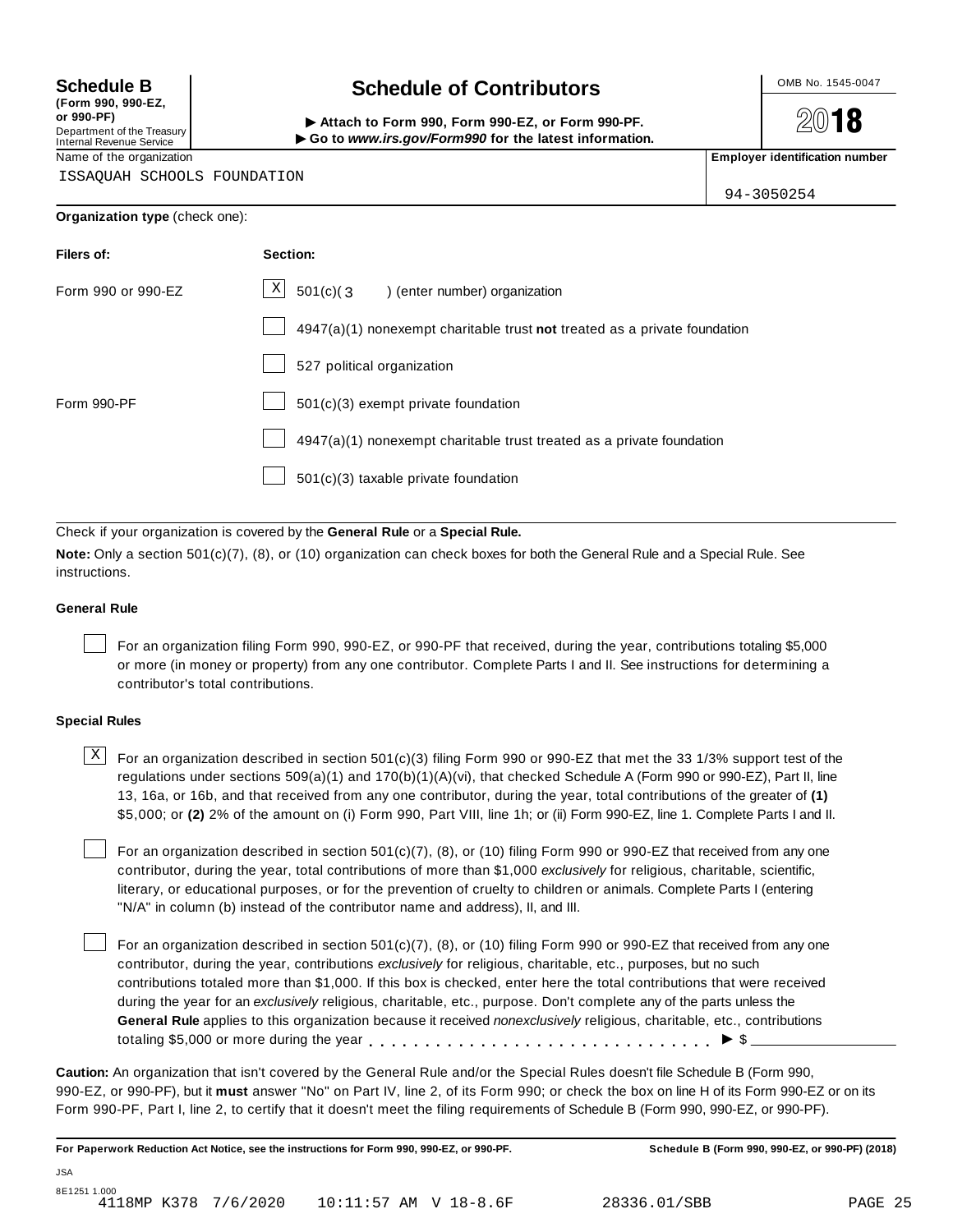| Schedule B (Form 990, 990-EZ, or 990-PF) (2018) |                     |                        | $Page$ .                            |
|-------------------------------------------------|---------------------|------------------------|-------------------------------------|
| Name of organization                            | SCHOOLS<br>⊥SSAOUAH | ATION<br>'( )I JNI )A' | r identification number<br>Emplover |

| Part I     | Contributors (see instructions). Use duplicate copies of Part I if additional space is needed. |                                   |                                                                                       |
|------------|------------------------------------------------------------------------------------------------|-----------------------------------|---------------------------------------------------------------------------------------|
| (a)<br>No. | (b)<br>Name, address, and ZIP + 4                                                              | (c)<br><b>Total contributions</b> | (d)<br>Type of contribution                                                           |
| 1          |                                                                                                | 122,763.<br>\$                    | Χ<br>Person<br>Payroll<br>Noncash<br>(Complete Part II for<br>noncash contributions.) |
| (a)<br>No. | (b)<br>Name, address, and ZIP + 4                                                              | (c)<br><b>Total contributions</b> | (d)<br>Type of contribution                                                           |
|            |                                                                                                | \$                                | Person<br>Payroll<br>Noncash<br>(Complete Part II for<br>noncash contributions.)      |
| (a)<br>No. | (b)<br>Name, address, and ZIP + 4                                                              | (c)<br><b>Total contributions</b> | (d)<br>Type of contribution                                                           |
|            |                                                                                                | \$                                | Person<br>Payroll<br>Noncash<br>(Complete Part II for<br>noncash contributions.)      |
| (a)<br>No. | (b)<br>Name, address, and ZIP + 4                                                              | (c)<br><b>Total contributions</b> | (d)<br>Type of contribution                                                           |
|            |                                                                                                | \$                                | Person<br>Payroll<br>Noncash<br>(Complete Part II for<br>noncash contributions.)      |
| (a)<br>No. | (b)<br>Name, address, and ZIP + 4                                                              | (c)<br><b>Total contributions</b> | (d)<br>Type of contribution                                                           |
|            |                                                                                                | \$                                | Person<br>Payroll<br>Noncash<br>(Complete Part II for<br>noncash contributions.)      |
| (a)<br>No. | (b)<br>Name, address, and ZIP + 4                                                              | (c)<br><b>Total contributions</b> | (d)<br>Type of contribution                                                           |
|            |                                                                                                | \$                                | Person<br>Payroll<br>Noncash<br>(Complete Part II for<br>noncash contributions.)      |

**Schedule B (Form 990, 990-EZ, or 990-PF) (2018)** JSA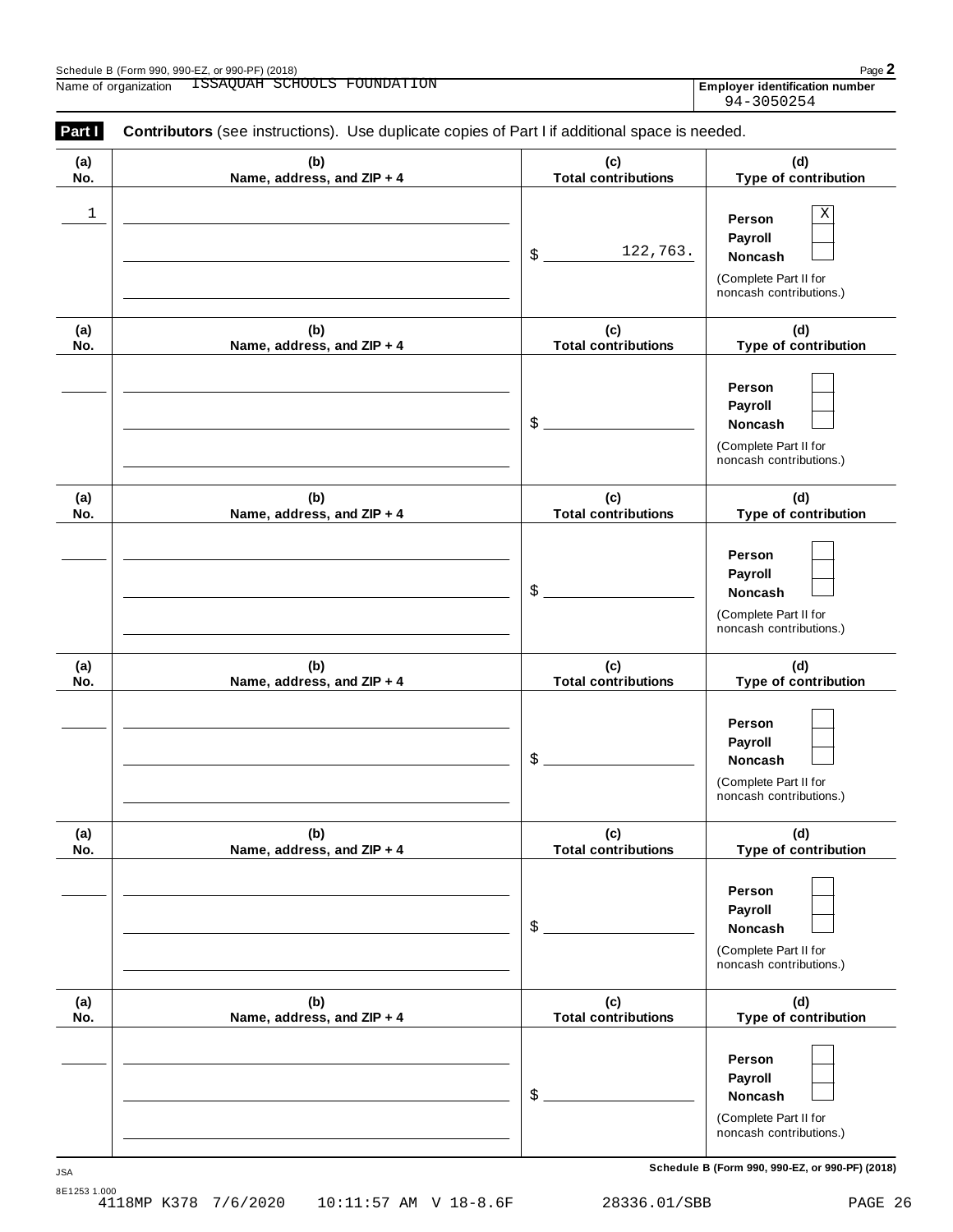| or 990-PF) (2018)<br>Schedule B<br>990-EZ<br>(Form 990.<br>. От<br>ັບ ພ | $P$ aq $\epsilon$ |
|-------------------------------------------------------------------------|-------------------|
|                                                                         |                   |

Name of organization **ISSAQUAH SCHOOLS FOUNDATION Employer identification number** 

94-3050254

| Part II                   | Noncash Property (see instructions). Use duplicate copies of Part II if additional space is needed. |                                                 |                      |
|---------------------------|-----------------------------------------------------------------------------------------------------|-------------------------------------------------|----------------------|
| (a) No.<br>from<br>Part I | (b)<br>Description of noncash property given                                                        | (c)<br>FMV (or estimate)<br>(See instructions.) | (d)<br>Date received |
|                           |                                                                                                     | $\frac{1}{2}$                                   |                      |
| (a) No.<br>from<br>Part I | (b)<br>Description of noncash property given                                                        | (c)<br>FMV (or estimate)<br>(See instructions.) | (d)<br>Date received |
|                           |                                                                                                     | $\frac{1}{2}$                                   |                      |
| (a) No.<br>from<br>Part I | (b)<br>Description of noncash property given                                                        | (c)<br>FMV (or estimate)<br>(See instructions.) | (d)<br>Date received |
|                           |                                                                                                     | $$-$                                            |                      |
| (a) No.<br>from<br>Part I | (b)<br>Description of noncash property given                                                        | (c)<br>FMV (or estimate)<br>(See instructions.) | (d)<br>Date received |
|                           |                                                                                                     | \$                                              |                      |
| (a) No.<br>from<br>Part I | (b)<br>Description of noncash property given                                                        | (c)<br>FMV (or estimate)<br>(See instructions.) | (d)<br>Date received |
|                           |                                                                                                     | \$                                              |                      |
| (a) No.<br>from<br>Part I | (b)<br>Description of noncash property given                                                        | (c)<br>FMV (or estimate)<br>(See instructions.) | (d)<br>Date received |
|                           |                                                                                                     |                                                 |                      |
|                           |                                                                                                     | \$                                              |                      |

**Schedule B (Form 990, 990-EZ, or 990-PF) (2018)** JSA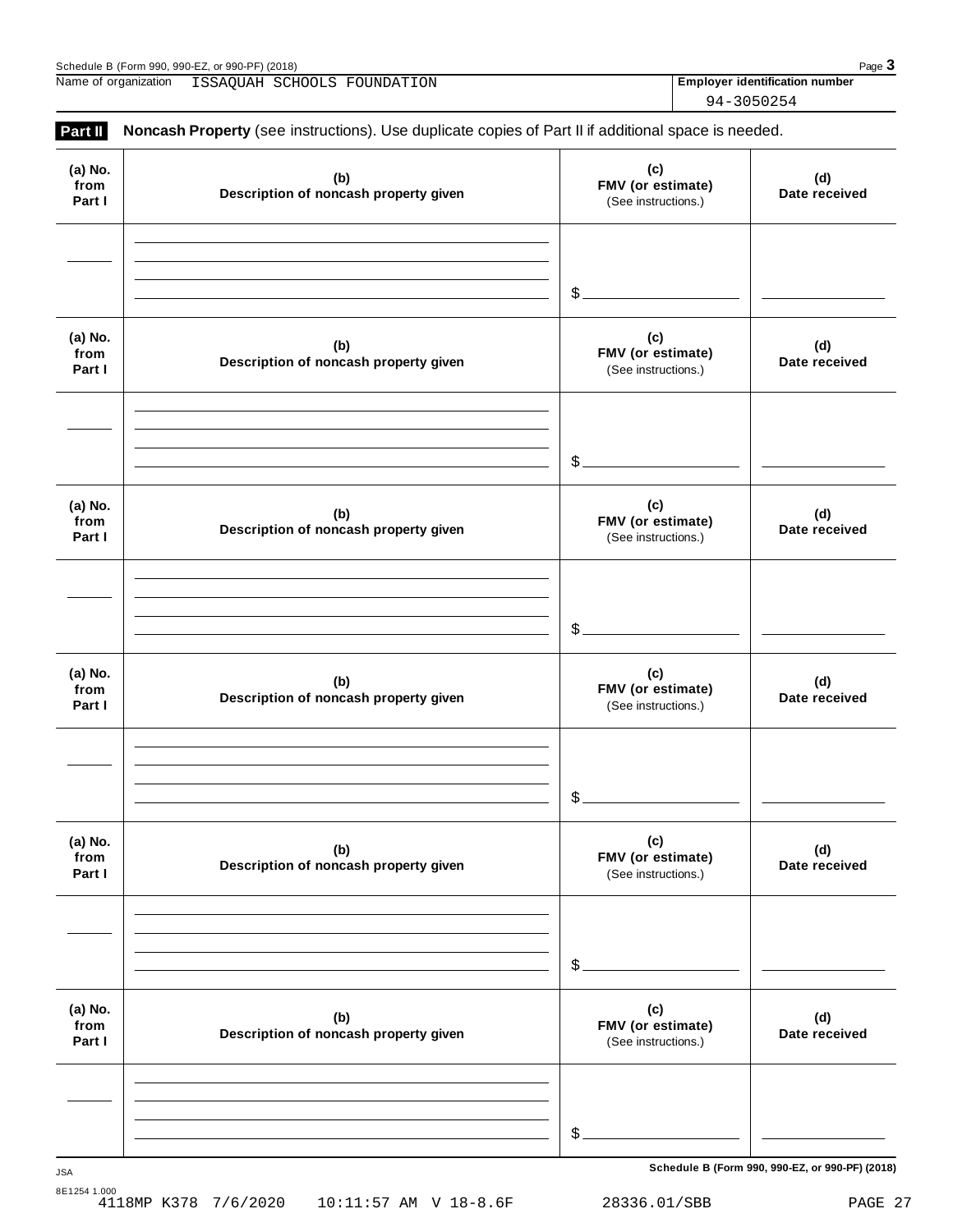|                             | Schedule B (Form 990, 990-EZ, or 990-PF) (2018)                                                                                                                                        |                      |  | Page 4                                                                                                                                                                                                                                        |  |  |
|-----------------------------|----------------------------------------------------------------------------------------------------------------------------------------------------------------------------------------|----------------------|--|-----------------------------------------------------------------------------------------------------------------------------------------------------------------------------------------------------------------------------------------------|--|--|
|                             | Name of organization ISSAQUAH SCHOOLS FOUNDATION                                                                                                                                       |                      |  | Employer identification number                                                                                                                                                                                                                |  |  |
| Part III                    | Exclusively religious, charitable, etc., contributions to organizations described in section 501(c)(7), (8), or                                                                        |                      |  | 94-3050254                                                                                                                                                                                                                                    |  |  |
|                             | contributions of \$1,000 or less for the year. (Enter this information once. See instructions.) $\triangleright$ \$<br>Use duplicate copies of Part III if additional space is needed. |                      |  | (10) that total more than \$1,000 for the year from any one contributor. Complete columns (a) through (e) and<br>the following line entry. For organizations completing Part III, enter the total of exclusively religious, charitable, etc., |  |  |
| (a) No.<br>`from            | (b) Purpose of gift                                                                                                                                                                    | (c) Use of gift      |  | (d) Description of how gift is held                                                                                                                                                                                                           |  |  |
| Part I                      |                                                                                                                                                                                        |                      |  |                                                                                                                                                                                                                                               |  |  |
|                             |                                                                                                                                                                                        | (e) Transfer of gift |  |                                                                                                                                                                                                                                               |  |  |
|                             | Transferee's name, address, and ZIP + 4                                                                                                                                                |                      |  | Relationship of transferor to transferee                                                                                                                                                                                                      |  |  |
|                             |                                                                                                                                                                                        |                      |  |                                                                                                                                                                                                                                               |  |  |
| $(a)$ No.<br>from<br>Part I | (b) Purpose of gift                                                                                                                                                                    | (c) Use of gift      |  | (d) Description of how gift is held                                                                                                                                                                                                           |  |  |
|                             |                                                                                                                                                                                        |                      |  |                                                                                                                                                                                                                                               |  |  |
|                             | (e) Transfer of gift                                                                                                                                                                   |                      |  |                                                                                                                                                                                                                                               |  |  |
|                             | Transferee's name, address, and ZIP + 4                                                                                                                                                |                      |  | Relationship of transferor to transferee                                                                                                                                                                                                      |  |  |
|                             |                                                                                                                                                                                        |                      |  |                                                                                                                                                                                                                                               |  |  |
| (a) No.<br>from<br>Part I   | (b) Purpose of gift                                                                                                                                                                    | (c) Use of gift      |  | (d) Description of how gift is held                                                                                                                                                                                                           |  |  |
|                             |                                                                                                                                                                                        |                      |  |                                                                                                                                                                                                                                               |  |  |
|                             |                                                                                                                                                                                        | (e) Transfer of gift |  |                                                                                                                                                                                                                                               |  |  |
|                             | Transferee's name, address, and ZIP + 4                                                                                                                                                |                      |  | Relationship of transferor to transferee                                                                                                                                                                                                      |  |  |
|                             |                                                                                                                                                                                        |                      |  |                                                                                                                                                                                                                                               |  |  |
| $(a)$ No.<br>from<br>Part I | (b) Purpose of gift                                                                                                                                                                    | (c) Use of gift      |  | (d) Description of how gift is held                                                                                                                                                                                                           |  |  |
|                             |                                                                                                                                                                                        |                      |  |                                                                                                                                                                                                                                               |  |  |
|                             | (e) Transfer of gift                                                                                                                                                                   |                      |  |                                                                                                                                                                                                                                               |  |  |
|                             | Transferee's name, address, and ZIP + 4                                                                                                                                                |                      |  | Relationship of transferor to transferee                                                                                                                                                                                                      |  |  |
|                             |                                                                                                                                                                                        |                      |  |                                                                                                                                                                                                                                               |  |  |
|                             |                                                                                                                                                                                        |                      |  | Schedule B (Form 990, 990-EZ, or 990-PF) (2018)                                                                                                                                                                                               |  |  |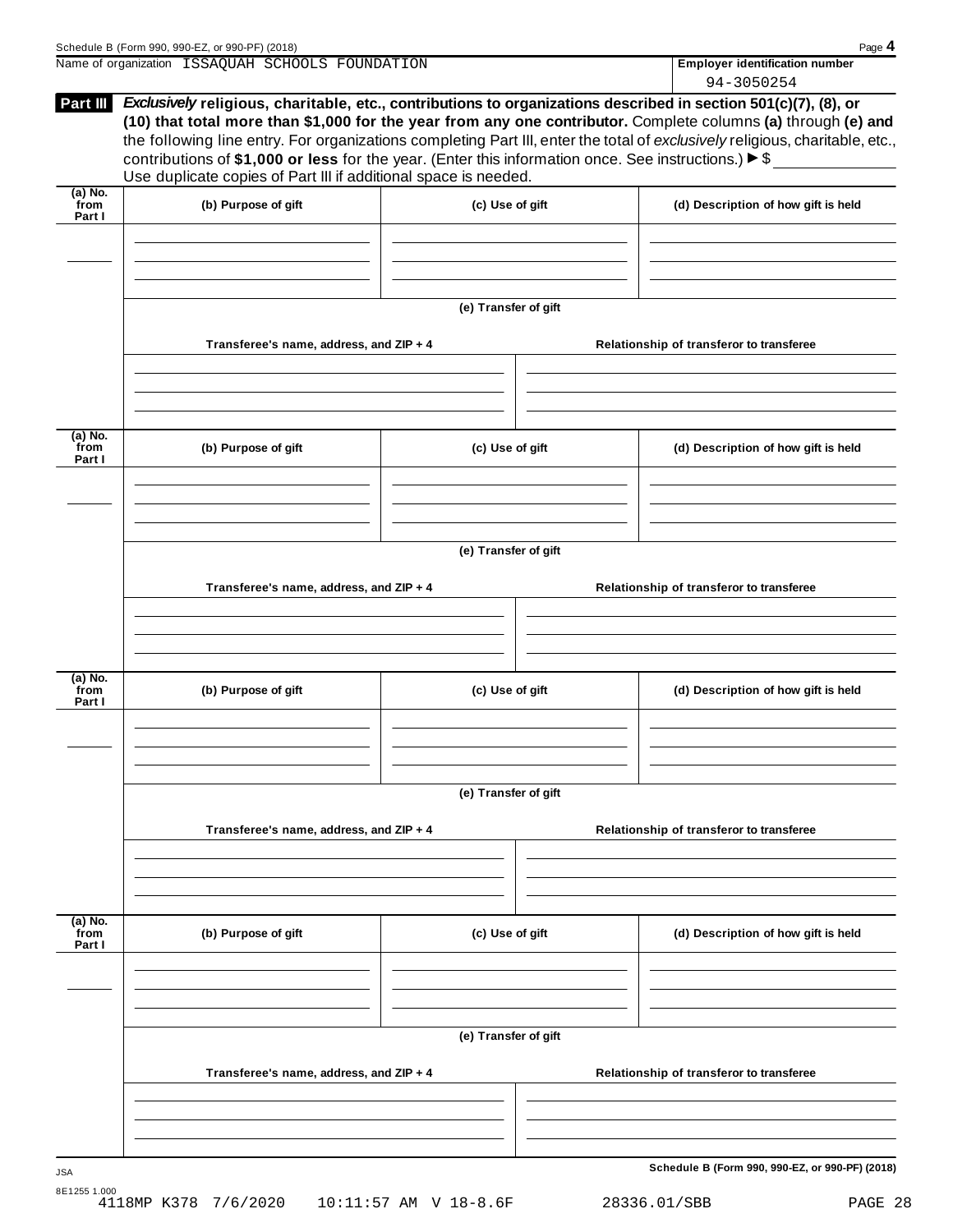|            | <b>SCHEDULE D</b> |
|------------|-------------------|
| (Form 990) |                   |

# SCHEDULE D<br>
Supplemental Financial Statements<br>
Form 990) Part IV, line 6, 7, 8, 9, 10, 11a, 11b, 11c, 11d, 11e, 11f, 12a, or 12b.

|         |                                                               |                                                                                                                                                                                                                                                                                                                                        | Part IV, line 6, 7, 8, 9, 10, 11a, 11b, 11c, 11d, 11e, 11f, 12a, or 12b.                      |    |                                                    |                                            |           |
|---------|---------------------------------------------------------------|----------------------------------------------------------------------------------------------------------------------------------------------------------------------------------------------------------------------------------------------------------------------------------------------------------------------------------------|-----------------------------------------------------------------------------------------------|----|----------------------------------------------------|--------------------------------------------|-----------|
|         | Department of the Treasury<br><b>Internal Revenue Service</b> |                                                                                                                                                                                                                                                                                                                                        | Attach to Form 990.<br>Go to www.irs.gov/Form990 for instructions and the latest information. |    |                                                    | <b>Open to Public</b><br><b>Inspection</b> |           |
|         | Name of the organization                                      |                                                                                                                                                                                                                                                                                                                                        |                                                                                               |    | <b>Employer identification number</b>              |                                            |           |
|         |                                                               | ISSAQUAH SCHOOLS FOUNDATION                                                                                                                                                                                                                                                                                                            |                                                                                               |    | 94-3050254                                         |                                            |           |
| Part I  |                                                               | Organizations Maintaining Donor Advised Funds or Other Similar Funds or Accounts.                                                                                                                                                                                                                                                      |                                                                                               |    |                                                    |                                            |           |
|         |                                                               | Complete if the organization answered "Yes" on Form 990, Part IV, line 6.                                                                                                                                                                                                                                                              |                                                                                               |    |                                                    |                                            |           |
|         |                                                               |                                                                                                                                                                                                                                                                                                                                        | (a) Donor advised funds                                                                       |    | (b) Funds and other accounts                       |                                            |           |
| 1       |                                                               | Total number at end of year manufacturers.                                                                                                                                                                                                                                                                                             |                                                                                               |    |                                                    |                                            |           |
| 2       |                                                               | Aggregate value of contributions to (during year)                                                                                                                                                                                                                                                                                      |                                                                                               |    |                                                    |                                            |           |
| 3       |                                                               | Aggregate value of grants from (during year)                                                                                                                                                                                                                                                                                           |                                                                                               |    |                                                    |                                            |           |
| 4       |                                                               | Aggregate value at end of year                                                                                                                                                                                                                                                                                                         |                                                                                               |    |                                                    |                                            |           |
| 5       |                                                               | Did the organization inform all donors and donor advisors in writing that the assets held in donor advised                                                                                                                                                                                                                             |                                                                                               |    |                                                    |                                            |           |
|         |                                                               | funds are the organization's property, subject to the organization's exclusive legal control?                                                                                                                                                                                                                                          |                                                                                               |    |                                                    | Yes                                        | No        |
| 6       |                                                               | Did the organization inform all grantees, donors, and donor advisors in writing that grant funds can be used                                                                                                                                                                                                                           |                                                                                               |    |                                                    |                                            |           |
|         |                                                               | only for charitable purposes and not for the benefit of the donor or donor advisor, or for any other purpose                                                                                                                                                                                                                           |                                                                                               |    |                                                    |                                            |           |
|         |                                                               |                                                                                                                                                                                                                                                                                                                                        |                                                                                               |    |                                                    | Yes                                        | No        |
| Part II |                                                               | <b>Conservation Easements.</b>                                                                                                                                                                                                                                                                                                         |                                                                                               |    |                                                    |                                            |           |
|         |                                                               | Complete if the organization answered "Yes" on Form 990, Part IV, line 7.                                                                                                                                                                                                                                                              |                                                                                               |    |                                                    |                                            |           |
| 1       |                                                               | Purpose(s) of conservation easements held by the organization (check all that apply).                                                                                                                                                                                                                                                  |                                                                                               |    |                                                    |                                            |           |
|         |                                                               | Preservation of land for public use (e.g., recreation or education)<br>Protection of natural habitat                                                                                                                                                                                                                                   |                                                                                               |    | Preservation of a historically important land area |                                            |           |
|         |                                                               |                                                                                                                                                                                                                                                                                                                                        |                                                                                               |    | Preservation of a certified historic structure     |                                            |           |
| 2       |                                                               | Preservation of open space<br>Complete lines 2a through 2d if the organization held a qualified conservation contribution in the form of a conservation                                                                                                                                                                                |                                                                                               |    |                                                    |                                            |           |
|         |                                                               | easement on the last day of the tax year.                                                                                                                                                                                                                                                                                              |                                                                                               |    |                                                    | Held at the End of the Tax Year            |           |
|         |                                                               |                                                                                                                                                                                                                                                                                                                                        |                                                                                               | 2a |                                                    |                                            |           |
| a<br>b  |                                                               | Total acreage restricted by conservation easements                                                                                                                                                                                                                                                                                     |                                                                                               | 2b |                                                    |                                            |           |
| c       |                                                               | Number of conservation easements on a certified historic structure included in (a)                                                                                                                                                                                                                                                     |                                                                                               | 2c |                                                    |                                            |           |
| d       |                                                               | Number of conservation easements included in (c) acquired after 7/25/06, and not on a                                                                                                                                                                                                                                                  |                                                                                               |    |                                                    |                                            |           |
|         |                                                               |                                                                                                                                                                                                                                                                                                                                        |                                                                                               | 2d |                                                    |                                            |           |
| 3       |                                                               | Number of conservation easements modified, transferred, released, extinguished, or terminated by the organization during the                                                                                                                                                                                                           |                                                                                               |    |                                                    |                                            |           |
|         | tax year $\blacktriangleright$                                |                                                                                                                                                                                                                                                                                                                                        |                                                                                               |    |                                                    |                                            |           |
| 4       |                                                               | Number of states where property subject to conservation easement is located ▶ _________                                                                                                                                                                                                                                                |                                                                                               |    |                                                    |                                            |           |
| 5       |                                                               | Does the organization have a written policy regarding the periodic monitoring, inspection, handling of                                                                                                                                                                                                                                 |                                                                                               |    |                                                    |                                            |           |
|         |                                                               | violations, and enforcement of the conservation easements it holds?                                                                                                                                                                                                                                                                    |                                                                                               |    |                                                    | Yes                                        | <b>No</b> |
| 6       |                                                               | Staff and volunteer hours devoted to monitoring, inspecting, handling of violations, and enforcing conservation easements during the year                                                                                                                                                                                              |                                                                                               |    |                                                    |                                            |           |
|         |                                                               |                                                                                                                                                                                                                                                                                                                                        |                                                                                               |    |                                                    |                                            |           |
| 7       |                                                               | Amount of expenses incurred in monitoring, inspecting, handling of violations, and enforcing conservation easements during the year                                                                                                                                                                                                    |                                                                                               |    |                                                    |                                            |           |
|         |                                                               |                                                                                                                                                                                                                                                                                                                                        |                                                                                               |    |                                                    |                                            |           |
| 8       |                                                               | Does each conservation easement reported on line 2(d) above satisfy the requirements of section 170(h)(4)(B)(i)                                                                                                                                                                                                                        |                                                                                               |    |                                                    |                                            |           |
|         |                                                               |                                                                                                                                                                                                                                                                                                                                        |                                                                                               |    |                                                    | Yes                                        | <b>No</b> |
| 9       |                                                               | In Part XIII, describe how the organization reports conservation easements in its revenue and expense statement, and                                                                                                                                                                                                                   |                                                                                               |    |                                                    |                                            |           |
|         |                                                               | balance sheet, and include, if applicable, the text of the footnote to the organization's financial statements that describes the<br>organization's accounting for conservation easements.                                                                                                                                             |                                                                                               |    |                                                    |                                            |           |
|         |                                                               | Part III Organizations Maintaining Collections of Art, Historical Treasures, or Other Similar Assets.                                                                                                                                                                                                                                  |                                                                                               |    |                                                    |                                            |           |
|         |                                                               | Complete if the organization answered "Yes" on Form 990, Part IV, line 8.                                                                                                                                                                                                                                                              |                                                                                               |    |                                                    |                                            |           |
| 1a      |                                                               |                                                                                                                                                                                                                                                                                                                                        |                                                                                               |    |                                                    |                                            |           |
|         |                                                               | If the organization elected, as permitted under SFAS 116 (ASC 958), not to report in its revenue statement and balance sheet works of art, historical treasures, or other similar assets held for public exhibition, education                                                                                                         |                                                                                               |    |                                                    |                                            |           |
| b       |                                                               | If the organization elected, as permitted under SFAS 116 (ASC 958), to report in its revenue statement and balance sheet<br>works of art, historical treasures, or other similar assets held for public exhibition, education, or research in furtherance of<br>public service, provide the following amounts relating to these items: |                                                                                               |    |                                                    |                                            |           |
|         |                                                               |                                                                                                                                                                                                                                                                                                                                        |                                                                                               |    |                                                    |                                            |           |
|         |                                                               |                                                                                                                                                                                                                                                                                                                                        |                                                                                               |    |                                                    |                                            |           |
| 2       |                                                               | If the organization received or held works of art, historical treasures, or other similar assets for financial gain, provide the                                                                                                                                                                                                       |                                                                                               |    |                                                    |                                            |           |
|         |                                                               | following amounts required to be reported under SFAS 116 (ASC 958) relating to these items:                                                                                                                                                                                                                                            |                                                                                               |    |                                                    |                                            |           |
| а       |                                                               |                                                                                                                                                                                                                                                                                                                                        |                                                                                               |    |                                                    |                                            |           |
| b       |                                                               |                                                                                                                                                                                                                                                                                                                                        |                                                                                               |    | $\blacktriangleright$ s                            |                                            |           |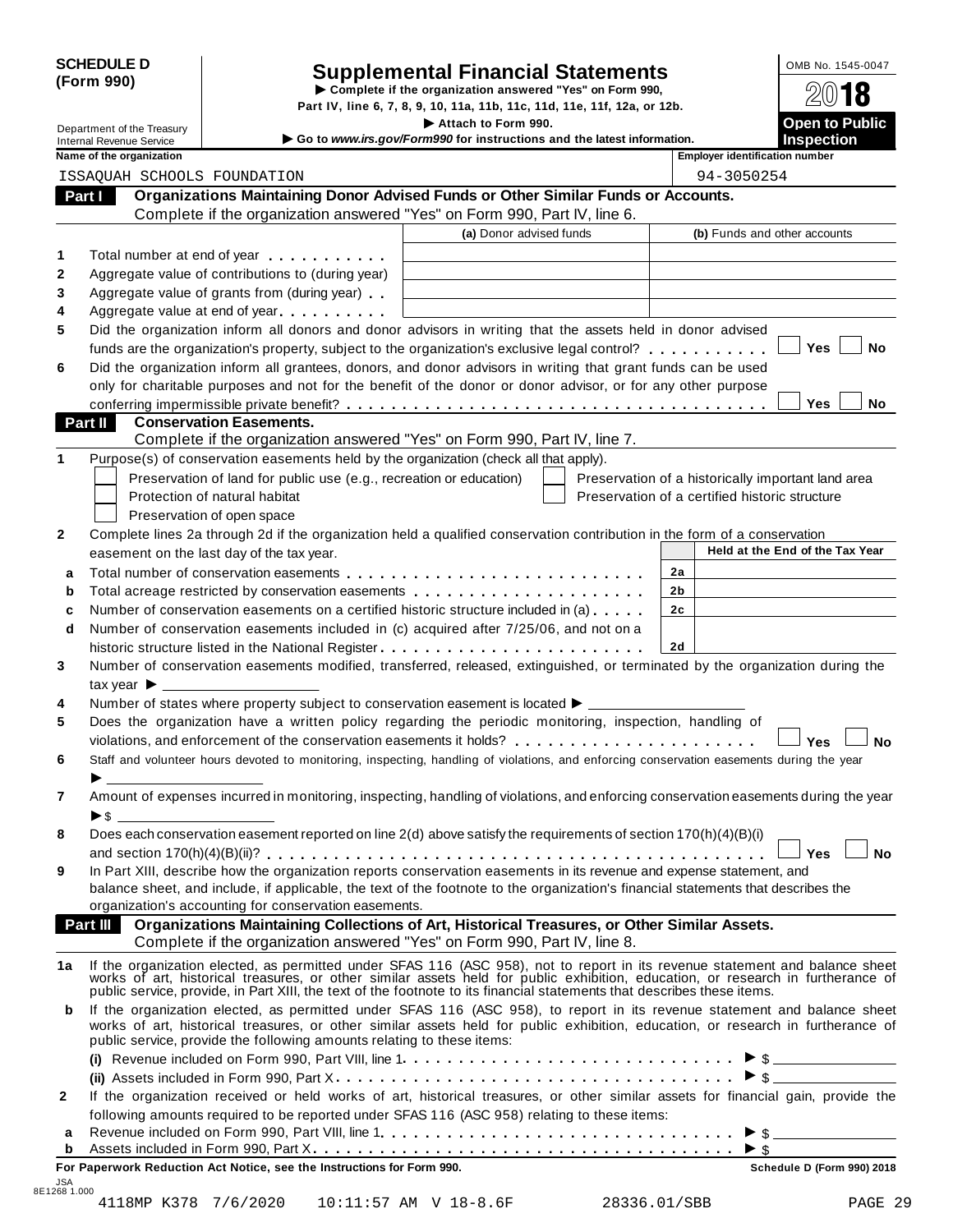ISSAQUAH SCHOOLS FOUNDATION 94-3050254

|  |  | 94-3050254 |  |
|--|--|------------|--|
|  |  |            |  |

|      | Schedule D (Form 990) 2018                                                                                                                                             | UAII DCIIOOLD FOONDAI                   |                |            |                                    |          |                                 | Page 2                     |  |
|------|------------------------------------------------------------------------------------------------------------------------------------------------------------------------|-----------------------------------------|----------------|------------|------------------------------------|----------|---------------------------------|----------------------------|--|
|      | Part III Organizations Maintaining Collections of Art, Historical Treasures, or Other Similar Assets (continued)                                                       |                                         |                |            |                                    |          |                                 |                            |  |
| 3    | Using the organization's acquisition, accession, and other records, check any of the following that are a significant use of its                                       |                                         |                |            |                                    |          |                                 |                            |  |
|      | collection items (check all that apply):                                                                                                                               |                                         |                |            |                                    |          |                                 |                            |  |
| a    | Public exhibition                                                                                                                                                      |                                         | d              |            | Loan or exchange programs          |          |                                 |                            |  |
| b    | Scholarly research                                                                                                                                                     |                                         | e              | Other      |                                    |          |                                 |                            |  |
| c    | Preservation for future generations                                                                                                                                    |                                         |                |            |                                    |          |                                 |                            |  |
| 4    | Provide a description of the organization's collections and explain how they further the organization's exempt purpose in Part                                         |                                         |                |            |                                    |          |                                 |                            |  |
|      | XIII.                                                                                                                                                                  |                                         |                |            |                                    |          |                                 |                            |  |
| 5    | During the year, did the organization solicit or receive donations of art, historical treasures, or other similar                                                      |                                         |                |            |                                    |          |                                 |                            |  |
|      | assets to be sold to raise funds rather than to be maintained as part of the organization's collection?<br>No<br>Yes                                                   |                                         |                |            |                                    |          |                                 |                            |  |
|      | <b>Part IV</b><br><b>Escrow and Custodial Arrangements.</b><br>Complete if the organization answered "Yes" on Form 990, Part IV, line 9, or reported an amount on Form |                                         |                |            |                                    |          |                                 |                            |  |
|      | 990, Part X, line 21.                                                                                                                                                  |                                         |                |            |                                    |          |                                 |                            |  |
|      | 1a Is the organization an agent, trustee, custodian or other intermediary for contributions or other assets not                                                        |                                         |                |            |                                    |          |                                 |                            |  |
|      |                                                                                                                                                                        |                                         |                |            |                                    |          |                                 | Yes<br>No                  |  |
|      | b If "Yes," explain the arrangement in Part XIII and complete the following table:                                                                                     |                                         |                |            |                                    |          |                                 |                            |  |
|      |                                                                                                                                                                        |                                         |                |            |                                    |          | Amount                          |                            |  |
| c    |                                                                                                                                                                        |                                         |                |            | 1c                                 |          |                                 |                            |  |
|      |                                                                                                                                                                        |                                         |                |            | 1 <sub>d</sub>                     |          |                                 |                            |  |
| е    |                                                                                                                                                                        |                                         |                |            | 1е                                 |          |                                 |                            |  |
|      |                                                                                                                                                                        |                                         |                |            | 1f                                 |          |                                 |                            |  |
| 2a l | Did the organization include an amount on Form 990, Part X, line 21, for escrow or custodial account liability?                                                        |                                         |                |            |                                    |          |                                 | <b>Yes</b><br><b>No</b>    |  |
|      | b If "Yes," explain the arrangement in Part XIII. Check here if the explanation has been provided on Part XIII                                                         |                                         |                |            |                                    |          |                                 |                            |  |
|      | Part V<br><b>Endowment Funds.</b>                                                                                                                                      |                                         |                |            |                                    |          |                                 |                            |  |
|      | Complete if the organization answered "Yes" on Form 990, Part IV, line 10.                                                                                             |                                         |                |            |                                    |          |                                 |                            |  |
|      |                                                                                                                                                                        | (a) Current year                        | (b) Prior year |            | (c) Two years back                 |          | (d) Three years back            | (e) Four years back        |  |
| 1a   | Beginning of year balance                                                                                                                                              | 1,145,826.                              |                | 874,198.   |                                    | 727,041. | 496,645.                        | 425,847.                   |  |
|      | Contributions                                                                                                                                                          | 31,803.                                 |                | 150,000.   |                                    | 49,650.  | 175,000.                        | 75,000.                    |  |
| c    | Net investment earnings, gains,                                                                                                                                        |                                         |                |            |                                    |          |                                 |                            |  |
|      | and losses                                                                                                                                                             | $-20,572.$                              |                | 121,628.   |                                    | 97,507.  | 55,396.                         | $-4, 202.$                 |  |
|      | d Grants or scholarships <b>compared</b>                                                                                                                               |                                         |                |            |                                    |          |                                 |                            |  |
| е    | Other expenditures for facilities                                                                                                                                      |                                         |                |            |                                    |          |                                 |                            |  |
|      | and programs expansion and programs                                                                                                                                    |                                         |                |            |                                    |          |                                 |                            |  |
|      | Administrative expenses                                                                                                                                                |                                         |                |            |                                    |          |                                 |                            |  |
| q    | End of year balance                                                                                                                                                    | 1,157,057.                              |                | 1,145,826. |                                    | 874,198. | 727,041.                        | 496,645.                   |  |
|      | Provide the estimated percentage of the current year end balance (line 1g, column (a)) held as:                                                                        |                                         |                |            |                                    |          |                                 |                            |  |
| a    | Board designated or quasi-endowment > 100.0000 %                                                                                                                       |                                         |                |            |                                    |          |                                 |                            |  |
| b    | Permanent endowment ▶                                                                                                                                                  |                                         |                |            |                                    |          |                                 |                            |  |
| c    | Temporarily restricted endowment ▶                                                                                                                                     | %                                       |                |            |                                    |          |                                 |                            |  |
|      | The percentages on lines 2a, 2b, and 2c should equal 100%.                                                                                                             |                                         |                |            |                                    |          |                                 |                            |  |
|      | 3a Are there endowment funds not in the possession of the organization that are held and administered for the<br>organization by:                                      |                                         |                |            |                                    |          |                                 | <b>Yes</b><br>No           |  |
|      |                                                                                                                                                                        |                                         |                |            |                                    |          |                                 | Χ<br>3a(i)                 |  |
|      |                                                                                                                                                                        |                                         |                |            |                                    |          |                                 | Χ<br>3a(ii)                |  |
|      | <b>b</b> If "Yes" on line 3a(ii), are the related organizations listed as required on Schedule R?                                                                      |                                         |                |            |                                    |          |                                 | 3 <sub>b</sub>             |  |
| 4    | Describe in Part XIII the intended uses of the organization's endowment funds.                                                                                         |                                         |                |            |                                    |          |                                 |                            |  |
|      | Land, Buildings, and Equipment.<br><b>Part VI</b>                                                                                                                      |                                         |                |            |                                    |          |                                 |                            |  |
|      | Complete if the organization answered "Yes" on Form 990, Part IV, line 11a. See Form 990, Part X, line 10.                                                             |                                         |                |            |                                    |          |                                 |                            |  |
|      | Description of property                                                                                                                                                | (a) Cost or other basis<br>(investment) |                |            | (b) Cost or other basis<br>(other) |          | (c) Accumulated<br>depreciation | (d) Book value             |  |
| 1a   | Land                                                                                                                                                                   |                                         |                |            |                                    |          |                                 |                            |  |
| b    |                                                                                                                                                                        |                                         |                |            |                                    |          |                                 |                            |  |
| c    | Leasehold improvements <b>Leasehold</b> improvements                                                                                                                   |                                         |                |            |                                    |          |                                 |                            |  |
| d    | Equipment                                                                                                                                                              |                                         |                |            | 15, 475.                           |          | 12,875                          | 2,600.                     |  |
| е    |                                                                                                                                                                        |                                         |                |            |                                    |          |                                 |                            |  |
|      | Total. Add lines 1a through 1e. (Column (d) must equal Form 990, Part X, column (B), line 10c.).                                                                       |                                         |                |            |                                    |          | ▶                               | 2,600.                     |  |
|      |                                                                                                                                                                        |                                         |                |            |                                    |          |                                 | Schedule D (Form 990) 2018 |  |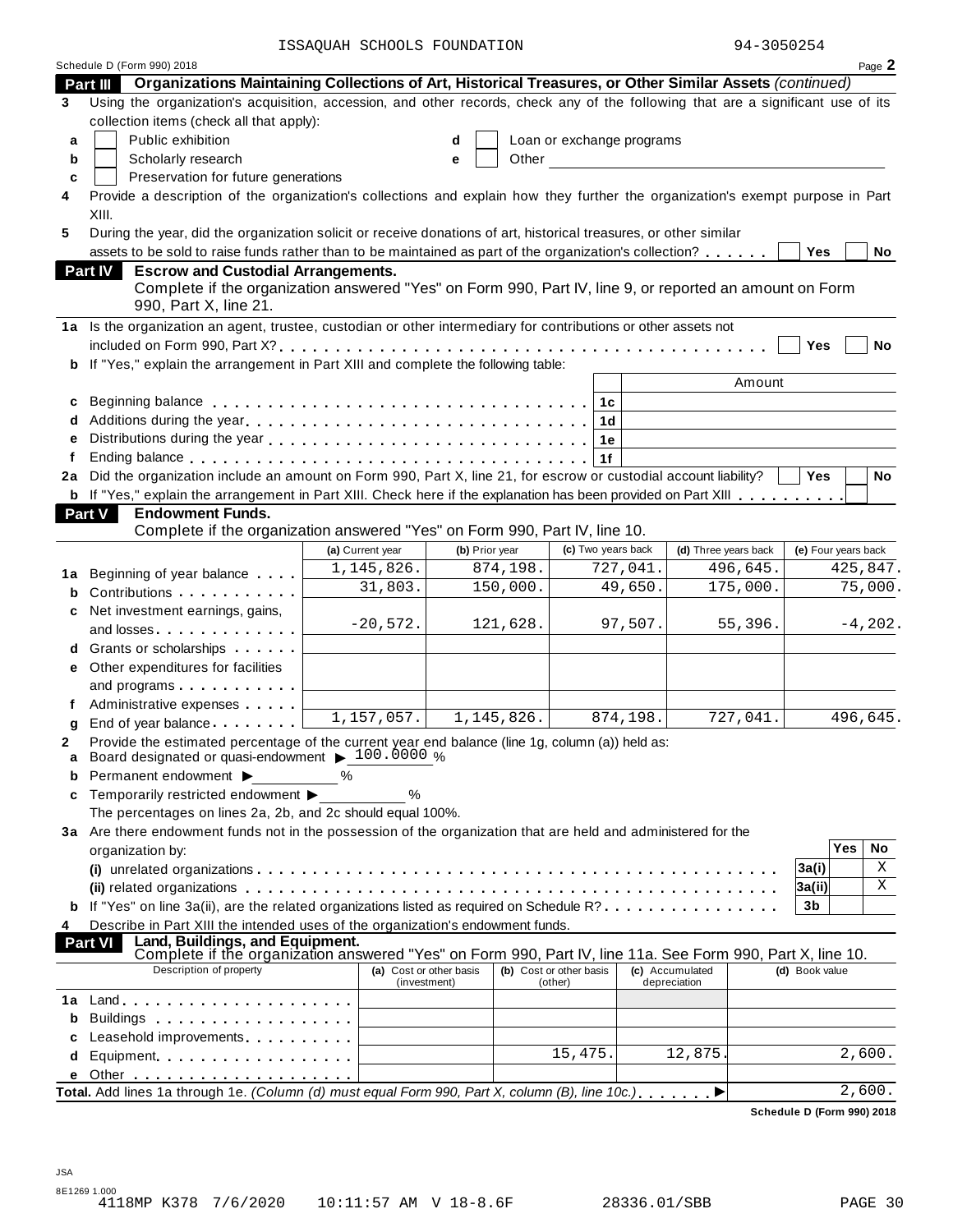| Schedule D (Form 990) 2018 |  |  |
|----------------------------|--|--|
|                            |  |  |

# Schedule <sup>D</sup> (Form 990) <sup>2018</sup> Page **3 Investments - Other Securities. Part VII** Investments - Other Securities.<br>Complete if the organization answered "Yes" on Form 990, Part IV, line 11b. See Form 990, Part X, line 12. **(a)** Description of security or category (including name of security) **(b)** Book value **(c)** Method of valuation: Cost or end-of-year market value **(1)** Financial derivatives m m m m m m m m m m m m m m m m m **(1)** Financial derivatives **maturity of minimum metallicity**<br>**(2)** Closely-held equity interests **maturity metallicity (3)** Other (A) (B) (C) (D) (E) (F) (G) (H) **Total.** *(Column (b) must equal Form 990, Part X, col. (B) line 12.)* I **Investments - Program Related.** Complete if the organization answered "Yes" on Form 990, Part IV, line 11c. See Form 990, Part X, line 13. **(a)** Description of investment **(b)** Book value **(c)** Method of valuation: Cost or end-of-year market value **(1) (2) (3) (4) (5) (6) (7) (8) (9) Total.** *(Column (b) must equal Form 990, Part X, col. (B) line 13.)* I **Other Assets.** Complete if the organization answered "Yes" on Form 990, Part IV, line 11d. See Form 990, Part X, line 15. **(a)** Description **(b)** Book value **(1) (2) (3) (4) (5) (6) (7) (8) (9) Total.** *(Column (b) must equal Form 990, Part X, col. (B) line 15.)* m m m m m m m m m m m m m m m m m m m m m m m m m m I **Other Liabilities.** Complete if the organization answered "Yes" on Form 990, Part IV, line 11e or 11f. See Form 990, Part X, line 25. **Part X 1. (a)** Description of liability **(b)** Book value (1) Federal income taxes (2) (3) (4) (5) (6) (7) (8) (9) **Total.** *(Column (b) must equal Form 990, Part X, col. (B) line 25.)* I **2.** Liability for uncertain tax positions. In Part XIII, provide the text of the footnote to the organization's financial statements that reports the organization's liability for uncertain tax positions under FIN 48 (ASC 740). Check here if the text of the footnote has been provided in Part XIII

JSA **Schedule D (Form 990) 2018**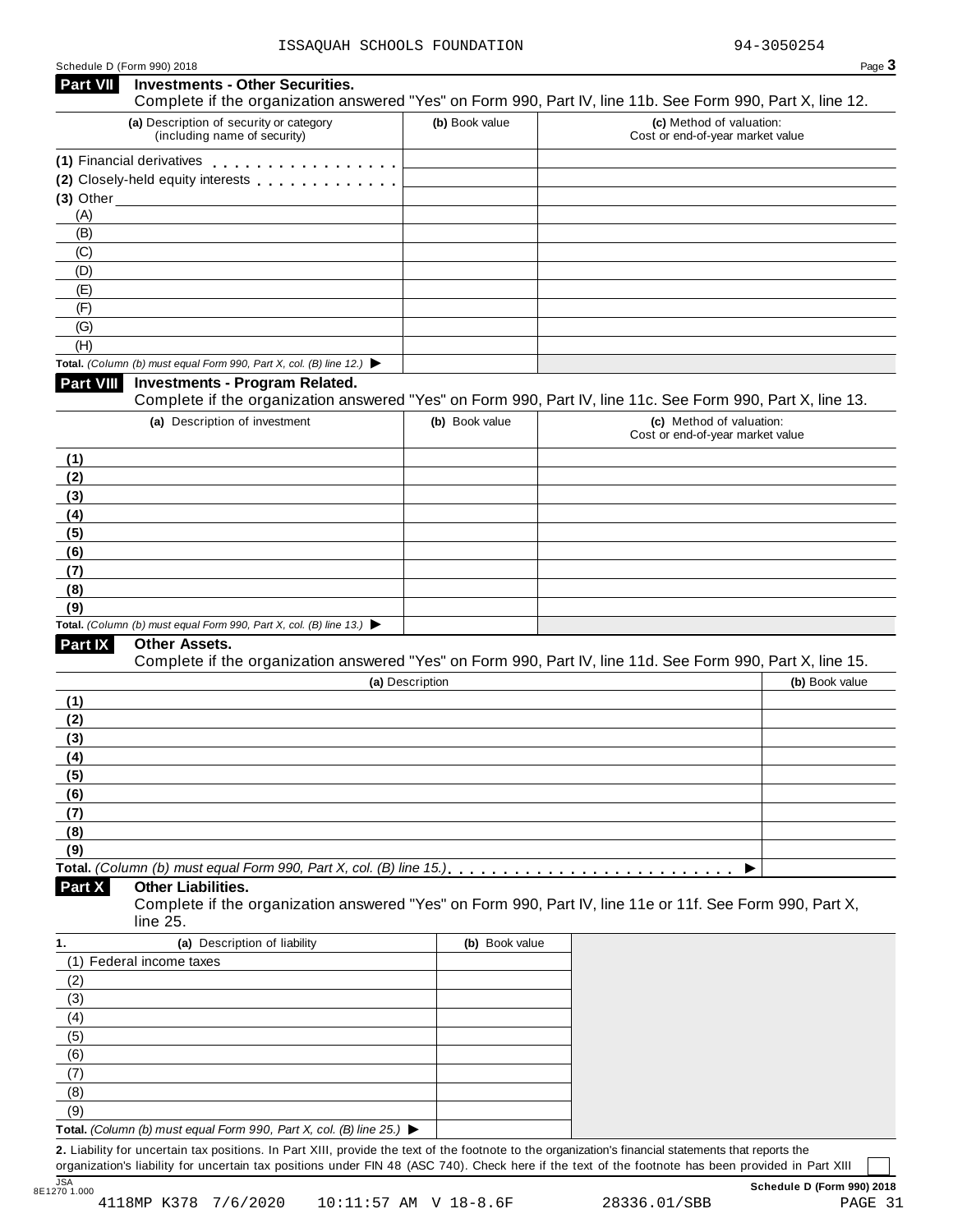| ISSAQUAH SCHOOLS FOUNDATION |  |
|-----------------------------|--|
|-----------------------------|--|

|                | Schedule D (Form 990) 2018                                                                               |                      | Page 4     |
|----------------|----------------------------------------------------------------------------------------------------------|----------------------|------------|
| <b>Part XI</b> | Reconciliation of Revenue per Audited Financial Statements With Revenue per Return.                      |                      |            |
|                | Complete if the organization answered "Yes" on Form 990, Part IV, line 12a.                              |                      |            |
| 1              | Total revenue, gains, and other support per audited financial statements                                 | $\blacktriangleleft$ | 1,714,576. |
| $\mathbf{2}$   | Amounts included on line 1 but not on Form 990, Part VIII, line 12:                                      |                      |            |
| a              | 11,126.<br>2a                                                                                            |                      |            |
| b              | 165,825.<br>2 <sub>b</sub><br>Donated services and use of facilities                                     |                      |            |
| c              | 2c<br>Recoveries of prior year grants                                                                    |                      |            |
| d              |                                                                                                          |                      |            |
| е              |                                                                                                          | <b>2e</b>            | 176,951.   |
| 3              |                                                                                                          | 3                    | 1,537,625. |
| 4              | Amounts included on Form 990, Part VIII, line 12, but not on line 1:                                     |                      |            |
| a              | Investment expenses not included on Form 990, Part VIII, line 7b $\boxed{4a}$                            |                      |            |
| b              | $-31,709.$                                                                                               |                      |            |
| C              |                                                                                                          | 4c                   | $-31,709.$ |
| 5.             | Total revenue. Add lines 3 and 4c. (This must equal Form 990, Part I, line 12.)                          | 5                    | 1,505,916. |
|                | Reconciliation of Expenses per Audited Financial Statements With Expenses per Return.<br><b>Part XII</b> |                      |            |
|                | Complete if the organization answered "Yes" on Form 990, Part IV, line 12a.                              |                      |            |
| 1              | Total expenses and losses per audited financial statements                                               | 1                    | 1,642,497. |
| $\mathbf{2}$   | Amounts included on line 1 but not on Form 990, Part IX, line 25:                                        |                      |            |
| a              | 165,825.<br>2a                                                                                           |                      |            |
| b              | 2 <sub>b</sub>                                                                                           |                      |            |
| c              | 2c                                                                                                       |                      |            |
| d              |                                                                                                          |                      |            |
| е              |                                                                                                          | 2e                   | 165,825.   |
| 3              |                                                                                                          | $\mathbf{3}$         | 1,476,672. |
| 4              | Amounts included on Form 990, Part IX, line 25, but not on line 1:                                       |                      |            |
| a              | 4a<br>Investment expenses not included on Form 990, Part VIII, line 7b                                   |                      |            |
| b              | $-31,709.$<br>4 <sub>b</sub>                                                                             |                      |            |
|                |                                                                                                          | 4с                   | $-31,709.$ |
|                |                                                                                                          | 5                    | 1,444,963. |
| C<br>5.        | Total expenses. Add lines 3 and 4c. (This must equal Form 990, Part I, line 18.)                         |                      |            |

SEE PAGE 5

JSA **Schedule <sup>D</sup> (Form 990) <sup>2018</sup>** 8E1271 1.000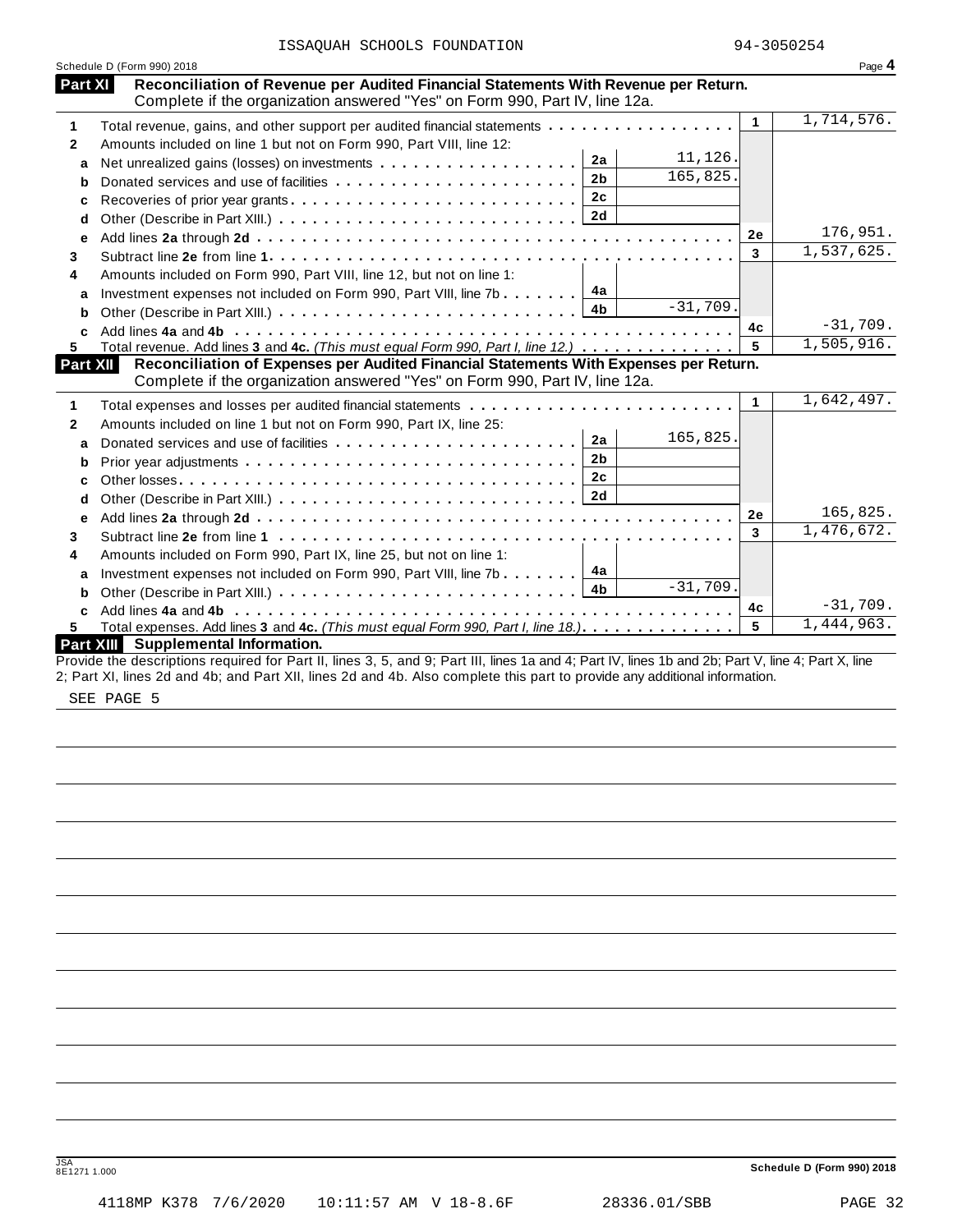PART XI, LINE 4B

FUNDRAISING EXPENSES: \$31,709

PART XII, LINE 4B

FUNDRAISING EXPENSES: \$25,571

PART X, LINE 2

THE FOUNDATION EVALUATES ITS UNCERTAIN TAX POSITIONS AND A LOSS CONTINGENCY IS RECOGNIZED WHEN IT IS MORE LIKELY THAN NOT THAT A LIABILITY HAS BEEN INCURRED BY THE FOUNDATION AND THE AMOUNT CAN BE REASONABLY ESTIMATED.

**Schedule D (Form 990) 2018**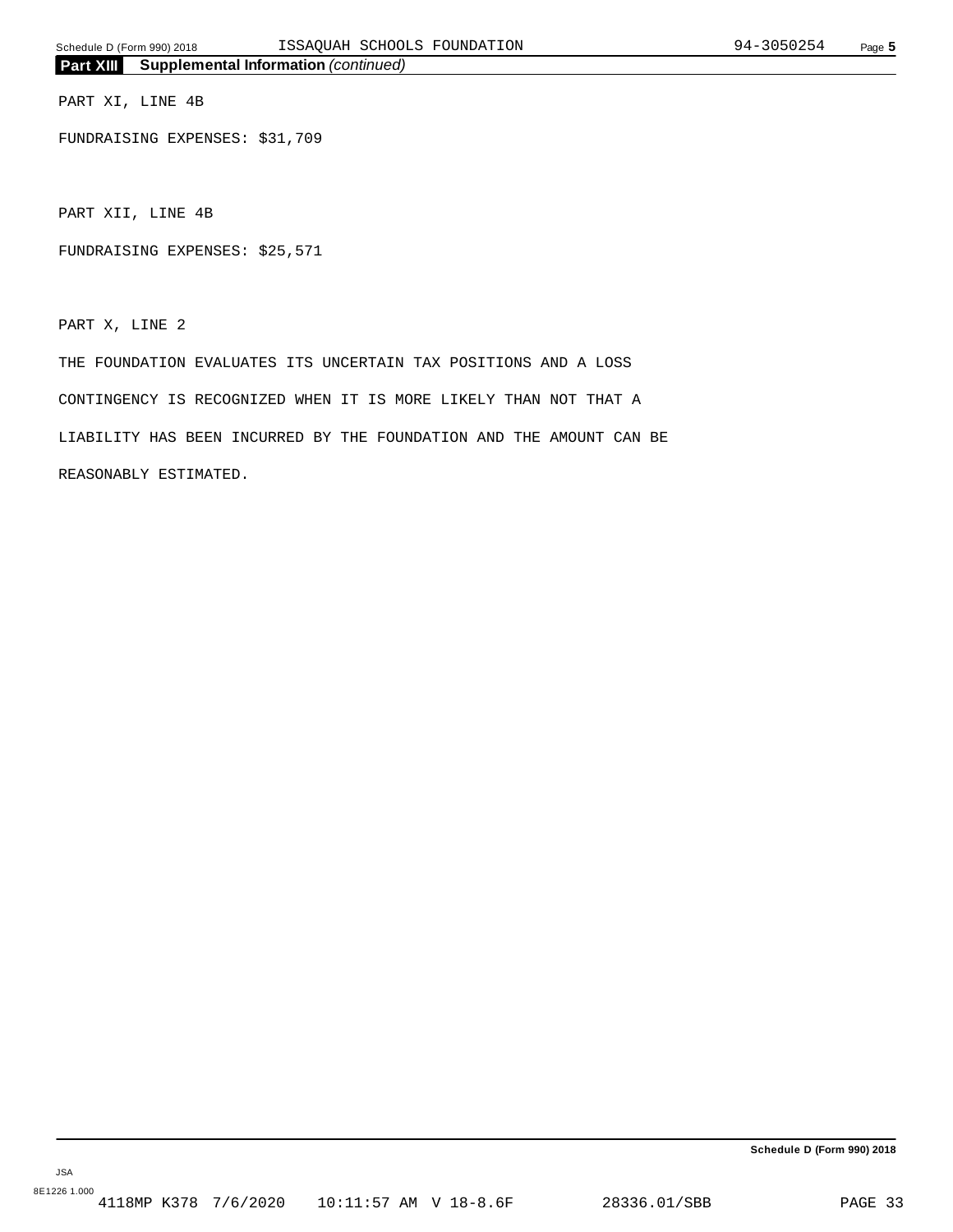| <b>SCHEDULE G</b>                                                                                                      | <b>Supplemental Information Regarding Fundraising or Gaming Activities</b>                                                                                                                                                                                                                                          |                                                                                                                                                                     |     |                                                                      |                                       |                                                                            | OMB No. 1545-0047                                       |
|------------------------------------------------------------------------------------------------------------------------|---------------------------------------------------------------------------------------------------------------------------------------------------------------------------------------------------------------------------------------------------------------------------------------------------------------------|---------------------------------------------------------------------------------------------------------------------------------------------------------------------|-----|----------------------------------------------------------------------|---------------------------------------|----------------------------------------------------------------------------|---------------------------------------------------------|
| (Form 990 or 990-EZ)                                                                                                   |                                                                                                                                                                                                                                                                                                                     | Complete if the organization answered "Yes" on Form 990, Part IV, line 17, 18, or 19, or if the<br>organization entered more than \$15,000 on Form 990-EZ, line 6a. |     |                                                                      |                                       |                                                                            |                                                         |
| Department of the Treasury                                                                                             | Attach to Form 990 or Form 990-EZ.                                                                                                                                                                                                                                                                                  |                                                                                                                                                                     |     |                                                                      |                                       |                                                                            | <b>Open to Public</b>                                   |
| <b>Internal Revenue Service</b>                                                                                        | Go to www.irs.gov/Form990 for instructions and the latest instructions.<br>Inspection                                                                                                                                                                                                                               |                                                                                                                                                                     |     |                                                                      |                                       |                                                                            |                                                         |
| Name of the organization                                                                                               |                                                                                                                                                                                                                                                                                                                     |                                                                                                                                                                     |     |                                                                      |                                       | <b>Employer identification number</b>                                      |                                                         |
| ISSAQUAH SCHOOLS FOUNDATION                                                                                            |                                                                                                                                                                                                                                                                                                                     |                                                                                                                                                                     |     |                                                                      |                                       | 94-3050254                                                                 |                                                         |
| Part I                                                                                                                 | Fundraising Activities. Complete if the organization answered "Yes" on Form 990, Part IV, line 17.<br>Form 990-EZ filers are not required to complete this part.                                                                                                                                                    |                                                                                                                                                                     |     |                                                                      |                                       |                                                                            |                                                         |
| 1                                                                                                                      | Indicate whether the organization raised funds through any of the following activities. Check all that apply.                                                                                                                                                                                                       |                                                                                                                                                                     |     |                                                                      |                                       |                                                                            |                                                         |
| Mail solicitations<br>a                                                                                                |                                                                                                                                                                                                                                                                                                                     | е                                                                                                                                                                   |     |                                                                      | Solicitation of non-government grants |                                                                            |                                                         |
| b                                                                                                                      | Internet and email solicitations                                                                                                                                                                                                                                                                                    | f                                                                                                                                                                   |     |                                                                      | Solicitation of government grants     |                                                                            |                                                         |
| Phone solicitations<br>c                                                                                               |                                                                                                                                                                                                                                                                                                                     | g                                                                                                                                                                   |     |                                                                      | Special fundraising events            |                                                                            |                                                         |
| In-person solicitations<br>d                                                                                           |                                                                                                                                                                                                                                                                                                                     |                                                                                                                                                                     |     |                                                                      |                                       |                                                                            |                                                         |
| 2a Did the organization have a written or oral agreement with any individual (including officers, directors, trustees, | or key employees listed in Form 990, Part VII) or entity in connection with professional fundraising services?<br><b>b</b> If "Yes," list the 10 highest paid individuals or entities (fundraisers) pursuant to agreements under which the fundraiser is to be<br>compensated at least \$5,000 by the organization. |                                                                                                                                                                     |     |                                                                      |                                       |                                                                            | Yes<br>No                                               |
| (i) Name and address of individual<br>or entity (fundraiser)                                                           |                                                                                                                                                                                                                                                                                                                     | (ii) Activity                                                                                                                                                       |     | (iii) Did fundraiser have<br>custody or control of<br>contributions? | (iv) Gross receipts<br>from activity  | (v) Amount paid to<br>(or retained by)<br>fundraiser listed in<br>col. (i) | (vi) Amount paid to<br>(or retained by)<br>organization |
|                                                                                                                        |                                                                                                                                                                                                                                                                                                                     |                                                                                                                                                                     | Yes | <b>No</b>                                                            |                                       |                                                                            |                                                         |
| 1                                                                                                                      |                                                                                                                                                                                                                                                                                                                     |                                                                                                                                                                     |     |                                                                      |                                       |                                                                            |                                                         |
|                                                                                                                        |                                                                                                                                                                                                                                                                                                                     |                                                                                                                                                                     |     |                                                                      |                                       |                                                                            |                                                         |
| $\mathbf{2}$                                                                                                           |                                                                                                                                                                                                                                                                                                                     |                                                                                                                                                                     |     |                                                                      |                                       |                                                                            |                                                         |
| 3                                                                                                                      |                                                                                                                                                                                                                                                                                                                     |                                                                                                                                                                     |     |                                                                      |                                       |                                                                            |                                                         |
|                                                                                                                        |                                                                                                                                                                                                                                                                                                                     |                                                                                                                                                                     |     |                                                                      |                                       |                                                                            |                                                         |
| 4                                                                                                                      |                                                                                                                                                                                                                                                                                                                     |                                                                                                                                                                     |     |                                                                      |                                       |                                                                            |                                                         |
| 5                                                                                                                      |                                                                                                                                                                                                                                                                                                                     |                                                                                                                                                                     |     |                                                                      |                                       |                                                                            |                                                         |
|                                                                                                                        |                                                                                                                                                                                                                                                                                                                     |                                                                                                                                                                     |     |                                                                      |                                       |                                                                            |                                                         |
| 6                                                                                                                      |                                                                                                                                                                                                                                                                                                                     |                                                                                                                                                                     |     |                                                                      |                                       |                                                                            |                                                         |
| 7                                                                                                                      |                                                                                                                                                                                                                                                                                                                     |                                                                                                                                                                     |     |                                                                      |                                       |                                                                            |                                                         |
| 8                                                                                                                      |                                                                                                                                                                                                                                                                                                                     |                                                                                                                                                                     |     |                                                                      |                                       |                                                                            |                                                         |
| 9                                                                                                                      |                                                                                                                                                                                                                                                                                                                     |                                                                                                                                                                     |     |                                                                      |                                       |                                                                            |                                                         |
|                                                                                                                        |                                                                                                                                                                                                                                                                                                                     |                                                                                                                                                                     |     |                                                                      |                                       |                                                                            |                                                         |
| 10                                                                                                                     |                                                                                                                                                                                                                                                                                                                     |                                                                                                                                                                     |     |                                                                      |                                       |                                                                            |                                                         |
| Total<br>3                                                                                                             | List all states in which the organization is registered or licensed to solicit contributions or has been notified it is exempt from                                                                                                                                                                                 |                                                                                                                                                                     |     |                                                                      |                                       |                                                                            |                                                         |
| registration or licensing.                                                                                             |                                                                                                                                                                                                                                                                                                                     |                                                                                                                                                                     |     |                                                                      |                                       |                                                                            |                                                         |
|                                                                                                                        |                                                                                                                                                                                                                                                                                                                     |                                                                                                                                                                     |     |                                                                      |                                       |                                                                            |                                                         |

For Paperwork Reduction Act Notice, see the Instructions for Form 990 or 990-EZ. Schedule G (Form 990 or 990-EZ) 2018 JSA 8E1281 1.000 4118MP K378 7/6/2020 10:11:57 AM V 18-8.6F 28336.01/SBB PAGE 34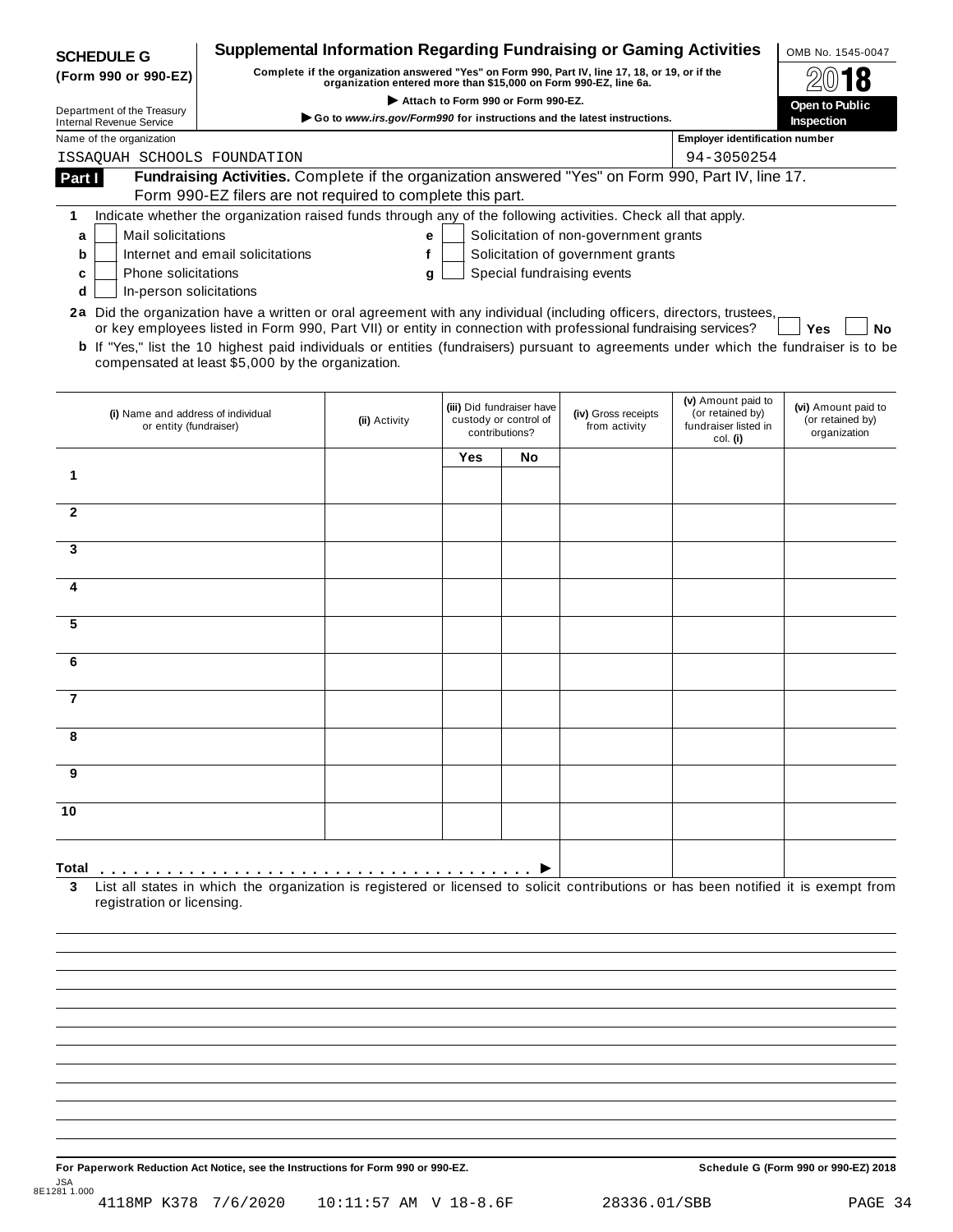| Schedule G (Form 990 or 990-EZ) 2018                                                                                                                                                                                                                                                     | ISSAOUAH SCHOOLS FOUNDATION                  |                                                          |                       | 94-3050254<br>Page 2                                |
|------------------------------------------------------------------------------------------------------------------------------------------------------------------------------------------------------------------------------------------------------------------------------------------|----------------------------------------------|----------------------------------------------------------|-----------------------|-----------------------------------------------------|
| Fundraising Events. Complete if the organization answered "Yes" on Form 990, Part IV, line 18, or reported<br>Part II<br>more than \$15,000 of fundraising event contributions and gross income on Form 990-EZ, lines 1 and 6b. List<br>events with gross receipts greater than \$5,000. |                                              |                                                          |                       |                                                     |
|                                                                                                                                                                                                                                                                                          | (a) Event $#1$<br>LUNCHEON                   | (b) Event $#2$<br><b>BREAKFAST</b>                       | (c) Other events      | (d) Total events<br>(add col. (a) through           |
|                                                                                                                                                                                                                                                                                          | (event type)                                 | (event type)                                             | (total number)        | col. (c)                                            |
| Revenue<br>Gross receipts [1] [1] [1] Cross receipts<br>1.                                                                                                                                                                                                                               | 454, 431.                                    | 108,567.                                                 | 0.                    | 562,998.                                            |
| 2 Less: Contributions<br>3 Gross income (line 1 minus                                                                                                                                                                                                                                    | 454, 431.                                    | 108, 567.                                                | 0.                    | 562,998.                                            |
| $line 2)$                                                                                                                                                                                                                                                                                | <u> 1980 - Johann Barbara, martxa al</u>     |                                                          | 0.                    |                                                     |
| 4 Cash prizes <u>  _ _ _ _ _ _ _ _ _ _ _ _</u>                                                                                                                                                                                                                                           |                                              |                                                          |                       |                                                     |
|                                                                                                                                                                                                                                                                                          |                                              |                                                          |                       |                                                     |
| <b>Direct Expenses</b><br>6 Rent/facility costs $\boxed{\qquad \qquad 54.542.}$                                                                                                                                                                                                          |                                              | 9,121.                                                   | 0.                    | 63,663.                                             |
| 7 Food and beverages [                                                                                                                                                                                                                                                                   | the control of the control of the control of |                                                          |                       |                                                     |
|                                                                                                                                                                                                                                                                                          |                                              |                                                          |                       |                                                     |
|                                                                                                                                                                                                                                                                                          |                                              | 320.                                                     | 0.                    | 25,890.                                             |
| 11 Net income summary. Subtract line 10 from line 3, column (d)<br>Part III<br>Gaming. Complete if the organization answered "Yes" on Form 990, Part IV, line 19, or reported more than<br>\$15,000 on Form 990-EZ, line 6a.                                                             |                                              |                                                          |                       | $-89,553.$                                          |
| Revenue                                                                                                                                                                                                                                                                                  | (a) Bingo                                    | (b) Pull tabs/instant<br>bingo/progressive bingo         | (c) Other gaming      | (d) Total gaming (add<br>col. (a) through col. (c)) |
| 1 Gross revenue <b>contracts</b> contracts and the <b>contracts</b> of <b>contracts</b> of <b>contracts</b> of <b>contracts</b> of <b>contracts</b>                                                                                                                                      |                                              |                                                          |                       |                                                     |
| 2 Cash prizes $\ldots \ldots \ldots \ldots$                                                                                                                                                                                                                                              |                                              |                                                          |                       |                                                     |
| 3 Noncash prizes                                                                                                                                                                                                                                                                         |                                              |                                                          |                       |                                                     |
| Direct Expenses<br>4 Rent/facility costs                                                                                                                                                                                                                                                 |                                              |                                                          |                       |                                                     |
| 5 Other direct expenses                                                                                                                                                                                                                                                                  |                                              |                                                          |                       |                                                     |
|                                                                                                                                                                                                                                                                                          |                                              |                                                          |                       |                                                     |
|                                                                                                                                                                                                                                                                                          | %<br><b>No</b>                               | Yes $\qquad \qquad \qquad$<br>$\frac{9}{6}$<br><b>No</b> | <b>Yes</b><br>%<br>No |                                                     |
| 7 Direct expense summary. Add lines 2 through 5 in column (d)                                                                                                                                                                                                                            |                                              |                                                          | . <b>.</b> .          |                                                     |
| 8 Net gaming income summary. Subtract line 7 from line 1, column (d)                                                                                                                                                                                                                     |                                              |                                                          |                       |                                                     |
| Enter the state(s) in which the organization conducts gaming activities:<br>Is the organization licensed to conduct gaming activities in each of these states?<br>[                                                                                                                      |                                              |                                                          |                       | Yes<br><b>No</b>                                    |
| 9<br>a<br>b                                                                                                                                                                                                                                                                              |                                              |                                                          |                       |                                                     |
| Were any of the organization's gaming licenses revoked, suspended, or terminated during the tax year?<br>10a                                                                                                                                                                             |                                              |                                                          |                       | Yes<br><b>No</b>                                    |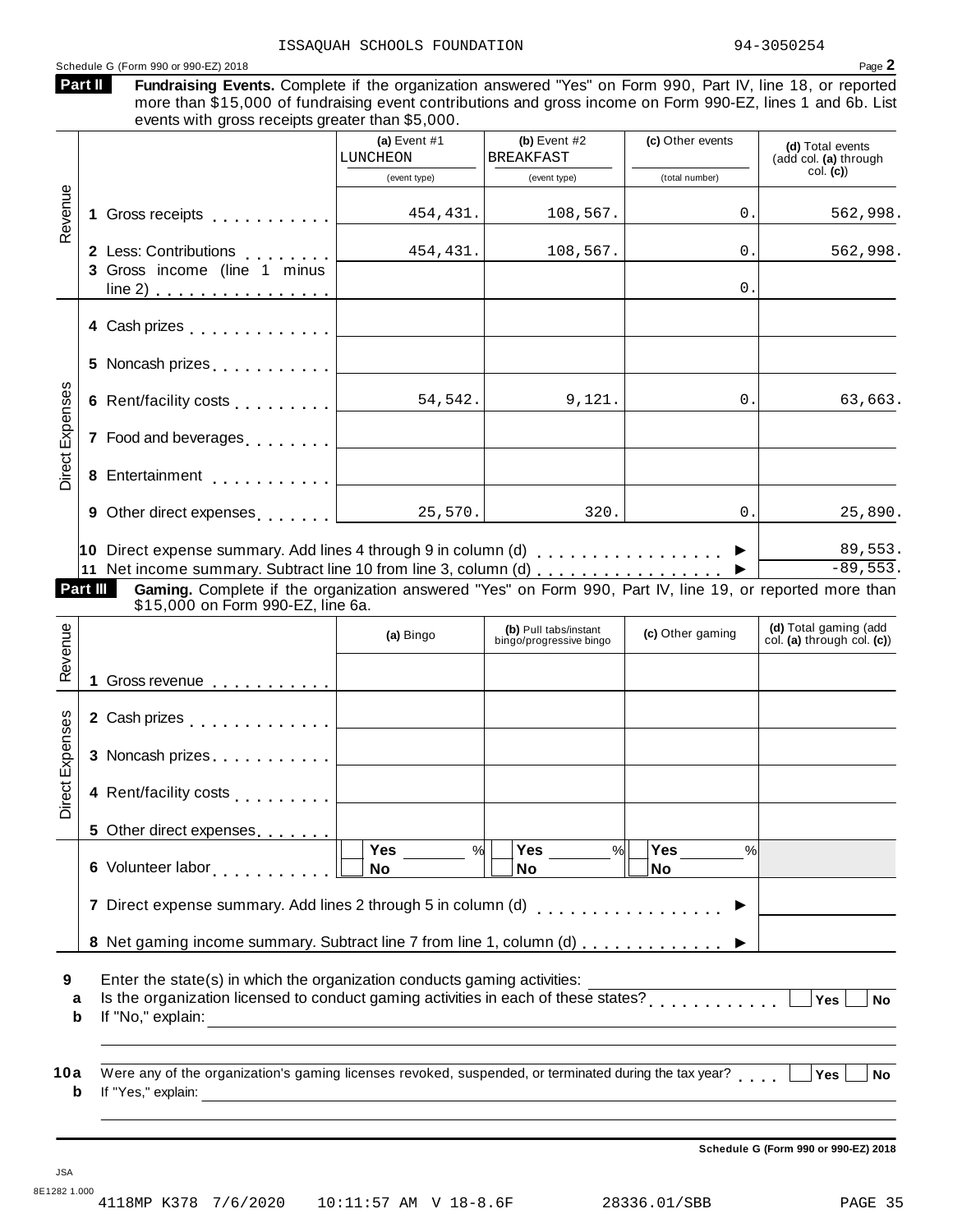|                | ISSAQUAH SCHOOLS FOUNDATION                                                                                                                                                                                                                | 94-3050254                                            |            |           |
|----------------|--------------------------------------------------------------------------------------------------------------------------------------------------------------------------------------------------------------------------------------------|-------------------------------------------------------|------------|-----------|
|                | Schedule G (Form 990 or 990-EZ) 2018                                                                                                                                                                                                       |                                                       |            | Page 3    |
| 11             |                                                                                                                                                                                                                                            |                                                       | <b>Yes</b> | No        |
| 12             | Is the organization a grantor, beneficiary or trustee of a trust or a member of a partnership or other entity                                                                                                                              |                                                       |            |           |
|                |                                                                                                                                                                                                                                            |                                                       | Yes        | No        |
| 13             | Indicate the percentage of gaming activity conducted in:                                                                                                                                                                                   |                                                       |            |           |
| a              |                                                                                                                                                                                                                                            |                                                       |            | %<br>$\%$ |
| b<br>14        | An outside facility enterpreened and according to the control of the control of the control of the control of $\vert 13b\vert$<br>Enter the name and address of the person who prepares the organization's gaming/special events books and |                                                       |            |           |
|                | records:                                                                                                                                                                                                                                   |                                                       |            |           |
|                |                                                                                                                                                                                                                                            |                                                       |            |           |
|                |                                                                                                                                                                                                                                            |                                                       |            |           |
|                |                                                                                                                                                                                                                                            |                                                       |            |           |
|                | Address $\triangleright$                                                                                                                                                                                                                   |                                                       |            |           |
|                | 15a Does the organization have a contract with a third party from whom the organization receives gaming                                                                                                                                    |                                                       |            |           |
|                |                                                                                                                                                                                                                                            | $\overline{\phantom{a}}$ Yes $\overline{\phantom{a}}$ |            | <b>No</b> |
|                | If "Yes," enter the amount of gaming revenue received by the organization $\triangleright$ \$______________ and the                                                                                                                        |                                                       |            |           |
|                | amount of gaming revenue retained by the third party $\triangleright$ \$ _______________.                                                                                                                                                  |                                                       |            |           |
|                | If "Yes," enter name and address of the third party:                                                                                                                                                                                       |                                                       |            |           |
|                |                                                                                                                                                                                                                                            |                                                       |            |           |
|                |                                                                                                                                                                                                                                            |                                                       |            |           |
| 16             | Gaming manager information:                                                                                                                                                                                                                |                                                       |            |           |
|                |                                                                                                                                                                                                                                            |                                                       |            |           |
|                |                                                                                                                                                                                                                                            |                                                       |            |           |
|                | Gaming manager compensation $\triangleright$ \$ ________________                                                                                                                                                                           |                                                       |            |           |
|                |                                                                                                                                                                                                                                            |                                                       |            |           |
|                |                                                                                                                                                                                                                                            |                                                       |            |           |
|                | Director/officer<br>Employee<br>  Independent contractor                                                                                                                                                                                   |                                                       |            |           |
| 17             | Mandatory distributions:                                                                                                                                                                                                                   |                                                       |            |           |
|                | a Is the organization required under state law to make charitable distributions from the gaming proceeds to                                                                                                                                |                                                       |            |           |
|                |                                                                                                                                                                                                                                            |                                                       |            |           |
|                | <b>b</b> Enter the amount of distributions required under state law to be distributed to other exempt organizations                                                                                                                        |                                                       |            |           |
|                | or spent in the organization's own exempt activities during the tax year $\triangleright$ \$                                                                                                                                               |                                                       |            |           |
| <b>Part IV</b> | Supplemental Information. Provide the explanation required by Part I, line 2b, columns (iii) and (v), and                                                                                                                                  |                                                       |            |           |
|                | Part III, lines 9, 9b, 10b, 15b, 15c, 16, and 17b, as applicable. Also provide any additional information                                                                                                                                  |                                                       |            |           |
|                | (see instructions).                                                                                                                                                                                                                        |                                                       |            |           |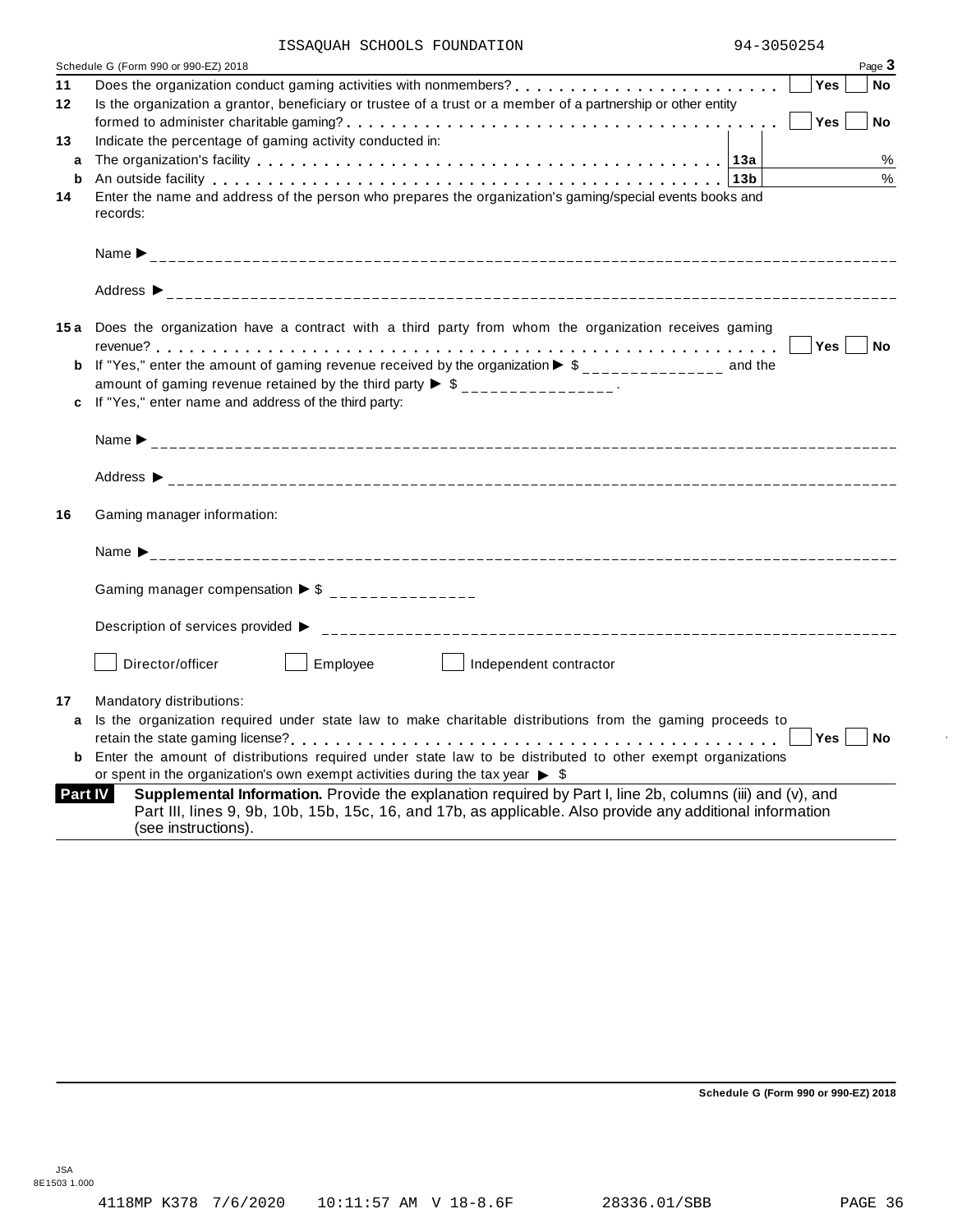| <b>SCHEDULE I</b><br>(Form 990)                                                                                                       |                                                                                                                                                            |           |                                    | <b>Grants and Other Assistance to Organizations,</b>                         |                                       |                                                             |                                          | OMB No. 1545-0047                     |  |  |
|---------------------------------------------------------------------------------------------------------------------------------------|------------------------------------------------------------------------------------------------------------------------------------------------------------|-----------|------------------------------------|------------------------------------------------------------------------------|---------------------------------------|-------------------------------------------------------------|------------------------------------------|---------------------------------------|--|--|
| Governments, and Individuals in the United States<br>Complete if the organization answered "Yes" on Form 990, Part IV, line 21 or 22. |                                                                                                                                                            |           |                                    |                                                                              |                                       |                                                             |                                          | 2018<br><b>Open to Public</b>         |  |  |
| Department of the Treasury<br><b>Internal Revenue Service</b>                                                                         |                                                                                                                                                            |           |                                    | Attach to Form 990.<br>Go to www.irs.gov/Form990 for the latest information. |                                       |                                                             |                                          | Inspection                            |  |  |
| Name of the organization                                                                                                              |                                                                                                                                                            |           |                                    |                                                                              |                                       |                                                             | <b>Employer identification number</b>    |                                       |  |  |
| ISSAOUAH SCHOOLS FOUNDATION                                                                                                           |                                                                                                                                                            |           |                                    |                                                                              |                                       |                                                             | 94-3050254                               |                                       |  |  |
| Part I                                                                                                                                | <b>General Information on Grants and Assistance</b>                                                                                                        |           |                                    |                                                                              |                                       |                                                             |                                          |                                       |  |  |
| 1                                                                                                                                     | Does the organization maintain records to substantiate the amount of the grants or assistance, the grantees' eligibility for the grants or assistance, and |           |                                    |                                                                              |                                       |                                                             |                                          |                                       |  |  |
|                                                                                                                                       |                                                                                                                                                            |           |                                    |                                                                              |                                       |                                                             |                                          | $X$ Yes<br>No                         |  |  |
|                                                                                                                                       | 2 Describe in Part IV the organization's procedures for monitoring the use of grant funds in the United States.                                            |           |                                    |                                                                              |                                       |                                                             |                                          |                                       |  |  |
| <b>Part II</b>                                                                                                                        | Grants and Other Assistance to Domestic Organizations and Domestic Governments. Complete if the organization answered "Yes" on Form 990,                   |           |                                    |                                                                              |                                       |                                                             |                                          |                                       |  |  |
|                                                                                                                                       | Part IV, line 21, for any recipient that received more than \$5,000. Part II can be duplicated if additional space is needed.                              |           |                                    |                                                                              |                                       |                                                             |                                          |                                       |  |  |
|                                                                                                                                       | 1 (a) Name and address of organization<br>or government                                                                                                    | $(b)$ EIN | (c) IRC section<br>(if applicable) | (d) Amount of cash<br>grant                                                  | (e) Amount of non-<br>cash assistance | (f) Method of valuation<br>(book, FMV, appraisal,<br>other) | (g) Description of<br>noncash assistance | (h) Purpose of grant<br>or assistance |  |  |
| (1) ISSAQUAH SCHOOL DISTRICT                                                                                                          |                                                                                                                                                            |           |                                    |                                                                              |                                       |                                                             |                                          |                                       |  |  |
|                                                                                                                                       | 5150 220TH AVE SE ISSAQUAH, WA 98029                                                                                                                       |           |                                    | 534,662.                                                                     |                                       |                                                             |                                          | EDUCATION                             |  |  |
| (2)                                                                                                                                   |                                                                                                                                                            |           |                                    |                                                                              |                                       |                                                             |                                          |                                       |  |  |
| (3)                                                                                                                                   |                                                                                                                                                            |           |                                    |                                                                              |                                       |                                                             |                                          |                                       |  |  |
| (4)                                                                                                                                   |                                                                                                                                                            |           |                                    |                                                                              |                                       |                                                             |                                          |                                       |  |  |
| (5)                                                                                                                                   |                                                                                                                                                            |           |                                    |                                                                              |                                       |                                                             |                                          |                                       |  |  |
| (6)                                                                                                                                   |                                                                                                                                                            |           |                                    |                                                                              |                                       |                                                             |                                          |                                       |  |  |
| (7)                                                                                                                                   |                                                                                                                                                            |           |                                    |                                                                              |                                       |                                                             |                                          |                                       |  |  |
| (8)                                                                                                                                   |                                                                                                                                                            |           |                                    |                                                                              |                                       |                                                             |                                          |                                       |  |  |
| (9)                                                                                                                                   |                                                                                                                                                            |           |                                    |                                                                              |                                       |                                                             |                                          |                                       |  |  |
| (10)                                                                                                                                  |                                                                                                                                                            |           |                                    |                                                                              |                                       |                                                             |                                          |                                       |  |  |
| (11)                                                                                                                                  |                                                                                                                                                            |           |                                    |                                                                              |                                       |                                                             |                                          |                                       |  |  |
| (12)                                                                                                                                  |                                                                                                                                                            |           |                                    |                                                                              |                                       |                                                             |                                          |                                       |  |  |
| 3                                                                                                                                     | For Paperwork Reduction Act Notice, see the Instructions for Form 990.                                                                                     |           |                                    |                                                                              |                                       |                                                             |                                          | Schedule I (Form 990) (2018)          |  |  |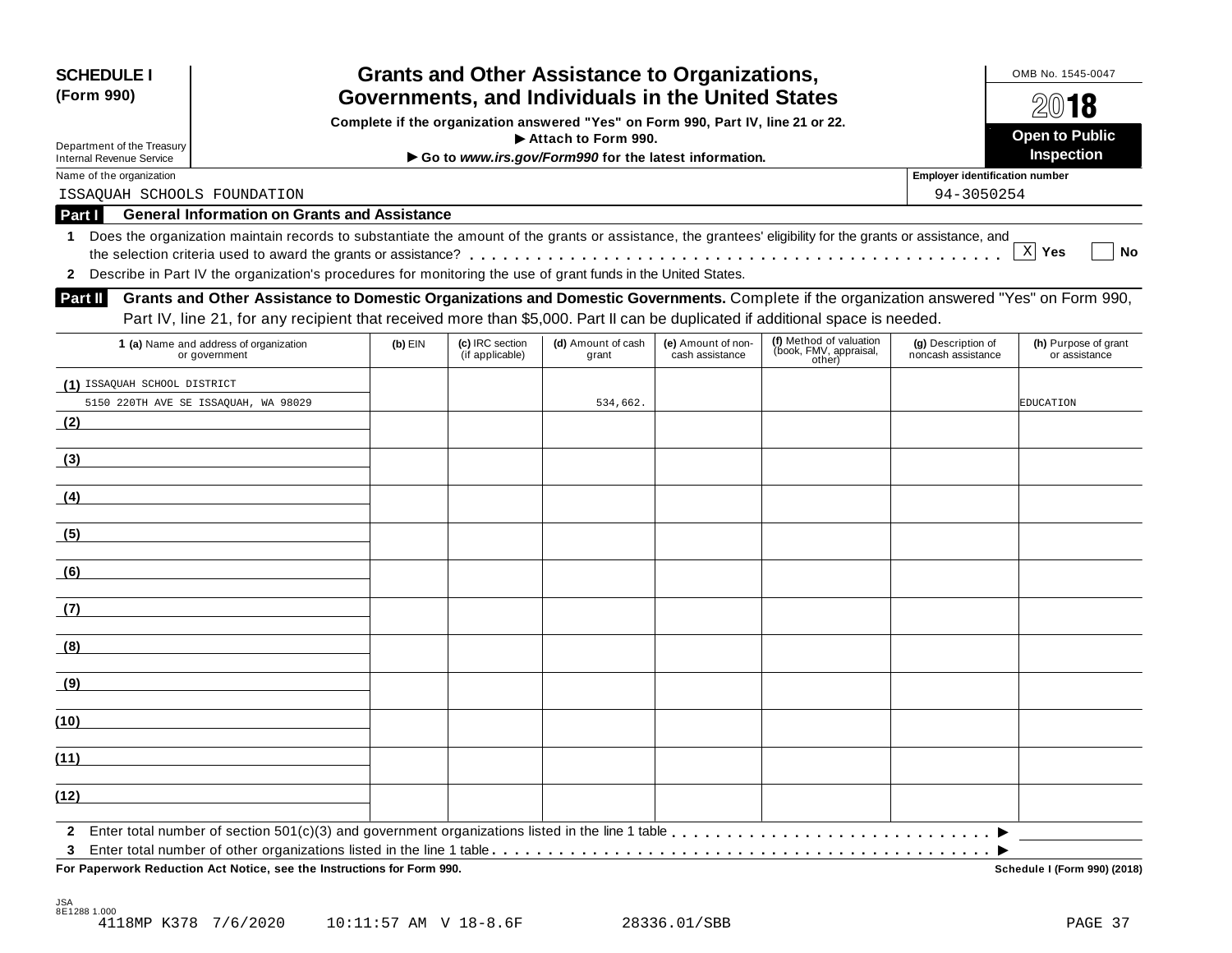Schedule I (Form 990) (2018) Page **2**

# **Grants and Other Assistance to Domestic Individuals.** Complete ifthe organization answered "Yes" on Form 990, Part IV, line 22. **Part III** Grants and Other Assistance to Domestic Individuals<br>Part III can be duplicated if additional space is needed. (a) Type of grant or assistance **(b)** Number of **(c)** Amount of **(d)** Amount of **(e)** Method of valuation (book, **(f)** Description of non-cash assistance FMV, appraisal, other) fecipients **(d)** Amount of non-cash assistance **(c)** Amount of cash grant **1** TEACHER SUPPORT 188. 7,370. **2** SCHOLARSHIPS 3. 3,000. **3 4 5 6 7 Supplemental Information.** Provide the information required in Part I, line 2, Part III, column (b); and any other additional information. **Part IV**

PART I, LINE 1

THE FOUNDATION REQUESTS A GRANT EVALUATION FROM EVERY GRANT RECIPIENT.

THOSE EVALUATIONS ARE MONITORED BY THE PROGRAM COMMITTEE AND THE

EXECUTIVE DIRECTOR PRIOR TO RENEWING FUNDING ANNUALLY.

JSA

8E1504 1.000<br>4118MP K378 7/6/2020 10:11:57 AM V 18-8.6F 28336.01/SBB 2834 2834 2836.01/SBB

**Schedule I (Form 990) (2018)**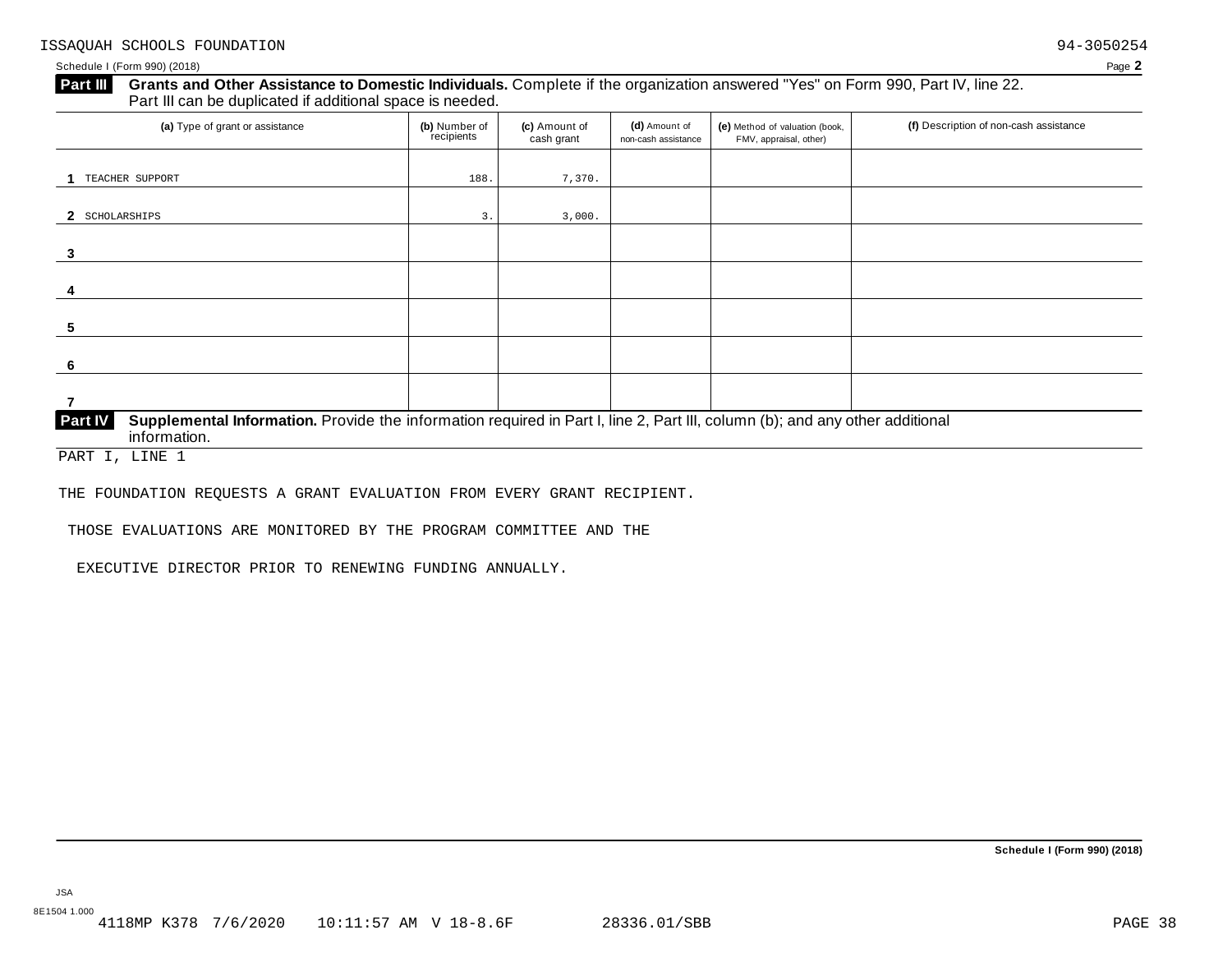# SCHEDULE M<br>
(Form 990) **Security is the exergivenises areward "Yea" on Form 990, Boxt W. Lines 29 or 29.** 2014

**(d)** Method of determining noncash contribution amounts

**Department of the Treasury<br>Internal Revenue Service** 

**(Form 990)** I **Complete if the organizations answered "Yes" on Form 990, Part IV, lines <sup>29</sup> or 30.** À¾µ¼ **Department of the Treasury ▶ Attach to Form 990.**<br>Internal Revenue Service ▶ Go to *www.irs.gov/Form990* for instructions and the latest information.<br>Nome of the organization aumhor

Name of the organization **intervalse of the organization intervalse of the organization intervalse of the organization intervalse of the organization intervalse of the organization intervalse of the organization** 

ISSAQUAH SCHOOLS FOUNDATION 94-3050254

| Part I | <b>Types of Property</b>                                                     |                               |                                                        |                                                                                    |
|--------|------------------------------------------------------------------------------|-------------------------------|--------------------------------------------------------|------------------------------------------------------------------------------------|
|        |                                                                              | (a)<br>Check if<br>applicable | (b)<br>Number of contributions or<br>items contributed | (c)<br>Noncash contribution<br>amounts reported on<br>Form 990, Part VIII, line 1g |
|        | 1 Art - Works of art [1]                                                     |                               |                                                        |                                                                                    |
|        | 2 Art - Historical treasures                                                 |                               |                                                        |                                                                                    |
|        | Art - Fractional interests                                                   |                               |                                                        |                                                                                    |
| 4      | Books and publications [19]                                                  |                               |                                                        |                                                                                    |
| 5.     | Clothing and household<br>goods $\ldots$ $\ldots$ $\ldots$ $\ldots$ $\ldots$ |                               |                                                        |                                                                                    |
|        | <b>6</b> Care and other vehicles                                             |                               |                                                        |                                                                                    |

|    | goods <u> _________</u>                                                                                                                                                                                                        |   |        |                                       |            |
|----|--------------------------------------------------------------------------------------------------------------------------------------------------------------------------------------------------------------------------------|---|--------|---------------------------------------|------------|
| 6  | Cars and other vehicles <b>Cars</b> and other vehicles                                                                                                                                                                         |   |        |                                       |            |
| 7  | Boats and planes <u>  _ _ _ _ _</u>                                                                                                                                                                                            |   |        |                                       |            |
| 8  | Intellectual property <u>  _ _ _ _ _</u>                                                                                                                                                                                       |   |        |                                       |            |
| 9  |                                                                                                                                                                                                                                |   |        |                                       |            |
| 10 |                                                                                                                                                                                                                                |   |        |                                       |            |
| 11 | Securities - Partnership, LLC,                                                                                                                                                                                                 |   |        |                                       |            |
|    |                                                                                                                                                                                                                                |   |        |                                       |            |
| 12 | Securities - Miscellaneous                                                                                                                                                                                                     |   |        |                                       |            |
| 13 | Qualified conservation                                                                                                                                                                                                         |   |        |                                       |            |
|    | contribution - Historic                                                                                                                                                                                                        |   |        |                                       |            |
|    | structures [19]                                                                                                                                                                                                                |   |        |                                       |            |
| 14 | Qualified conservation                                                                                                                                                                                                         |   |        |                                       |            |
|    |                                                                                                                                                                                                                                |   |        |                                       |            |
| 15 | Real estate - Residential                                                                                                                                                                                                      |   |        |                                       |            |
| 16 | Real estate - Commercial [1994]                                                                                                                                                                                                |   |        |                                       |            |
| 17 | Real estate - Other experience and produced by the set of the set of the set of the set of the set of the set of the set of the set of the set of the set of the set of the set of the set of the set of the set of the set of |   |        |                                       |            |
| 18 | Collectibles <u>  _ _ _ _ _   _ _ _ _ _ _ _ _ _ _ _ _</u>                                                                                                                                                                      |   |        |                                       |            |
| 19 | Food inventory $\ldots$ , $\ldots$ , $\ldots$                                                                                                                                                                                  |   |        |                                       |            |
| 20 | Drugs and medical supplies [ _ _ _ _ _ _ _                                                                                                                                                                                     |   |        |                                       |            |
| 21 |                                                                                                                                                                                                                                |   |        |                                       |            |
| 22 | Historical artifacts [1994]                                                                                                                                                                                                    |   |        |                                       |            |
| 23 | Scientific specimens <u>  _ _ _ _ _</u>                                                                                                                                                                                        |   |        |                                       |            |
| 24 | Archeological artifacts [1996]                                                                                                                                                                                                 |   |        |                                       |            |
| 25 | Other C AUCTION ITEMS                                                                                                                                                                                                          | X | 22.    | 4,649.                                | <b>FMV</b> |
| 26 | Other ▶ (BOOKS                                                                                                                                                                                                                 | X | 1,150. | 11,500. FMV                           |            |
| 27 | Other $\blacktriangleright$ ( SUPPLIES                                                                                                                                                                                         | X | 195.   | 20,106. FMV                           |            |
| 28 | Other $\blacktriangleright$ ( $\sqrt{\text{C}}$ THER                                                                                                                                                                           | X | б.     | $2,963.$ FMV                          |            |
|    |                                                                                                                                                                                                                                |   |        | and the company of the company of the |            |

**29** Number of Forms 8283 received by the organization during the tax year for contributions for which the organization completed Form 8283, Part IV, Donee Acknowledgement mand m m and 29

|    |                                                                                                                    |      | Yes⊺ |  |
|----|--------------------------------------------------------------------------------------------------------------------|------|------|--|
|    | 30a During the year, did the organization receive by contribution any property reported in Part I, lines 1 through |      |      |  |
|    | 28, that it must hold for at least three years from the date of the initial contribution, and which isn't required |      |      |  |
|    | to be used for exempt purposes for the entire holding period?30a                                                   |      |      |  |
|    | <b>b</b> If "Yes," describe the arrangement in Part II.                                                            |      |      |  |
| 31 | Does the organization have a gift acceptance policy that requires the review of any nonstandard                    |      |      |  |
|    |                                                                                                                    | -31  | Χ    |  |
|    | 32a Does the organization hire or use third parties or related organizations to solicit, process, or sell noncash  |      |      |  |
|    |                                                                                                                    | ∣32a |      |  |
|    | <b>b</b> If "Yes," describe in Part II.                                                                            |      |      |  |
| 33 | If the organization didn't report an amount in column (c) for a type of property for which column (a) is checked,  |      |      |  |
|    | describe in Part II.                                                                                               |      |      |  |

**For Paperwork Reduction Act Notice, see the Instructions for Form 990. Schedule M (Form 990) 2018**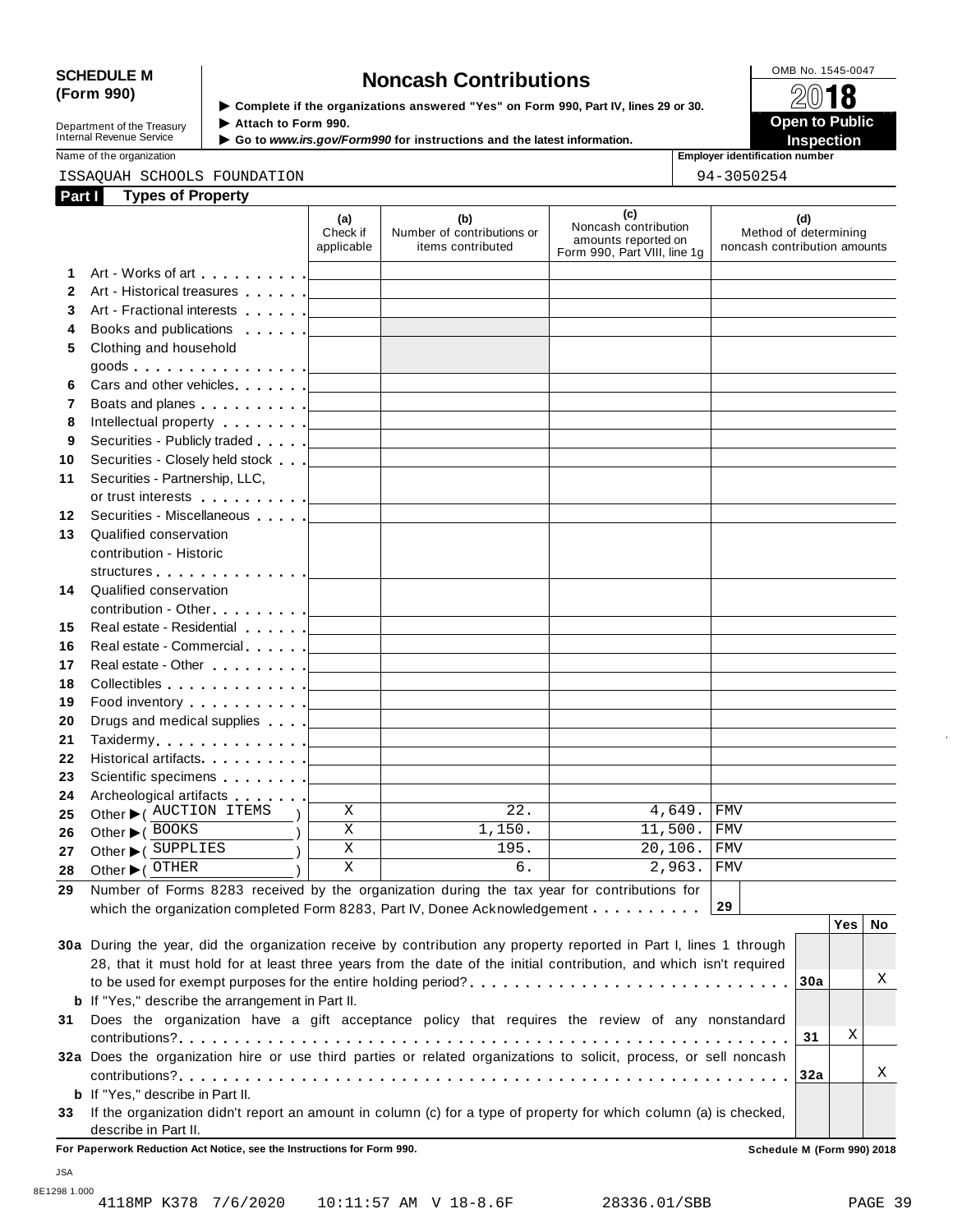**Supplemental Information.** Provide the information required by Part I, lines 30b, 32b, and 33, and whether the organization is reporting in Part I, column (b), the number of contributions, the number of items received, or a combination of both. Also complete this part for any additional information. **Part II**

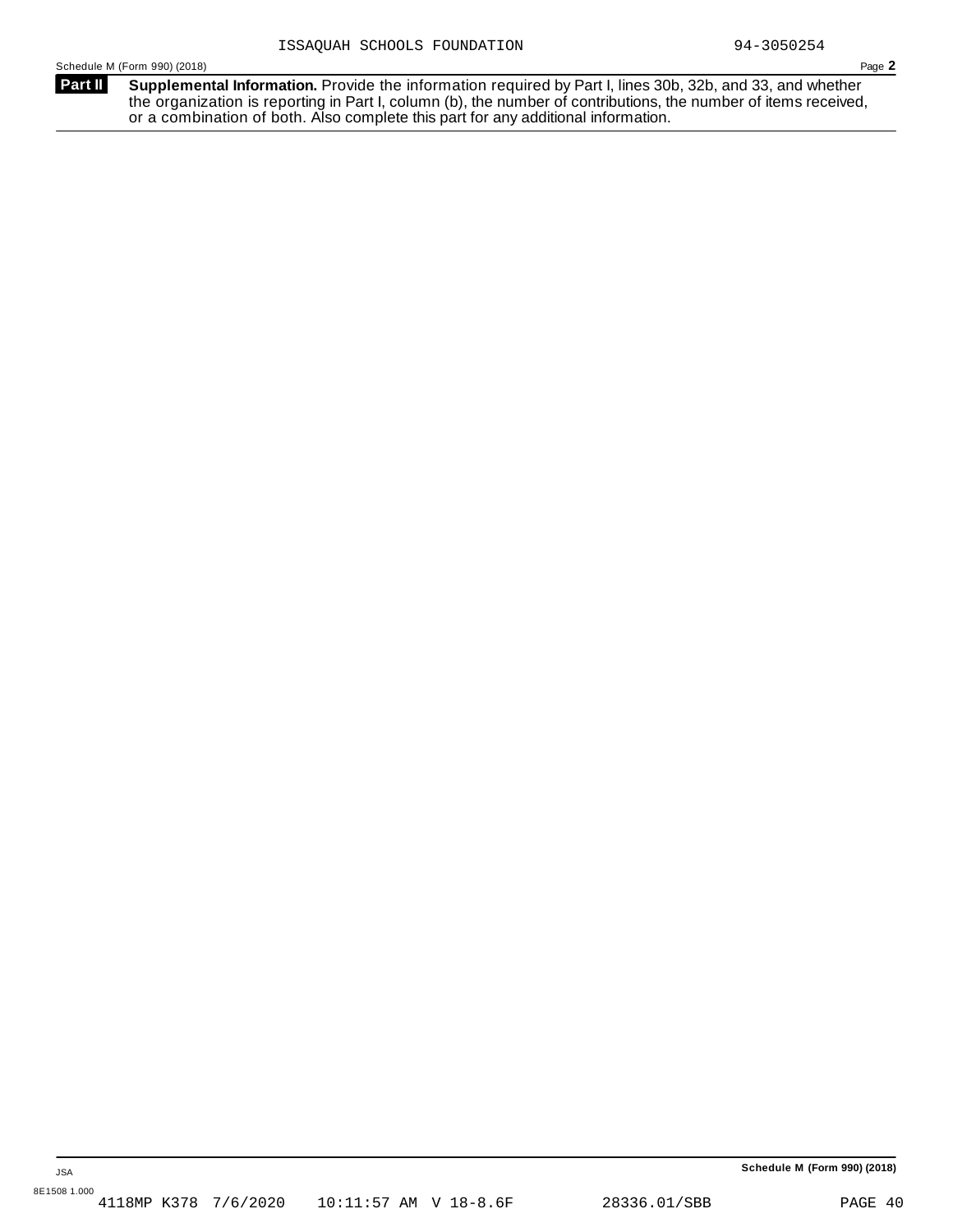# **SCHEDULE O** Supplemental Information to Form 990 or 990-EZ DAMB No. 1545-0047

**(Form 990 or 990-EZ) Complete to provide information for responses to specific questions on** plete to provide information for responses to specific questions on  $\mathbb{Z}^{0}$  **18 EV I O**<br>
■ Attach to Form 990 or 990-EZ. Depen to Public<br>
■ Public Corporation of the Security of the Security of the Security of the Security of the Security of the Security of the Security of the Security of the Securi Department of the Treasury <br>Depen to Public<br>Name of the organization<br>Name of the organization<br>Name of the organization<br>Name of the organization<br>Name of the organization<br>Name of the organization<br>Name of the organization<br>Na



Department of the Treasury<br>Internal Revenue Service

| $.44110$ $.410$ $.410$ $.410$ $.410$ |            |
|--------------------------------------|------------|
| ISSAQUAH SCHOOLS FOUNDATION          | 94-3050254 |
|                                      |            |

FORM 990, PART III, LINE 2:

THE FOUNDATION DID NOT UNDERTAKE ANY NEW PROGRAM SERVICES DURING FY19

WHICH WERE NOT LISTED ON THE PRIOR FORM 990 OR 990-EZ.

FORM 990, PART III, LINE 3:

THE FOUNDATION CEASED OPERATIONS FOR THE FUTURE MAP PROGRAM AS THE SCHOOL

DISTRICT CANCELLED THE PROGRAM.

FORM 990, PART III, LINE 4:

LISTED BELOW ARE THE TOP 3 PROGRAMS FOR THE 2018-2019 SCHOOL YEAR (FY19 IN FOUNDATION BOOKKEEPING) BASED ON PROGAM EXPENSES

THE AFTER SCHOOL ASSISTANCE PROGRAM (ASAP) PROVIDES FUNDING FOR CERTIFIED STAFF TO HELP STUDENTS IN MATH, READING, OR WRITING AT THE ELEMENTARY LEVEL. THE PROGRAM WAS OFFERED AT 15 DISTRICT ELEMENTARY SCHOOLS AND 343 STUDENTS BENEFITTED FROM 1:1 HELP OF 63 DIFFERENT TEACHERS. 98% OF THE 219 STUDENTS IN MATH SHOWED GROWTH FROM THE PRE-TO-POST ASSESSMENT AND 82% OF THE 124 STUDENTS IN READING SHOWED GROWTH FROM THE PRE-TO-POST ASSESSMENT. AFTER SCHOOL HOMEWORK CLUBS WERE ALSO OFFERED AT ALL MIDDLE AND HIGH SCHOOLS WITH NO PRE-TO-POST ASSESSMENTS.

THE DEDICATED FINE ARTS FUND SUPPORTS VOCAL, DRAMA, BAND, ORCHAESTRA AND VISUAL ARTS PROGRAMS AT THE SECONDARY LEVEL THAT PLAY AN ESSENTIAL ROLE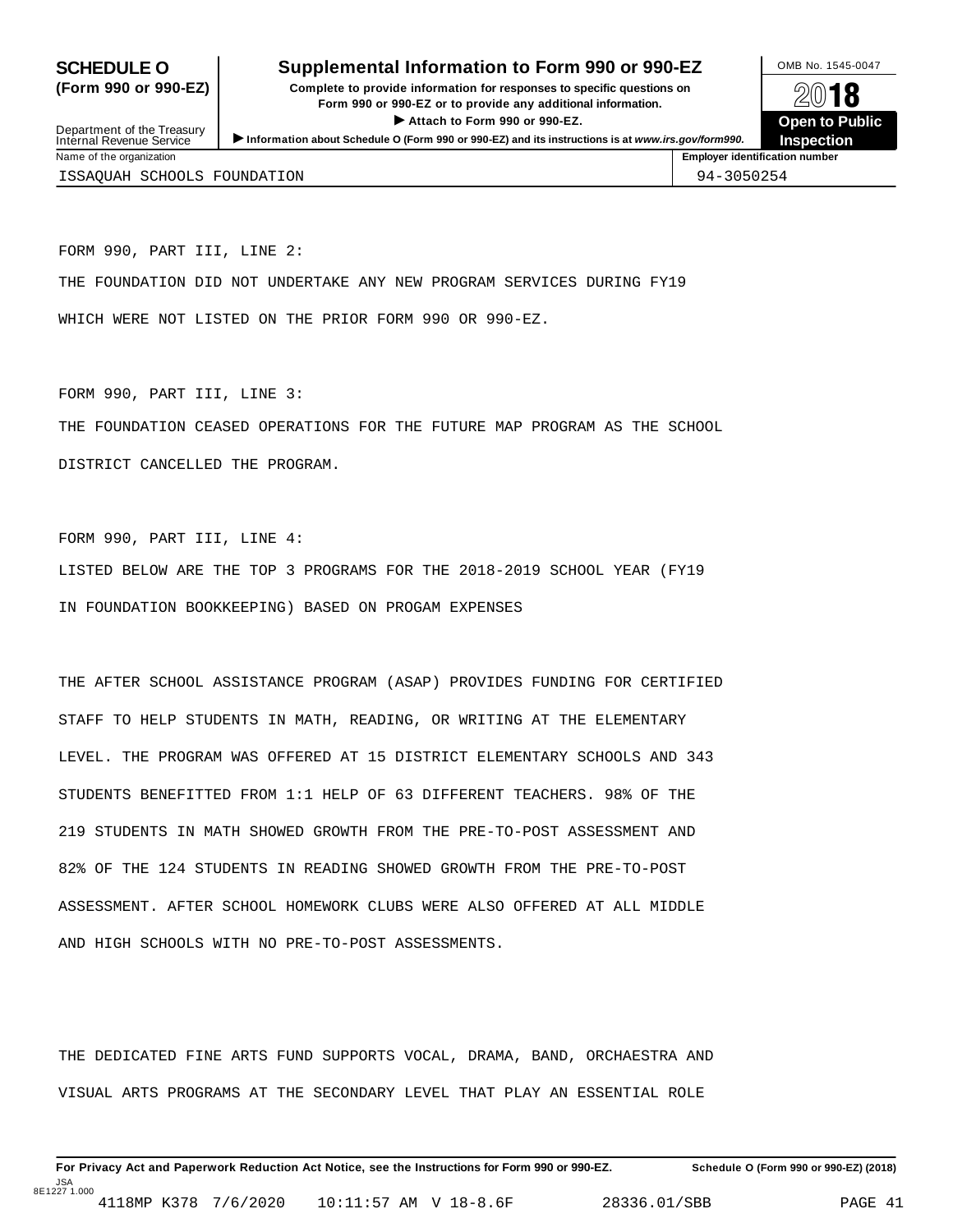IN A WELL-ROUNDED EDUCATION. THIS YEAR, THE FINE ARTS FUND PURCHASED OVER 260 SUPPLIES (FROM MUSIC & MICROPHONES TO RISERS AND CONDENSERS) TO SUPPORT CHOIR AND THEATER ACROSS THE DISTRICT FOR 3200 STUDENTS AND 12 TEACHERS.

TEACHER GRANTS, ALSO KNOW AS KATERI BROW AND CLASSROOM ENRICHMENTS GRANTS, PROVIDE TEACHERS WITH FUNDING FOR PROJECTS THAT ENRICH EDUCATION, FILL UNMET NEEDS AND SERVE AS INCUBATORS FOR INNOVATION. THE FOUNDATION PARTNERS WITH THE DISTRICT TO FUND THESE GRANTS AND IF PROVEN VALUABLE TO STUDENT LEARNING, REPLICATES THESE SOLUTIONS ACROSS THE DISTRICT. THE FOUNDATION FUNDED 28 GRANTS IN THE SCHOOL YEAR.

FORM 990, PART VI, SECTION B, LINE 11: THE 990 IS FIRST REVIEWED BY THE FINANCE COMMITTEE AND THEN PRESENTED TO THE FULL BOARD FOR REVIEW PRIOR TO FILING.

FORM 990, PART VI, SECTION B, LINE 12: THE DIRECTORS AND EMPLOYEES ARE REQUIRED TO REVIEW AND SIGN THE CONFLICT OF INTEREST POLICY AT THE START OF THEIR EMPLOYMENT OR BOARD TERM AND AGAIN ANNUALLY AT THE START OF EACH FISCAL YEAR. IF A DIRECTOR OR EMPLOYEE BELIEVES THAT HE OR SHE HAS A CONFLICT OF INTEREST, THE DIRECTOR OR EMPLOYEE MUST REPORT THE CONFLICT TO THE EXECUTIVE COMMITTEE. UPON REVIEW, IF THE EXECUTIVE COMMITTEE DETERMINES THAT THERE IS A CONFLICT OF INTEREST, THE DIRECTOR OR EMPLOYEE IS PROHIBITED FROM PARTICIPATING IN DELIBERATIONS AND DECISIONS REGARDING THE TRANSACTION.

JSA